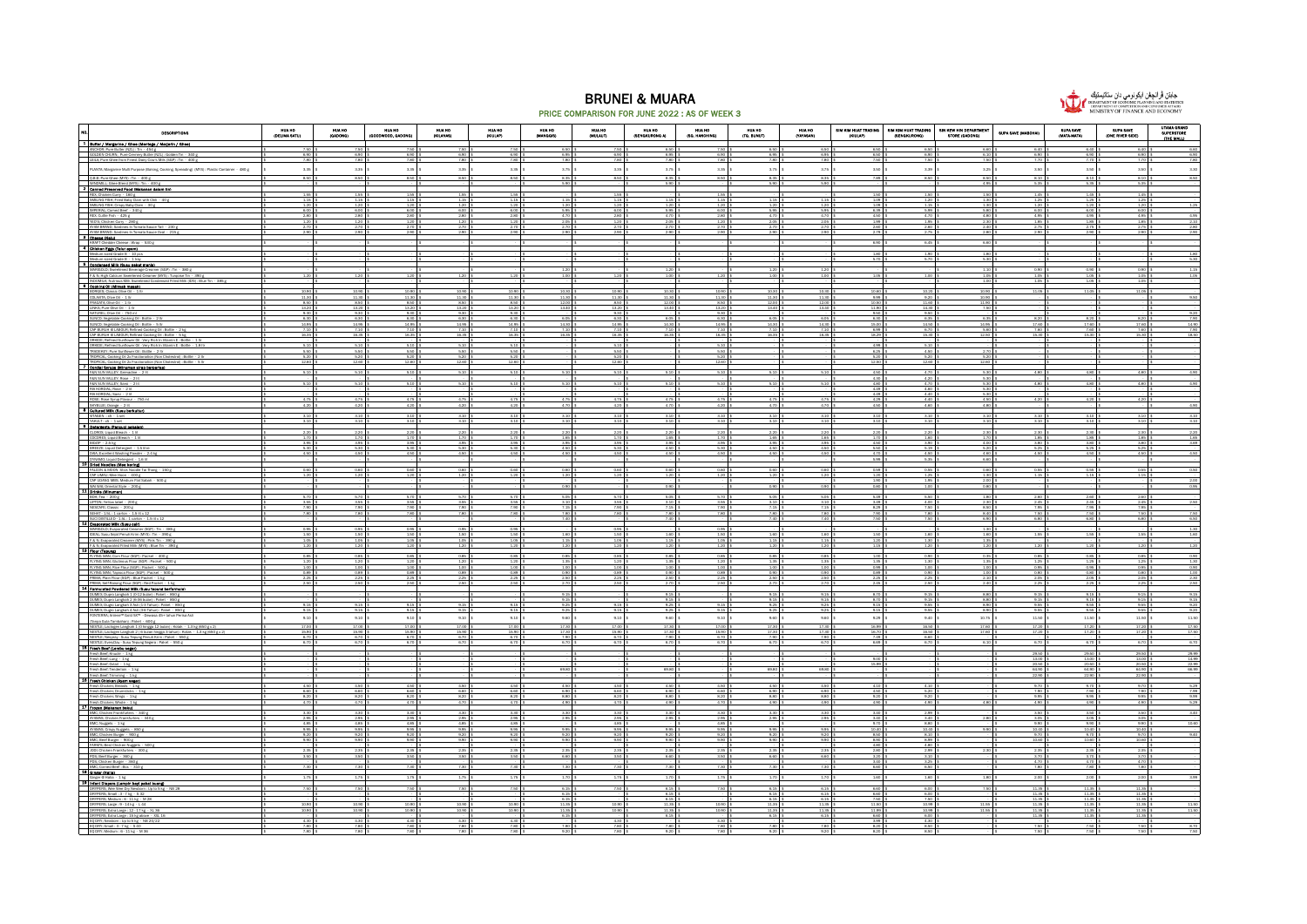

#### BRUNEI & MUARA PRICE COMPARISON FOR JUNE 2022 : AS OF WEEK 3

| DESCRIPTIONS                                                                                                                                                                                                                               | <b>HUA HO</b><br><b>OELINA SATUL</b> | HUA HO<br>(GADONE) | <b>HUA HO</b><br>(GOODWOOD, GADONE) | <b>HUA HO</b><br>03040400 | <b>HUA HO</b><br><b>OSULAPY</b> | <b>HUA HO</b><br>diametric | <b>HUA HO</b><br>dduu um        | <b>HUA HO</b><br>(SENGKURONG A) | <b>HUA HO</b><br>(80. HANCHING) | HUA HO<br>(79. BUNUT) | <b>HUA HO</b><br>(WAYABAN) | SIM KIM HUAT TRADING<br><b>OGULAPY</b> | SIM KIM HUAT TRADING<br>(SENGKURONG) | SIN KEW HIN DEPARTMENT<br>STORE (GADONE) | SUPA SAYE (MABOHAI) | SUPA SAVE<br>GANZA MATAS     | SUPA SAVE<br>(ONE RIVER SIDE) | UTAMA GRAND<br>SUPERSTORE<br><b>CTHE MALLY</b> |
|--------------------------------------------------------------------------------------------------------------------------------------------------------------------------------------------------------------------------------------------|--------------------------------------|--------------------|-------------------------------------|---------------------------|---------------------------------|----------------------------|---------------------------------|---------------------------------|---------------------------------|-----------------------|----------------------------|----------------------------------------|--------------------------------------|------------------------------------------|---------------------|------------------------------|-------------------------------|------------------------------------------------|
| EO DRY: Large : 9 - 14 kg - 148                                                                                                                                                                                                            |                                      |                    |                                     |                           |                                 | 13.50                      |                                 | 1350                            |                                 | 13.50                 | 13.50                      | 12.70                                  | 12.99                                |                                          | 7.50                | 750                          |                               | 12.90                                          |
| EO DRY: Extra Large : 12 - 17 kg - XL 42<br>EQ DRY: Extra Large : 15 kg above - XXL 24                                                                                                                                                     | $9.00$ \$                            | 9.00               | $9.00$ :                            | $9.00$ \$                 | $9.00$ \$                       | 11.20<br>9.00              | $9.00$ \$                       | 11.20 \$<br>9.00                | 9.00%                           | 11.20<br>9.00         | 11.20 \$<br>$9.00$ \$      | 12.70 \$<br>$9.20$ 1                   | 12.99 \$<br>$8.95$ \$                |                                          | 7.50<br>8.80        | 7.50 \$<br>8.80 \$           | 7.50 \$<br>8.80 \$            | 12.90<br>8.80                                  |
| MAMY POKO; Newborn : Up to 5 kg - NB 28+2<br>$\overline{\phantom{0}}$                                                                                                                                                                      |                                      |                    |                                     |                           |                                 |                            |                                 |                                 |                                 |                       |                            | 12.99                                  | 13.99 \$                             |                                          | 10.70               | 10.70                        | 10.70 S                       |                                                |
| MAMY POKO: Small : 3 - 8 kg - 5 44<br>$\overline{\phantom{a}}$                                                                                                                                                                             | 10.70 \$                             | 10.70              | 10.70                               | 10.70                     | 10.70 \$                        | 10.80                      | 10.70 \$                        | 10.80 \$                        | $10.70$ \$                      | 10.80                 | 10.80 \$                   | 12.99 S                                | 13.99 \$                             |                                          | 10.70               | 10.70 \$                     | $10.70$ \$                    |                                                |
| MAMY POKO, Medium: 6 - 11 kg - M 38                                                                                                                                                                                                        | 10.70                                | 10.70              | 10.70                               | 10.70                     | 10.70                           | 10.80                      | 10.70 \$                        | 10.80 S                         | $10.70$ \$                      | 10.80                 | 10.80 \$                   | 12.99                                  | 13.99 \$                             |                                          | 10.70               | 10.70                        | 10.70                         | 14.80                                          |
| MAMY POKO: Medium : 6 - 11 kg - M 38<br>MAMY POKO: Large : 9 - 14 kg - 1.32<br>MAMY POKO: Extra Large : 12 - 17 kg - XL 28<br>MAMY POKO: Extra Extra Large : 15 kg above - XXL 22                                                          | 10.70 \$<br>10.70                    | 10.70              | 10.70<br>10.70                      | 10.70<br>10.70            | 10.70 \$<br>10.70 \$            | 10.80<br>10.80             | 10.70 \$<br>10.70 \$            | 10.80 \$<br>10.80               | $10.70$ \$<br>$10.70$ \$        | 10.80<br>10.80        | 10.80 S<br>10.80 \$        | 12.99<br>13.90                         | 13.99 \$<br>13.99 \$                 | 11.20 \$                                 | 10.70  <br>10.70    | 10.70 \$<br>10.70            | 10.70 \$<br>10.70 5           |                                                |
|                                                                                                                                                                                                                                            | 10.70 \$                             | 10.70<br>10.70     | 10.70 \$                            | 10.70                     | $10.70$ \$                      | 10.80                      | $10.70$ \$                      | 10.80 S                         | $10.70$ \$                      | 10.80                 | $10.80$ \$                 | 13.90 \$                               | 13.99 \$                             | 11.00<br>11.70 \$                        | 10.70               | 10.70 S                      | $10.70$ \$                    |                                                |
|                                                                                                                                                                                                                                            |                                      |                    |                                     |                           |                                 |                            |                                 |                                 |                                 |                       |                            |                                        |                                      |                                          |                     |                              |                               |                                                |
| INDO FOOD; Mee Goreng - 80 g x 5                                                                                                                                                                                                           | $1.60$ \$                            | 1.60               | 1.60 \$                             | 1.60.5                    | 1.60.8                          | 1.55                       | 1.60%                           | 1.55 \$                         | 1.60 \$                         | 1.55                  | 1.55 \$                    | 1.50 \$                                | 1.50 \$                              | 1.65                                     | 1.35 \$             | 1.35 \$                      | 1.35 \$                       | 1.50                                           |
| INDO MIE: Mee Gorenz : Old Packazing - 80 g x 5<br>▃                                                                                                                                                                                       | $1.60$ \$                            | 1.60               | 1.60                                | 1.60                      | $1.60$ \$                       |                            | $1.60$ \$                       |                                 | $1.60$ \$                       |                       |                            | 1.49                                   | 1.50 \$                              | 1.60                                     |                     |                              |                               |                                                |
| MAGGI; Asam - 80 g x 5<br>MAGGI; Asam - 80 g x 5<br>MAGGI; Ayam - 80 g x 5<br>MAGGI: Orm - 00 n = 5                                                                                                                                        | 1.80 \$<br>1.45 \$                   | 1.80 S<br>1.45     | 1.80 \$<br>1.45                     | 1.80 \$<br>1.45           | 1.80 \$<br>1.45 \$              | 1.85 S<br>1.55             | 1.80 \$<br>1.45.5               | 1.85 S<br>1.55 \$               | 1.80 \$<br>1.45.5               | 1.85 S<br>1.55        | $1.85$ $\pm$<br>1.55 \$    | 1.75 \$<br>1.70                        | $1.90$ \$<br>1.60 \$                 | 1.90 \$<br>1.60                          | 1.85 S<br>1.45      | 1.85 <sup>S</sup><br>1.45 \$ | 1.85 \$<br>1.45 \$            | 1.85<br>1.55                                   |
|                                                                                                                                                                                                                                            | $1.45 - 8$                           | 1.45               | 1.45                                | 1.45                      | $1.45 - 8$                      | 1.55                       | $1.45 - 8$                      | 1.55                            | $1.45 - 8$                      | 1.55                  | 1.55 \$                    | 1.70                                   | 1.60.8                               | 1.50                                     | 1.45                | 1.45 \$                      | 1.45 \$                       | 1.55                                           |
| MAGGE Curry - 80 e x 5<br>21 Mayonnaine (Mayonia)                                                                                                                                                                                          |                                      |                    |                                     |                           |                                 |                            |                                 |                                 |                                 |                       |                            |                                        |                                      |                                          |                     |                              |                               |                                                |
| LADY'S CHOICE; Real Mayonnaise - 230 mi                                                                                                                                                                                                    | 2.50.8                               | 2.50               | 2.50 \$                             | 2.50.8                    | 2.50.8                          | 2.30                       | 2.50%                           | $2.30$ \$                       | 2.50 <sub>8</sub>               | 2.30                  | $2.30$ \$                  | 2.15                                   | 2.30%                                | 250.00                                   |                     |                              |                               | 2.30                                           |
| BEST CHOICE: Real Mayonnaise - 887 mi                                                                                                                                                                                                      | $4.30$ $$$                           | 4.30               | 4.30                                | 4.30                      | $4.30$ $$$                      | 4.00<br>4.45               | $4.30$ \$                       | $4.00$ \$<br>4.45               | 4.30 <sub>5</sub>               | 4.00<br>4.45          | $4.00$ \$<br>4.45 \$       | 3.85<br>4.50                           | $4.20$ $%$<br>4.30 <sub>5</sub>      | 4.60                                     | 4.30                | 4.30 \$                      | 4.30 \$                       |                                                |
| 22 Mile (Produk Malaysia)                                                                                                                                                                                                                  |                                      |                    |                                     |                           |                                 |                            |                                 |                                 |                                 |                       |                            |                                        |                                      |                                          |                     |                              |                               |                                                |
| NESTLE; Milo Powder: Pack - 1 kg<br>NESTLE: Milo Powder: Tin - 1.5 kg                                                                                                                                                                      | $6.80$ 1                             | 6.80               | 6.80                                | $6.80$ \$                 | 6.80 <sub>5</sub>               | 6.60                       | 6.80%                           | 6.60 \$                         | 6.80%                           | 6.60                  | 6.60 \$                    | $6.69$ \$                              | 6.79.8                               | 7.80                                     | $6.60$ !            | 6.60 \$                      | $\frac{6.60}{11.50}$ \$       | 6.90                                           |
|                                                                                                                                                                                                                                            | 10.90                                | 10.90              | 10.90                               | 10.90                     | 10.90 \$                        | 11.50                      | $10.90 - 1$                     | 11.50                           | $10.90$ \$                      | 11.50                 | 11.50                      | 11.19                                  | 1150                                 | 11.60                                    | 11.50               | 11.50 \$                     |                               | 11.80                                          |
| 23 Menosofium Ghatamato @ M8G                                                                                                                                                                                                              |                                      |                    |                                     |                           |                                 |                            |                                 |                                 |                                 |                       |                            |                                        |                                      |                                          |                     |                              |                               |                                                |
| AJI-NO-MOTO - 350 g                                                                                                                                                                                                                        | 2.20<br>$2.20$ $%$                   | 2.20<br>2.20       | 2.20<br>2.20                        | 2.20<br>2.20              | $2.20$ $%$<br>$2.20$ :          | 2.20<br>2.20               | $2.20$ \$<br>$2.20$ $\pm$       | 2.20<br>$2.20$ $$$              | $2.20$ \$<br>$2.20$ \$          | 2.20<br>2.20          | $2.20$ \$<br>2.20%         | 2.30<br>2.29                           | $2.20$ \$<br>$2.25$ $\pm$            | 2.30<br>230                              | 2.45<br>2.25        | 2.45<br>2.25                 | 2.45<br>$2.25$ \$             | 2.39                                           |
| MAGGI: Secukup Rasa - 300 g                                                                                                                                                                                                                | $2.20 - 9$                           | 2.20               | 2.20                                | $2.20 -$                  | $2.20 - $$                      | 2.20                       | $2.20 - $$                      | $2.20$ $\frac{1}{3}$            | $2.20$ \$                       | 2.20                  | $2.20$ $\pm$               | 2.19                                   | $2.40 - $$                           | 2.20                                     | 2.30                | 2.30                         | $2.30 - $$                    |                                                |
| AUNOMOTO - 350 g<br>KNORR: Pasti Sedap - 300 g<br>MAGGI: Secultus Rasa - 300<br><b>24 Quions (Baweng)</b>                                                                                                                                  |                                      |                    |                                     |                           |                                 |                            |                                 |                                 |                                 |                       |                            |                                        |                                      |                                          |                     |                              |                               |                                                |
| Bombay - 1 kg<br>$\overline{\phantom{0}}$                                                                                                                                                                                                  | 1.65                                 | 1.65               | 1.65                                | 1.65                      | 1.65 \$                         | 2.30                       | 1.65 \$                         | $2.30$ \$                       | $1.65$ \$                       | 2.30                  | $2.30$ $3$                 | 1.60                                   | 1.60 \$                              | 1.60                                     | 1.70                | 1.70                         | $1.70 +$                      | 200                                            |
| Brown Onion - 1 kg                                                                                                                                                                                                                         | 1.70                                 | 1.70               | 1.70                                | 1.70                      | 1.70 \$                         | 2.45                       | 1.70 \$                         | $2.45 - 8$                      | 1.70 \$                         | 2.45                  | $2.45 - $$                 | $1.40 - 1$                             | $1.40 - 5$                           | 150                                      | 150                 | 1.50                         | 150 \$                        | 2.00                                           |
| Garlic - 1 kg<br>٠<br>Shallot - 1 kg                                                                                                                                                                                                       | $2.30 - 8$<br>1.50 \$                | 2.30<br>1.50       | 2.30<br>1.50                        | 2.30<br>1.50              | $2.30 - 8$<br>1.50 \$           | 3.10                       | $2.30$ \$                       | $3.10$ s                        | 2.30 <sub>8</sub><br>1.50 \$    | 3.10                  | $3.10$ \$                  | 2.20<br>1.50 \$                        | $2.20$ $$$<br>1.50 \$                | 2.40                                     | 2.30                | $2.30$ \$<br>$2.20$ \$       | $2.30$ !<br>$2.20$ \$         | 3.99                                           |
| 25 Rice (Berge)                                                                                                                                                                                                                            |                                      |                    |                                     |                           |                                 |                            | 1.50 \$                         |                                 |                                 |                       |                            |                                        |                                      | 1.80 \$                                  | 2.20.9              |                              |                               | 2.99                                           |
|                                                                                                                                                                                                                                            | 8.50 \$                              | 8.50               | 8.50 \$                             | 8.50 S                    | 8.50 \$                         | 8.50                       | 8.50 \$                         | 8.50 \$                         | 8.50 \$                         | 8.50                  | 8.50 \$                    | 8.50 S                                 | 8.50 \$                              | 8.50 \$                                  | 8.50                | 8.50 S                       | 8.50 \$                       | 8.50                                           |
| Beras SIAM : 1 sack - 10 kg<br>Beras PULUT : 1 sack - 10 kg<br>Beras PULUT: 1 sack - 10 kg                                                                                                                                                 | 7.50 \$                              | 7.50               | 7.50 <sup>T</sup>                   | 7.50                      | 7.50 \$                         | 7.60                       | 7.50 \$                         | 7.60 S                          | 7.50%                           | 7.60                  | 7.60                       | 7.60                                   | 7.60 \$                              | 7.60                                     | 7.60                | 7.60 \$                      | 7.60 \$                       | 7.60                                           |
| Beras WANGI: 1 sack - 10 kg                                                                                                                                                                                                                | 11.90 \$                             | 11.90              | 11.90 \$                            | 11.90 S                   | 11.90 \$                        | 11.90                      | 11.90 \$                        | 11.90 \$                        | 11.90 \$                        | 11.90                 | 11.90 \$                   | 12.10                                  | 11.90 \$                             | 12.30                                    | 11.80 \$            | 11.80 \$                     | 11.80 \$                      | 12.00                                          |
|                                                                                                                                                                                                                                            | 1.10:                                | 1.10               | 1.10                                | 1.10                      | $1.10$ \$                       |                            | $1.10$ s                        |                                 | $1.10$ \$                       |                       |                            | 1.10                                   | $1.10$ \$                            |                                          | 1.05                | 1.05                         | $1.05$ s                      | 1.05                                           |
|                                                                                                                                                                                                                                            | 1.59 \$                              | 1.59               | 1.59 \$                             | 1.59 \$                   | 1.59 \$                         |                            | 1.59 \$                         |                                 | 1.59 \$                         |                       |                            | 1.65                                   | 1.75                                 | 1.10                                     | 1.60                | 1.60 \$                      | 1.60 \$                       | 1.69                                           |
| KARA: Natural Cocorut Extract - 200 mi<br>CHAKOAH; Cocorut Miki Gata - 400 mi<br>BABU KITCHEN; Cocorut Miki Indo - 400 mi<br>AYAM BRAND: Cocorut Miki Blue : Pack - 20                                                                     | 1.70 \$                              | 1.70               | 1.70 \$                             | 1.70                      | 1.70 \$                         |                            | 1.70 \$                         |                                 | $1.70$ \$                       |                       |                            | 1.80                                   | 1.85 \$                              | 2.00                                     | 1.80                | 1.80 \$                      | 1.80 \$                       | 1.59                                           |
| AYAM BRAND: Coconut Milk Blue : Pack - 200 m                                                                                                                                                                                               | 1.15                                 | 1.15               | 1.15                                | 1.15                      | $1.15$ \$                       |                            | $1.15$ \$                       |                                 | $1.15$ \$                       |                       |                            | $1.00$ $\frac{1}{3}$                   | $1.30$ \$                            | 1.15                                     | 1.15                | $1.15$ \$                    | $1.15$ s                      |                                                |
| AYAM BRAND; Cocorut Milk Blue : Tin - 270 ml<br>AYAM BRAND; Premium Cocorut Cream 100% Natural (MYS) : Green Tin - 400 ml<br>AYAM BRAND: Premium Cocorut Milk 100% Natural (SGP) : Blue Tin - 400 s                                        | 2.00                                 | 2.00               | 2.00                                | 2.00                      | $2.00 - 9$                      |                            | $2.00 - $$                      |                                 | $2.00$ \$                       |                       |                            | 1.70                                   | 1.70 \$                              | 190                                      | 2.00                | 2.00                         | 2.00.9                        | 1.80                                           |
|                                                                                                                                                                                                                                            | 2.45<br>$2.20 - 5$                   | 2.45<br>2.20       | 2.45<br>220                         | 2.45<br>2.20              | $2.45$ \$<br>$2.20 - 8$         | 2.40<br>2.70               | $2.45 - 9$<br>$2.20 - $$        | $2.40$ \$<br>$2.70$ s           | $2.45 - $$<br>$2.20$ $\pm$      | 2.40<br>2.70          | $2.40$ $\pm$<br>220        | 2.39<br>2.20                           | $2.40$ $%$<br>$2.20$ \$              | 2.80<br>230                              | 2.70<br>2.40        | 2.70<br>$2.40$ $\pm$         | $2.70$ \$<br>2.40.8           | 2.59                                           |
| AROY D: Coconut Milk 100% Original (MYS) : Pack - 500 g                                                                                                                                                                                    | $2.10$ \$                            | 2.10               | $2.10$ \$                           | $2.10$ \$                 | $2.10$ \$                       |                            | $2.10$ \$                       |                                 | $2.10$ \$                       |                       |                            | $2.20$ $$$                             | 1.99 \$                              | 2.10                                     |                     |                              |                               | 2.59                                           |
| KARA; Ekstrak Santan Kelapa Asli Tanpa Kolestrol (MYS) : Pack - 500 g                                                                                                                                                                      |                                      | 2.25               | 225                                 | 2.25                      | $2.25 - 15$                     |                            | $2.25$ \$                       |                                 | $2.25$ \$                       |                       |                            | $2.09$ \$                              | 2.10 <sub>5</sub>                    | 2.10                                     | 2.20                | 2.20 \$                      | $\frac{220}{235}$             | 2.20                                           |
| KARA; Ekstrak Santan Kalapa Asli Tanpa Kolestrol (MYS): Pack - 500 g<br>S & P SANTAN; Serbuk Krim Kelapa Segera @ Biasa (MYS): Silver Pack - 50 g<br>27   Seuces (Sca)                                                                     | $\frac{2.25}{0.60}$ \$               | 0.60               | 0.60 \$                             | 0.60                      | $0.60$ \$                       |                            | $0.60$ \$                       | $2.70$ \$                       | $0.60$ \$                       |                       | $2.70$ \$                  | 2.50                                   | $2.55$ \$                            | 0.80                                     | 2.35                | 2.35 \$                      |                               |                                                |
|                                                                                                                                                                                                                                            |                                      |                    |                                     |                           |                                 |                            |                                 |                                 |                                 |                       |                            |                                        |                                      |                                          |                     |                              |                               |                                                |
| WAH HONG: Chili Sauce - 310 g<br>ADABI; Oyster Sauce - 510 g                                                                                                                                                                               | $1.45 - $$<br>2.50 <sub>8</sub>      | 1.45<br>2.50       | 1.45 \$<br>2.50 \$                  | 1.45 \$<br>$2.50$ \$      | $1.45 - $$<br>$2.50$ \$         | 1.45 S<br>$2.45$ \$        | $1.45 - $$<br>2.50 <sub>8</sub> | $1.45$ \$<br>$2.45$ \$          | $1.45$ \$<br>$2.50$ \$          | 1.45<br>2.45          | 1.45 \$<br>$2.45$ \$       | $1.25$ \$<br>$2.20$ $\pm$              | 1.30 S<br>$2.30$ \$                  | 1.40.8<br>2.00                           | 1.35 \$<br>2.95 \$  | $1.35$ \$<br>2.95 \$         | $1.35$ \$<br>2.95 \$          | 1.40                                           |
|                                                                                                                                                                                                                                            | $3.20 - 9$                           | 3.20               | 3.20                                | 3.20                      | $3.20 - $$                      | 3.20                       | $3.20 - $$                      | $3.20 - $$                      | $3.20 - $$                      | 3.20                  | $3.20$ $3$                 | $2.99 - 9$                             | $2.99 - $$                           | 3.50                                     | 3.25                | $3.25 - 9$                   | $3.25 - 9$                    | 2.99                                           |
| HABHAL: CAP KIPAS UDANG: Salty Sov Sauce - 645 ml<br>HABHAL: CAP KIPAS UDANG: Sweet Sov Sauce - 645 ml<br>$\overline{\phantom{a}}$                                                                                                         | 3.30 <sub>8</sub>                    | 3.30               | 3.30                                | 3.30                      | 3.30 <sub>8</sub>               | 3.20                       | $3.30$ \$                       | $3.20$ s                        | 3.30 <sub>8</sub>               | 3.20                  | $3.20$ $%$                 | $3.50$ \$                              | $3.60$ \$                            | 4.20                                     |                     |                              |                               | 3.50                                           |
| MAGGI: Cilli Sauce - 340 g<br><u>.</u>                                                                                                                                                                                                     | $1.25$ :                             | 1.25               | 125                                 | 1.25                      | $1.25$ \$                       | 1.30                       | $1.25$ \$                       | $1.30$ s                        | $1.25$ \$                       | 1301                  | 1.30 5                     | 1.19                                   | $1.30$ \$                            | 1.20                                     | $1.30$ !            | 1.30                         | 1.30 \$                       | 1.30                                           |
| MAGGI: Oyster Sauce - 500 g<br>MAGGI: Tomato Ketchuo - 325 g<br>NONA: Oyster Sauce - 510 c                                                                                                                                                 | $2.45 - 5$                           | 2.45               | 2.45                                | 2.45                      | 2.45.8                          |                            | 2.45.8                          |                                 | 2.45.5                          |                       |                            | 2.35                                   | 2.50 \$                              | 1.80                                     | 2.40                | 2.40.5                       | 2.40.9                        | 2.49                                           |
| NONA: Ovster Sauce - 510 g                                                                                                                                                                                                                 | 1.15<br>$2.10$ \$                    | 1.15<br>2.10       | 1.15<br>$2.10$ \$                   | 1.15<br>2.10              | 1.15<br>$2.10$ \$               | 1.20<br>2.20               | $1.15 - 8$<br>$2.10$ \$         | 120<br>$2.20$ s                 | $1.15$ 8<br>$2.10-8$            | 120<br>2.20           | 120<br>$2.20$ \$           | 1.09 \$<br>1.95                        | 120<br>2.35.5                        | 120<br>2.20                              | 1.20<br>2.20        | 120.8<br>$2.20$ $$$          | 120.8<br>$220$ s              |                                                |
| 28 Soft Drinks (Minuman ringen)                                                                                                                                                                                                            |                                      |                    |                                     |                           |                                 |                            |                                 |                                 |                                 |                       |                            |                                        |                                      |                                          |                     |                              |                               | 1.99                                           |
| HEAVEN & EARTH: Green Tea : Bottle - 1.5 lit                                                                                                                                                                                               | $1.80 - 8$                           | 1.80               | 1.80                                | 1.80                      | $1.80$ \$                       | 2.20                       | 1.80.8                          | $2.20 -$                        | 1.80.8                          |                       | $2.20$ $8$                 | $1.99 - 8$                             | $2.25 - 8$                           | 2.30                                     | 2.10                | 2.10                         | $2.10 - 8$                    | 2.10                                           |
| POKKA: Ice Lemon Tea :: Bottle - 1.5 lit<br>$\overline{\phantom{0}}$                                                                                                                                                                       | $3.10$ \$                            | 3.10               | $3.10$ \$                           | 3.10                      | $3.10$ \$                       | 3.10                       | $3.10$ \$                       | $3.10$ s                        | $3.10-8$                        | 3.10                  | $3.10$ \$                  | 2.50                                   | $2.50$ \$                            | 2.60                                     | 2.50                | $2.50$ \$                    | $2.50$ \$                     | 2.80                                           |
| SEASON; Ice Lemon Tea : Bottle - 1.5 lit<br>÷                                                                                                                                                                                              | $2.70$ \$                            | 2.70               | 2.70                                | 2.70                      | $2.70$ \$                       |                            | 2.70.8                          |                                 | 2.70 <sub>5</sub>               |                       |                            |                                        | 105                                  | 2.50                                     | 1.75                | 1.75 \$                      | 1.75 \$                       |                                                |
| YEOS; Soya Bean: Pack - 1 ltr<br>YEUS: Soya Bean: Pa                                                                                                                                                                                       | $1.10$ \$                            | $1.10$ \$          | $1.10$ \$                           | $1.10 - $$                | $1.10$ \$                       | $1.15$ s                   | $1.10$ \$                       | $1.15$ $\overline{\phantom{0}}$ | $1.10$ \$                       | 1.15 \$               | $1.15$ $\pm$               | $1.10$ \$                              |                                      | $1.20$ \$                                | 1.10                | $1.10$ S                     | $1.10$ \$                     | 1.00                                           |
| HABHAL'S CAP KIPAS UDANG: Sri Kava - 240 g                                                                                                                                                                                                 | $2.05 - 8$                           | 2.05               | 2.05                                | 2.05                      | $2.05 - $$                      |                            | $2.05 - $$                      |                                 | $2.05$ \$                       |                       |                            | 1.90                                   | $2.00$ $\pm$                         |                                          | 2.05                | 2.05 \$                      | $2.05 - $$                    | 1.90                                           |
| HABHAL'S CAP KIPAS UDANG: Sri Kava - 2<br>NONA: Kaya dengan telur Omega - 180 g                                                                                                                                                            | 1.40.8                               | 1.40               | 1.40 \$                             | 1.40 S                    | 1.40.8                          |                            | 1.40 \$                         |                                 | 1.40 S                          |                       |                            | 1.40 \$                                | 1.30S                                | 1.40 \$                                  | 1.40 \$             | $1.40$ \$                    | $1.40$ \$                     | 1.50                                           |
| GLORY NYONYA: Kava Coconut Jam - 250 g<br><u>.</u>                                                                                                                                                                                         | 1.85                                 | 1.85               | 1.85 \$                             | 1.85                      | $1.85$ \$                       | 1.85                       | $1.85$ $$$                      | $1.85$ $$$                      | $1.85$ $$$                      |                       | 1.85 \$                    |                                        |                                      |                                          |                     |                              |                               |                                                |
| NUTELLA: Jar. - 750 g<br>RUTELLO  A.<br>NUTKAO: Jar - 750 g.<br>KAYA: Play Baskettall Brand since 1965 (50P) - 200 g.<br>AN'A: Play Baskettall Brand a mouthwash (Barand mandle                                                            | 9.30:                                | 9.30               | 9.30                                | 9.30                      | 9.30 <sub>8</sub>               | 9.30                       | 9.30 <sub>5</sub>               | 9.30.5                          | 9.30 <sub>5</sub>               | 9.30                  | 9.30 <sub>5</sub>          | 8.70                                   | 8.50 \$<br>5.70 19                   | 10.50                                    |                     |                              |                               |                                                |
|                                                                                                                                                                                                                                            | $6.15 - $$<br>$0.95$ \$              | 6.15<br>0.95       | 6.15 \$<br>0.95                     | $6.15$ \$<br>0.95         | $6.15 - $$<br>$0.95 - $$        | 6.15                       | $6.15 - $$<br>$0.95 - $$        | 6.15 \$                         | 6.15 \$<br>$0.95$ \$            | 6.15                  | 6.15 \$                    | 5.59                                   |                                      | 6.20 \$                                  | 5.95<br>1.00        | $5.95$ \$<br>1.00 \$         | $5.95$ \$<br>1.00 \$          | 5.39<br>1.00                                   |
| 30 Tollstaries - Antisectic mouthwash (Barand mendian - parrester molut)                                                                                                                                                                   |                                      |                    |                                     |                           |                                 |                            |                                 |                                 |                                 |                       |                            |                                        |                                      |                                          |                     |                              |                               |                                                |
|                                                                                                                                                                                                                                            | 3.60:                                | 3.60               | 3.60                                | 3.60                      | 3.60:                           | 3.45                       | $3.60$ \$                       | 3.45.8                          | 3.60 S                          | 3.45                  | 3.45                       | 3.95                                   | 3.80:                                | 3.50                                     | 3.50                | 3.50 \$                      | 3.50                          | 4.60                                           |
| COLGATE PLAX: Bottle - 250 ml<br>LISTERINE : Bottle - 250 ml                                                                                                                                                                               | $4.90$ \$                            | 4.90               | 4.90 \$                             | 4.90 S                    | $4.90$ \$                       | $3.80$ \$                  | 4.90 <sub>5</sub>               | 3.80S                           | 4.90 <sub>5</sub>               | 3.80                  | $3.80$ \$                  | 3.95 \$                                | $3.65$ $$$                           | 3.10                                     | $4.10$ \$           | $4.10$ \$                    | 4.10%                         | 4.20                                           |
| 31 Tollsteries - Bar Sono (Berand mandian - Sabun buku)                                                                                                                                                                                    |                                      |                    |                                     |                           |                                 |                            |                                 |                                 |                                 |                       |                            |                                        |                                      |                                          |                     |                              |                               |                                                |
|                                                                                                                                                                                                                                            | $2.50$ \$<br>1.35 <sub>5</sub>       | 2.50<br>1.35       | 2.50 \$<br>1.35                     | 2.50<br>1.35 S            | $2.50$ \$<br>$1.35$ \$          | $2.95$ \$<br>$1.30$ \$     | $2.50$ \$<br>1.35 <sub>5</sub>  | $2.95 - $$<br>$1.30$ \$         | $2.50$ $\pm$<br>$1.35$ \$       | 2.95<br>1.30          | $2.95 - $$<br>1.30S        | $2.99$ $8$<br>$1.30$ $\pm$             | 2.80 \$<br>$1.20$ \$                 | $2.60$ \$<br>150 \$                      | 2.90 S<br>1.40 \$   | 2.90 S<br>1.40 \$            | $2.90$ \$<br>1.40 \$          | 2.50                                           |
| OETTOL - 105 g x 4<br>PALMOUVE - 80 g x 3<br>PROTEX - 75 g x 4<br><b>32 Tollstartes - Licuid Sono (Barnna' mandian - Sabun calt)</b>                                                                                                       | $2.95 - 9$                           | 2.95               | 2.95 \$                             | 2.95                      | $2.95 - $$                      | 3.00                       | $2.95 - $$                      | 3.00                            | $2.95 - $$                      | 3.00                  | $3.00$ \$                  | 2.95                                   | $3.00$ \$                            | 2.90                                     | 3.00                | 3.00                         | 3.00.9                        | 1.30                                           |
|                                                                                                                                                                                                                                            |                                      |                    |                                     |                           |                                 |                            |                                 |                                 |                                 |                       |                            |                                        |                                      |                                          |                     |                              |                               |                                                |
| DETTOL - Antibacterial Bodywash : Bottle Pump - 950 mi<br>LIFEBUOY -soal10 : Bottle Pump - 500 mi<br>PROTEX - Antibacterial abover parl : Bottle Pump - 900 mi<br>PRUTEX - Antibacterial abover parl : Bottle Pump - 750 mi<br>PALMOLIVE - | $6.20$ \$                            | 6.20               | 6.20 \$                             | 6.20                      | $6.20$ \$                       | 6.45 S                     | $6.20$ \$                       | 6.45 \$                         | $6.20$ $$$                      | 6.45                  | 6.45 \$                    | 5.99                                   | $5.99$ \$                            | 4.60                                     | 6.70 5              | 6.70 S                       | 6.70 \$                       | 6.90                                           |
|                                                                                                                                                                                                                                            | $4.35$ $\pm$                         | 4.35               | 4.35                                | 4.35                      | 4.35                            | 3.95                       | 4.35                            | 3.95 S                          | $4.35 - $$                      | 3.95                  | 3.95                       | 4.20                                   | $4.00$ $\pm$                         | 299                                      | 4.40                | 4.40                         | 4.40.9                        |                                                |
|                                                                                                                                                                                                                                            | 775 R<br>$7.10 - $$                  | 7.75<br>7.10       | 7.75<br>7.10                        | 775.1<br>7.10             | 775 8<br>$7.10$ \$              | 8.15<br>6.95               | $7.75 - $$<br>$7.10$ \$         | 8.15 \$<br>6.95 S               | 775<br>$7.10$ \$                | 8.15<br>6.95          | 815 8<br>6.95 \$           | 6.99 \$<br>6.50                        | $5.89 - 8$<br>6.50 \$                | 5.75 \$<br>6.80 \$                       | 8.55 \$<br>7.70:    | 8.55 \$<br>$7.70$ \$         | 8.55 \$<br>7.70 \$            | 8.90<br>6.80                                   |
| PALMOLIVE - Aroma Ineracy : Bottle Pump - 750 ml<br>33 Tolleteries - Shampoo (Barang mendian - Syampu)                                                                                                                                     |                                      |                    |                                     |                           |                                 |                            |                                 |                                 |                                 |                       |                            |                                        |                                      |                                          |                     |                              |                               |                                                |
|                                                                                                                                                                                                                                            |                                      |                    |                                     |                           |                                 | 6.60                       |                                 | $6.60$ \$                       |                                 | 6.60                  | 6.60 \$                    | 7.20                                   | 5.40 \$                              | 4.20                                     | 7.40                | 7.40                         | $7.40$ \$                     | 6.90                                           |
| CLEAR - 350 ml<br>PALMOUVE - 350 ml                                                                                                                                                                                                        | 5.15                                 | 5.15               | 5.15                                | 5.15                      | 5.15                            | 4.40                       | $5.15$ \$                       | 4.40 \$                         | 5.15 \$                         | 4.40                  | 4.40 \$                    | $4.20 - 8$                             | $4.30 - $$                           | 4.20                                     | 4.90                | 4.90 \$                      | 4.90 S                        | 4.90                                           |
| HEAD & SHOULDERS (THA) - 330 ml<br>MEAD & SHOULDENS (THAT - SSO mi)<br>34 Tolleteries - Tooth parte (Berang mandian - Ubat glai)                                                                                                           |                                      |                    |                                     |                           |                                 | 4.20                       |                                 | 4.20                            |                                 | 4.20                  | $4.20$ 1                   | 3.99                                   | $3.99 - $$                           | 4.30                                     | 6.90                | 6.90 \$                      | 6.90 \$                       | 3.99                                           |
|                                                                                                                                                                                                                                            | 3.90:                                | 3.90               | 3.90                                | 3.90                      | $3.90$ \$                       |                            | 3.90 <sub>5</sub>               |                                 | 3.90 <sub>5</sub>               |                       |                            | 3.80                                   | $3.60$ \$                            | 150                                      | 3.95                | 3.95                         | 3.95 \$                       | 4.20                                           |
| COLGATE : Blue Tube - 175 g<br>COLGATE Kavu Sual : Brown Tube - 175 g                                                                                                                                                                      | $2.50$ \$                            | 2.50               | 2.50                                | 250                       | $2.50$ $\pm$                    | $2.40$ $S$                 | 2.50 <sub>8</sub>               | $2.40$ \$                       | 2.50 <sub>8</sub>               | $240 - 5$             | $2.40$ \$                  | 250                                    | $2.50$ \$                            | $250$ \$                                 | $280$ $$$           | $2.80$ $$$                   | 280                           | 2.60                                           |

DARLIE : Tube - 120 g \$ - \$ - \$ - \$ - \$ - \$ - \$ - \$ - \$ - \$ - \$ - \$ 2.60 \$ 2.60 \$ 2.90 \$ - \$ - \$ - \$ -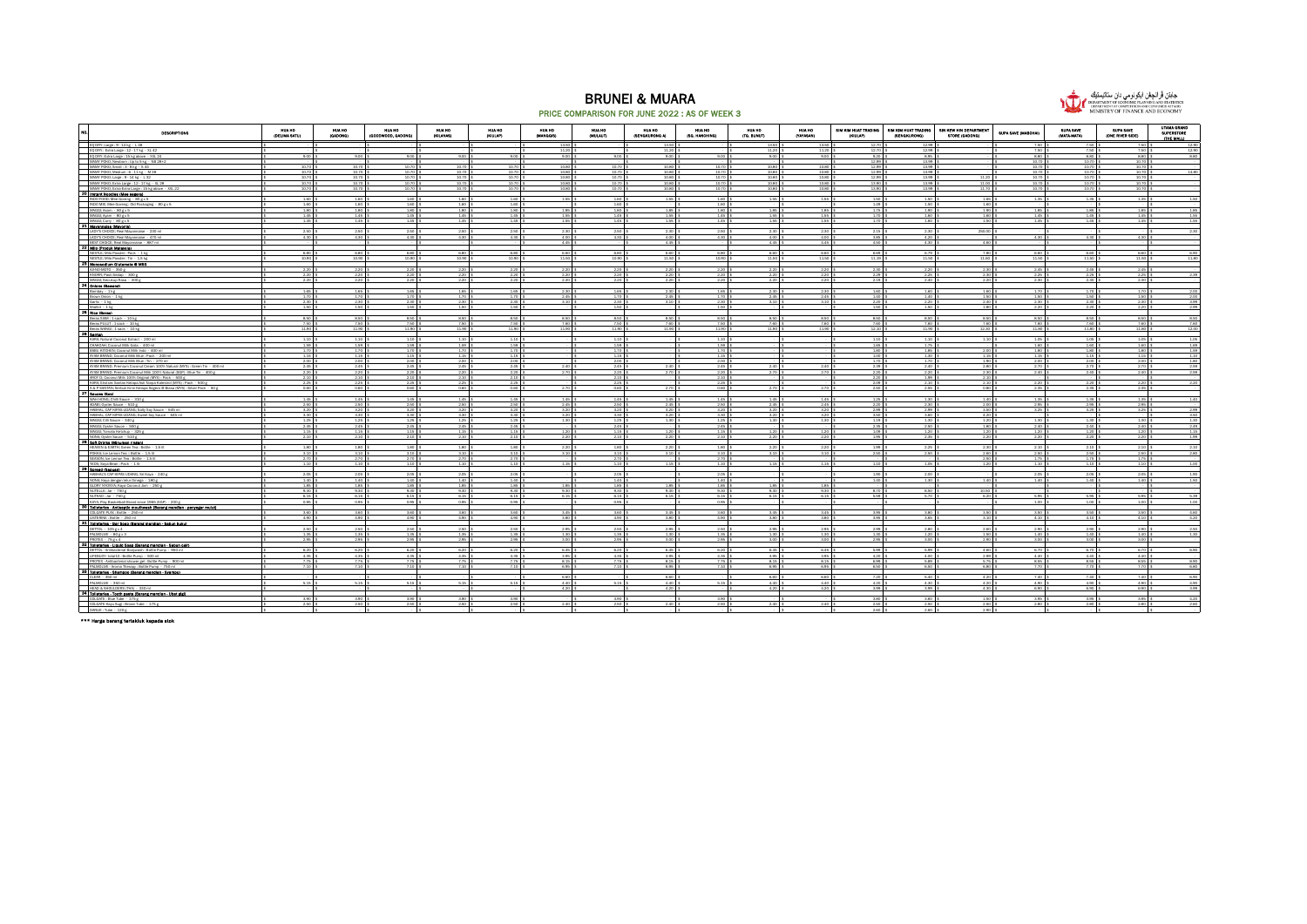



| ю.<br><b>DESCRIPTIONS</b>                                                                                                                                                  | <b>FAYZE</b><br>(KUPANG) | HAPSI TRADING<br>(BANG NUKAT) | HARI HARI MAJU<br>(PEKAN TUTONG) | HUA HO<br>(PETANI)            | <b>MAHAMAS</b><br>(SENGKARAI) | RAHMAT SUPERMARKET<br>(LUMBAN TIMBARAN) | SHARQA MINI MART (KERIAM) | SIM KIM HUAT TRADING<br>(PETANI) | SYARIKAT AMINAH BTE<br>DURAMAN & ANAK-ANAK<br>(SENGKARAI) | SYARIKAT OSMAN BIN HAJI<br><b>MOMIN (BIRAU)</b> | SYARIKAT OSMAN BIN HAJI<br><b>MOMIN (LAMUNIN)</b> | <b>USAHA TASBIH</b><br>(IVERIAM)                | YASMIN AZIMA MINI MART<br>(KUPANG) | YASMIN AZIMA MINI MART<br>(SENGKARAI) |
|----------------------------------------------------------------------------------------------------------------------------------------------------------------------------|--------------------------|-------------------------------|----------------------------------|-------------------------------|-------------------------------|-----------------------------------------|---------------------------|----------------------------------|-----------------------------------------------------------|-------------------------------------------------|---------------------------------------------------|-------------------------------------------------|------------------------------------|---------------------------------------|
| 1 Butter / Margarine / Ghee (Mentega / Marjerin / Ghee)                                                                                                                    |                          |                               |                                  | 7.50 \$                       |                               |                                         | 6.59                      | 6.60 \$                          |                                                           |                                                 |                                                   | 6.50 \$                                         |                                    |                                       |
| ANCHOR; Pure Butter (NZL) : Tin - 454 g<br>GOLDEN CHURN; Pure Cremery Butter (NZL) : Golden Tin - 340 g                                                                    |                          | 6.90 \$                       | 6.50                             | 6.90                          | 6.50                          | 6.35                                    | 6.20                      | 6.90 \$                          |                                                           | 6.50                                            | 6.50<br>6.80                                      |                                                 | 6.90                               | 6.90                                  |
| LEILA; Pure Ghee from Finest Dairy Cow's Mik (SGP): Tin - 400 g<br>PLANTA; Margarine Multi Purpose (Baking, Cooking, Spreading) (MYS) : Plastic Container                  | 3.40                     | 3.95                          |                                  | 7.80                          |                               | 7.80                                    |                           | $7.15$ s                         |                                                           | 7.20                                            |                                                   | 7.40                                            | 7.90                               | 7.30                                  |
| 480 ₽<br>Q.B.B; Pure Ghee (MYS) : Tin - 400 g                                                                                                                              |                          | 8.30 \$                       | 3.50<br>8.50                     | 3.35<br>8.50 \$               | 8.00 <sub>5</sub>             |                                         | 2.99<br>7.90              | 3.50 \$<br>$8.45$ \$             |                                                           | $\frac{3.50}{7.95}$ \$                          | 3.40<br>7.95                                      | 8.20 \$                                         | 2.90<br>7.90                       | 3.40<br>7.90                          |
| WINDMILL: Ghee Riend (MVS) : Tin - 400 ¢<br>2 Canned Preserved Food (Makenan dalam tin)                                                                                    |                          | ۰.                            |                                  |                               |                               |                                         |                           |                                  | $\mathbf{R}$                                              |                                                 |                                                   |                                                 |                                    |                                       |
| REX; Chicken Curry - 160 g<br>SMILING FISH; Fried Baby Clam with Chili - 40 g                                                                                              | 1.45                     |                               | $\frac{160}{150}$                | $155$ \$                      |                               |                                         |                           | $\frac{1.50}{1.19}$ \$           |                                                           |                                                 |                                                   |                                                 |                                    |                                       |
| SMILING FISH; Crispy Baby Clam - 30 g                                                                                                                                      | 1.20<br>1.30             | $1.80$ \$<br>$1.30$ \$        |                                  | 1.15<br>120                   | 1.20<br>1.20                  | 1.15<br>1.25                            | 1.20<br>1.20              | $1.20$ \$                        | 1.30                                                      | 1.10<br>1.20                                    | 1.10<br>1.20                                      | 1.20<br>1.20                                    | 1.20                               | 1.15<br>1.20                          |
| IMPERIAL: Corned Beef - 340 g<br>REX; Cuttle Fish - 425 g                                                                                                                  | 5.90<br>4.75             | 6.20 \$<br>450 \$             | 6.30<br>4.90                     | $6.00$ s<br>280S              | 6.00<br>4.90                  | 4.55                                    | 5.69                      | 5.89 \$<br>4.49 \$               | 6.20                                                      | 4.70                                            | 5.95<br>4.70                                      | 4.95                                            | 6.40<br>4,60                       | 5.99<br>4.60                          |
| YEO'S; Chicken Curry - 280 g                                                                                                                                               | 1.95                     | 1.90 \$                       | 2.20                             | $1.20$ \$                     | 2.00                          |                                         | 1.99                      | $1.95$ \$                        |                                                           |                                                 | 1.95                                              | 1.95 \$                                         | 1.99                               | 1.95                                  |
| AYAM BRAND; Sardines In Tomato Sauce Tall - 230 g<br>AYAM BRAND; Sardines In Tomato Sauce Oval - 215 g                                                                     | 2.65<br>2.85             | $2.80$ \$<br>- 1 ≤            | 3.10                             | 2.70 \$<br>$2.90$ \$          | 2.80<br>3.00                  | $2.55$ \$<br>2.75 \$                    | 2.59                      | $2.85$ \$<br>$2.75$ \$           | 3.10                                                      | $2.60$ \$<br>$2.90$ \$                          | $2.70$ \$<br>2.90 \$                              | $2.70$ \$<br>$2.95$ $\overline{\phantom{0}}$ \$ | 2.50<br>2.95                       | 2.65<br>2.90                          |
| 3 Cheese (Kalu)<br>r Cheese: Wrap - 530 g                                                                                                                                  |                          | 6.90 \$                       |                                  |                               |                               |                                         |                           | 7.50 \$                          |                                                           |                                                 |                                                   |                                                 |                                    | 7.20                                  |
| 4 Chicken Eggs (Telur ayam)<br>Medium sized Grade B - 10 pcs                                                                                                               |                          | $1.80$ \$                     | 2.00                             |                               | $1.80$ \$                     | 2.00                                    | 1.80                      | 1.90 <sub>5</sub>                | 1.80                                                      | $1.80$ \$                                       | 1.80 <sub>5</sub>                                 |                                                 | 1.90                               | 2.00                                  |
| Medium sized Grade B - 1 trav                                                                                                                                              | 4.80                     | $5.00$ \$                     | 5.90                             |                               | 5.30                          | 5.40                                    | 4.79                      | 5.70 \$                          | 5.20                                                      | 5.00                                            | 5.00                                              |                                                 | 5.20                               | 5.30                                  |
| 6 Condensed Milk (Susu pekat mania)<br>MARIGOLD: Sweetened Beverage Creamer (SGP) : Tin - 380 g                                                                            |                          | $0.90$ \$                     | 1.20                             |                               | 1.00                          | 0.89                                    |                           |                                  | 1.00<br>$\frac{1}{2}$                                     |                                                 |                                                   |                                                 | 0.95                               | 1.00                                  |
| F & N; High Calcium Sweetened Creamer (MYS) : Turqoise Tin - 390 g<br>INDOME K: Nutrious Milk Sweetened Condensed Filled Milk (IDN) : Riue Tin . 385 ¢                     |                          | 0.95<br>1.10                  | 1.05                             | 1.20                          |                               | 1.10                                    | 1.20                      | 1.05                             | 1.20                                                      | 1.00                                            |                                                   | 1.10                                            |                                    | 1.15                                  |
| 6 Cooking Oil (Minyak masak)                                                                                                                                               |                          |                               |                                  |                               |                               | 1.09                                    |                           |                                  |                                                           |                                                 |                                                   | 1.00                                            |                                    | 1.25                                  |
| BORGES; Classic Olive Oil - 1 ltr                                                                                                                                          |                          | ls.<br>$\sim$                 |                                  | 10.90 \$                      |                               | 9.20                                    |                           | $10.75 - $$<br>$9.00$ \$         |                                                           |                                                 |                                                   |                                                 |                                    | 10.50                                 |
| COLANTA; Olive Oil - 1 ltr<br>FRAGATA; Olive Oil - 1 ltr                                                                                                                   |                          | - Is                          |                                  | 11.30 \$<br>8.50              |                               |                                         |                           | $10.50$ \$                       |                                                           |                                                 |                                                   |                                                 |                                    |                                       |
| LINKS; Pure Olive Oil - 1 ltr<br>NATUREL; Olive Oil - 750 ml                                                                                                               |                          | ls.<br>$\frac{1}{3}$          |                                  | 1320 \$<br>9.30 <sub>5</sub>  |                               |                                         |                           | 12.30 \$<br>$10.15$ \$           |                                                           |                                                 |                                                   |                                                 |                                    |                                       |
| SUNCO; Vegetable Cooking Oil: Bottle - 2 ltr<br>SUNCO; Vegetable Cooking Oil: Bottle - 5 ltr                                                                               |                          | 6.35 \$<br>14.90 \$           | 6.30                             | 6.30 \$<br>14.95 \$           | 6.30<br>14.90                 | 6.05<br>14.40 \$                        | 5.79<br>14.90             | 6.35 \$<br>14.99 \$              | 6.35<br>14.90                                             | 6.30<br>14.90                                   | 6.30<br>14.90                                     | $6.30$ \$<br>14.80 \$                           | 14.99                              | 6.35<br>14.99                         |
| CAP BURUH @ LABOUR; Refined Cooking Oil : Bottle - 2 kg                                                                                                                    |                          | 6.80 \$                       |                                  | $7.10-5$                      |                               |                                         | 5.49                      | 7.10%                            | 6.95                                                      | 6.90 \$                                         | 6.90 \$                                           |                                                 |                                    |                                       |
| CAP BURUH @ LABOUR; Refined Cooking Oil : Bottle - - 5 kg<br>ORKIDE; Refined Sunflower Oil - Very Rich in Vitamin E : Bottle - 1 ltr                                       |                          | 14.90 \$                      |                                  | 16.35                         |                               |                                         | 12.95                     | $16.35$ \$                       | 15.90                                                     | 16.20                                           | 16.20                                             |                                                 | 16.30                              | 14.30                                 |
| ORKIDE; Refined Sunflower Oil - Very Rich In Vitamin E : Bottle - 1.8 ltr<br>TRADEKEY; Pure Sunflower Oil : Bottle - 2 ltr                                                 |                          | <b>Is</b><br>- 1 \$           |                                  | 5.10S<br>5.50 \$              |                               |                                         |                           | $4.30$ \$<br>5.50 \$             |                                                           |                                                 |                                                   |                                                 |                                    |                                       |
| TROPICAL; Cooking Oil 2x Fractionation (Non Cholestrol) : Bottle - 2 ltr                                                                                                   | 4.99                     | ା≤                            | 5.10                             | 5.20S                         | $5.10$ \$                     | $5.10$ \$                               | 4.70                      | $5.20$ \$                        | $5.10$ \$                                                 |                                                 | ା≤                                                |                                                 |                                    | 5.10                                  |
| TROPICAL; Cooking Oil 2x Fractionation (Non Cholestrol) : Bottle - 5 ltr<br>7 Cordial Syrupe (Minuman sirap berperisa)                                                     |                          | $\sim$                        |                                  | 12.60 \$                      |                               |                                         | 11.79 8                   | $12.25$ \$                       |                                                           |                                                 |                                                   |                                                 |                                    |                                       |
| F&N SUN VALLEY; Grenadine - 2 lit<br>F&N SUN VALLEY; Rose - 2 lit                                                                                                          | 4.60<br>4.60             | ۰.<br>4.95 \$                 |                                  | $5.10$ S                      |                               |                                         | 2.59<br>2.59              | 4.50 \$<br>$4.55$ \$             |                                                           |                                                 | 4.50<br>4.50                                      | 4.90<br>4.90                                    | 4.80<br>4.80                       | 4.80<br>4.80                          |
| F&N SUN VALLEY: Sarsi - 2 lit<br>RIA KORDIAL; Rose - 2 lit                                                                                                                 | 4.60                     | $4.95$ \$                     |                                  | $5.10$ S                      |                               |                                         | 2.59                      | 4.50 \$<br>$4.60$ \$             |                                                           |                                                 | 4.50                                              | 4.90 5                                          | 4.80                               | 4.80                                  |
| RIA KORDIAL: Sarsi - 2 lit                                                                                                                                                 |                          | ⊣∣≤                           |                                  | $\vert$ s                     |                               |                                         |                           | $4.50$ \$                        |                                                           |                                                 |                                                   |                                                 |                                    |                                       |
| ROSE; Rose Syrup Flavour - 750 m<br>SKYBLUE; Orange - 2 lit                                                                                                                | 4.30                     | $4.60.$ \$                    | 4.90                             | 4.75 \$<br>4.20 \$            | 4.80                          |                                         | 4.90                      | 4.50 \$<br>4.50 \$               | 5.30                                                      | 3.95<br>4.40 \$                                 | 4.50<br>4.60                                      | 4.50 \$<br>4.50 \$                              |                                    | 4.60                                  |
| 8 Cultured Milk (Susu berkultur)                                                                                                                                           |                          | $3.10$ \$                     |                                  | 3.10 <sub>5</sub>             | 3.10                          | 3.10                                    |                           | $3.10$ \$                        |                                                           |                                                 |                                                   |                                                 | 3.10                               | 3.00                                  |
| YAKULT: x5 - 1 set<br>9 Detergents (Penouol paixalan)                                                                                                                      |                          | $-15$                         |                                  | $3.10$ \$                     |                               |                                         |                           | $3.10$ \$                        |                                                           |                                                 |                                                   |                                                 |                                    | 3.10                                  |
| CLOROX: Liquid Bleach - 1 lit                                                                                                                                              | 2.10                     | 1.90 \$                       | 2.30                             | $2.20$ \$                     |                               |                                         | 2.10                      | $2.70$ \$                        | 2.40                                                      | 2.20                                            | 2.20                                              | 2.10                                            | 2.10                               | 2.10                                  |
| COCOREX; Liquid Bleach - 1 lit<br>BIOZIP - 2.5 kg                                                                                                                          | 1.90<br>3.70             | 1.80<br>3.50 \$               | 190<br>4.20                      | 1.70 \$<br>$3.95$ s           |                               |                                         | 1.80                      | 1.69 \$<br>$3.99$ \$             | 3.90                                                      | 3.95                                            | 3.95                                              | 2.10<br>3.90 \$                                 | 1.70<br>3.99                       | 3,80                                  |
| BREEZE; Liquid Detergent - 1.5 litre<br>DAIA; Excellent Washing Powder - 2.4 kg                                                                                            |                          | 5.20.5<br>$4.50$ \$           | 5.50<br>4.99                     | 5.30 <sub>5</sub><br>4.50 S   |                               |                                         | 4.20<br>4.50              | 4.09 \$<br>$4.29$ \$             | 4.80<br>4.70                                              | 4.50 \$                                         | 4.50<br>4.60                                      | 5.30<br>$4.30$ s                                | 5.50<br>4.50                       | 4.20<br>4.30                          |
| tergent - 1.6 lit<br>10 Dried Noodles (Mee kering)                                                                                                                         |                          | - 19                          |                                  | - 18                          |                               |                                         |                           | $6.80$ \$                        |                                                           |                                                 | 5.80                                              |                                                 |                                    |                                       |
| FALCON & MOON Stick Noodle Tai Thong - 150 g                                                                                                                               |                          | $0.60$ \$                     | 1.70                             | $0.60$ \$                     | 0.50                          | $0.49$ \$                               | 0.55                      | $0.65$ \$                        |                                                           | 0.50 <sub>5</sub>                               |                                                   | 0.60 \$                                         | 0.50                               | 0.50                                  |
| CAP LIMAU; Mee Hoon - 400 g<br>CAP UDANG MBS; Medium Flat Sabah - 500 g                                                                                                    | 1.10                     | $1.20$ \$<br>1.80 \$          | 1.30                             | $1.20$ \$                     | 1.30                          | $1.10$ \$                               | $1.10\,$<br>1.90          | $1.20-5$<br>2.00%                | 1.10                                                      | 1.20 \$                                         | 1.20<br>1.95                                      | 1.20                                            | 1.10<br>1.95                       | 1.10<br>1.90                          |
| WA WAI; Oriental Style - 200 g<br>11 Drinks (Minumen)                                                                                                                      |                          | $1.20$ \$                     |                                  |                               | 0.80                          |                                         |                           | $0.85$ \$                        |                                                           | 0.90                                            | $1.00$ \$                                         | 1.40                                            |                                    | 0.80                                  |
| BOH; Tea - 200 g<br>LIPTON; Yellow label - 200 g                                                                                                                           |                          | $2.90$ \$                     | 2.30                             | 5.70<br>3.55 <sub>5</sub>     | 3.40                          |                                         | 2.20                      | $5.29$ \$<br>$3.55$ \$           | 2.30                                                      |                                                 | 2.30                                              | 2.60<br>$2.30$ \$                               | 2.35                               | 5.49<br>3.20                          |
| NESCAFE; Classic - 200 g                                                                                                                                                   |                          | $4.30$ \$                     |                                  | 7.90 \$                       |                               |                                         | 6.99                      | 8.40 \$                          |                                                           |                                                 |                                                   | 7.60 \$                                         |                                    | 7.50                                  |
| SEHAT - 1.5L : 1 carton - 1.5 lit x 12<br>SUCI DISTILLED - 1.5L: 1 carton - 1.5 lt x 12                                                                                    | 7.50<br>6.80             | 7.50 \$<br>6.90 \$            | 6.90                             | 7.80 S                        | 7.50<br>6.90                  | 7.80<br>6.80                            | 7.50<br>6.95              | $8.00$ s<br>6.90 \$              | 6.90                                                      | 6.80                                            | 7.87<br>6.90                                      | 7.50 \$<br>6.50 \$                              | 6.90                               | 7.50<br>6.90                          |
| 12 Evaporated Milk (Susu calr)                                                                                                                                             |                          | 4.30 \$                       | 1.10                             | 0.95S                         |                               | 0.99                                    |                           |                                  | 1.00<br>$\sqrt{2}$                                        |                                                 |                                                   |                                                 |                                    | 1.10                                  |
| MARIGOLD; Evaporated Creamer (SGP) : Tin - 385 g<br>IDEAL; Susu Sejat Penuh Krim (MYS) : Tin - 390 g                                                                       | 1.45                     | 1.50 \$<br>$-15$              | 1.60<br>1.35                     | $1.50$ 3<br>$1.05$ \$         |                               |                                         | 1.49                      | 1.49S<br>$1.20$ \$               | 1.20                                                      |                                                 | 1.50                                              | 1.45<br>$1.10$ \$                               | 1.60                               | 1.45<br>1.15                          |
| F & N; Evaporated Creamer (MYS) : Pink Tin - 390 g<br>F & N: Evaporated Filled Mik (MYS) : Riue Tin - 390 d<br>fed Filled Mik (MYS): Blue Tin - 390 g<br>13 Flour (Tepung) |                          | 110 <sup>5</sup>              | 120                              | 120 \$                        | 1.20                          | 1.19 \$                                 | 1.20                      | 1.20 <sub>5</sub>                |                                                           |                                                 |                                                   | 1.10                                            | 1.20                               | 1.10                                  |
|                                                                                                                                                                            |                          | 0.90                          | 1.00                             | 0.85                          |                               | 0.85                                    | 0.80                      | $0.95$ \$                        |                                                           |                                                 | 0.85                                              | 0.80                                            |                                    |                                       |
| FLYING MAN: Corn Flour (SGP) : Packet - 400 g<br>FLYING MAN: Glutinous Flour (SGP) : Packet - 500 g<br>FLYING MAN: Rice Flour (SGP) : Packet - 500 g                       |                          | $0.90$ \$<br>$0.80$ \$        | 1.35<br>1.00                     | $1.20$ s<br>1.00 <sub>5</sub> |                               | 1.19<br>0.89                            |                           | $1.20$ \$<br>$0.99$ \$           |                                                           |                                                 |                                                   | 0.80                                            |                                    |                                       |
| FLYING MAN; Tapioca Flour (SGP) : Packet - 500 g                                                                                                                           |                          | $0.80$ \$                     | 100                              | $0.89$ \$                     | 2.35                          | 0.85 \$                                 | 0.75                      | $0.75$ \$                        | 2.30                                                      | 2.15.5                                          | 0.80                                              | 2.20 S                                          | 2.20                               | 2.30                                  |
| PRIMA; Plain Flour (SGP) : Blue Packet - 1 kg<br>PRIMA: Self-Raising Flour (SGP) : Red Packet - 1 kg<br>14   Formulated Powdered Milk (Susu tecund berformula)             | 1.99 \$<br>2.20          | 2.20%<br>$2.30\frac{5}{5}$    | 2.35<br>2.50                     | $2.25$ \$<br>$2.50-5$         | 2.50                          | $2.09$ \$<br>2.29 \$                    | 2.39                      | $2.29$ \$<br>$2.39-5$            | 2.40                                                      | 2.35 \$                                         | $2.15$ \$<br>2.35                                 | $2.40$ \$                                       | 2.50                               | 2.50                                  |
| DUMEX; Dupro Langkah 1 (0-12 bulan) : Paket - 850 g<br>DUMEX; Dupro Langkah 2 (6-36 bulan) : Paket - 850 g                                                                 | 8.20                     | 8.60 \$                       |                                  |                               | 8.60                          |                                         | 8.29                      | $9.15.$ \$                       | 8.90                                                      |                                                 | 8.30                                              | 8.40                                            | 8.50                               | 8.30                                  |
| DUMEX; Dugro Langkah 3 Asli (1-3 Tahun) : Paket - 850 g                                                                                                                    | 8.20  <br>8.50           | 8.60 \$<br>$8.60$ \$          | 8.99 \$                          | 9.15 <sub>5</sub>             | 8.60<br>8.90                  | 8.50 \$                                 | 8.29<br>7.99              | $9.15$ \$<br>$9.25$ \$           | 8.90<br>9.40                                              |                                                 | 8.30<br>8.50 \$                                   | 8.40 \$<br>8.40                                 | 8.50<br>8.80                       | 8.30<br>8.30                          |
| DUMEX; Dugro Langkah 4 Asli (3-6 Tahun) : Paket - 850 g<br>FONTERRA; Anlene <sup>na</sup> Gold 5X <sup>me</sup> - Dewasa 45+ tahun Perisa Asl                              | 8.50                     | 8.60 \$                       |                                  | $9.15$ \$                     | 8.90                          |                                         | 7.99                      | $9.25$ \$                        | 9.40                                                      |                                                 | 8.50                                              | 8.40 \$                                         | 8.80                               | 8.30                                  |
| Tanpa Gula Tambahan) : Paket - 600 g<br>NESTLE: Lactogen Langkah 1 (0 hingga 12 bulan) : Kotak - 1.3 kg (650 g x 2)                                                        |                          | 10.60                         |                                  | 9.10                          |                               | 10.85                                   |                           | $9.60$ \$                        |                                                           |                                                 | 11.40                                             | 10.40                                           |                                    | 10.40                                 |
| NESTLE; Lactogen Langkah 2 ( 6 bulan hingga 3 tahun) : Kotak - 1.3 kg (650 g x 2)                                                                                          | 16.10<br>16.10           | 16.90<br>16.90                |                                  | 17.00                         | 16.90                         |                                         | 16.39                     | 17.60 \$                         |                                                           |                                                 | 16.50                                             |                                                 | 16.20                              | 16.20                                 |
| NESTLE; Nespray - Susu Tepung Penuh Krim : Paket - 550 g                                                                                                                   |                          | 6.90 \$                       |                                  | 15.90 \$<br>6.70 \$           | 16.90                         | 16.20                                   | 16.39                     | 17.60 \$<br>6.70 \$              |                                                           |                                                 | 16.90                                             | 16.70<br>6.50 \$                                | 16.90                              | 16.20<br>6.60                         |
| NESTLE; EveryDay - Susu Tepung Segera : Paket - 550 g<br>NESTLE; Everyony<br>15 <b>Prosh Beef (Lembu sedar)</b>                                                            |                          | $\sim$                        |                                  | 6.70 \$                       | 6.70 \$                       |                                         | 6.69 \$                   | 6.70 \$                          |                                                           |                                                 | $\frac{6.70}{6.70}$ \$                            | 6.50                                            | 6.70                               | 6.60                                  |
| Fresh Beef; Knucle - 1 kg<br>Fresh Beef; Lung - 1 kg                                                                                                                       |                          | $\overline{\mathbf{s}}$       |                                  | $\vert$ s                     |                               |                                         |                           | 19.90 \$                         |                                                           | 19.50                                           |                                                   |                                                 |                                    |                                       |
| Fresh Beef; Oxtail - 1 kg                                                                                                                                                  |                          | $\sim$                        |                                  | $\sqrt{2}$                    |                               |                                         |                           |                                  | $\sqrt{2}$                                                |                                                 |                                                   |                                                 |                                    |                                       |
| Fresh Beef; Tenderloin - 1 kg<br>Fresh Beef: Trimming - 1 kg                                                                                                               |                          | $\sim$                        |                                  | <b>Is</b>                     |                               |                                         |                           | 28.00 \$<br>14.90 \$             |                                                           |                                                 |                                                   |                                                 | $\mathbf{1}$ s                     |                                       |
| 16 Fresh Chloken (Ayam segar)                                                                                                                                              | 4.80                     |                               | 4.50                             | 4.50 S                        |                               | 4.00                                    |                           | $4.10$ s                         |                                                           | 4.80                                            | 4.50                                              |                                                 |                                    | 7.99                                  |
| Fresh Chicken; Breasts - 1 kg<br>Fresh Chicken; Drumsticks - 1 kg<br>Fresh Chicken; Wings - 1 kg                                                                           | 5.90                     | $\sim$                        | 6.50                             | 6.60 \$                       |                               | $5.30$ \$                               | 7.49                      | $5.20$ \$                        |                                                           |                                                 | 7.20                                              |                                                 |                                    | 7.99                                  |
| Fresh Chicken; Whole - 1 kg                                                                                                                                                | 8.90<br>5.30             | $\mathbf{S}$                  | 9.80<br>4.90                     | 8.20 \$<br>4.70 \$            |                               | 8.60<br>5.10                            | 9.90<br>5.90              | $9.20$ \$<br>4.90 \$             |                                                           | 9.60<br>$5.20$ 3                                | 9.50<br>$5.10$ \$                                 |                                                 |                                    | 9.99<br>4.99                          |
| 17 Frozen (Makanan beku)                                                                                                                                                   |                          | $3.20$ \$                     |                                  | $3.30$ \$                     |                               | 3.20                                    |                           | $3.40$ \$                        | 3.40                                                      | 3.30                                            |                                                   |                                                 | 3.50                               | 3.50                                  |
| BMC; Chicken Frankfurters - 340 g<br>AYAMAS; Chicken Frankfurters - 340 g<br>BMC: Nuggets - 1 kg                                                                           |                          | $3.00$ \$<br>$9.80$ \$        |                                  | 295S<br>$4.85$ s              |                               |                                         | 3.20<br>9.60              | $3.40-5$<br>8.70 \$              | 9.90                                                      |                                                 |                                                   |                                                 |                                    | 9.80                                  |
| AYAMAS; Crispy Nuggets - 850 g                                                                                                                                             |                          |                               |                                  | 9.95                          |                               |                                         |                           | $10.40$ \$                       |                                                           |                                                 |                                                   |                                                 |                                    |                                       |
| BMC: Chicken Burger - 900 g                                                                                                                                                |                          | $9.30$ \$                     |                                  | $9.20$ \$<br>9.90             |                               |                                         |                           | 8.80 \$<br>9.50 <sub>5</sub>     | 8.90 \$                                                   |                                                 |                                                   |                                                 |                                    | 8.99                                  |
| meths versional aught = 300 g<br>BMC; Bed Burger = 300 g<br>FARM'S; Best Chicken Nuggets = 500 g<br>JODE Chicken Frankfurteer = 222 =                                      |                          | $5.20$ \$                     |                                  |                               |                               |                                         |                           | 4.80 \$<br>$2.80$ $\pm$          |                                                           |                                                 |                                                   |                                                 |                                    |                                       |

PDS; Beef Burger - 360 g \$ - \$ - \$ - \$ 3.50 \$ - \$ - \$ - \$ 3.00 \$ - \$ - \$ - \$ - \$ - \$ -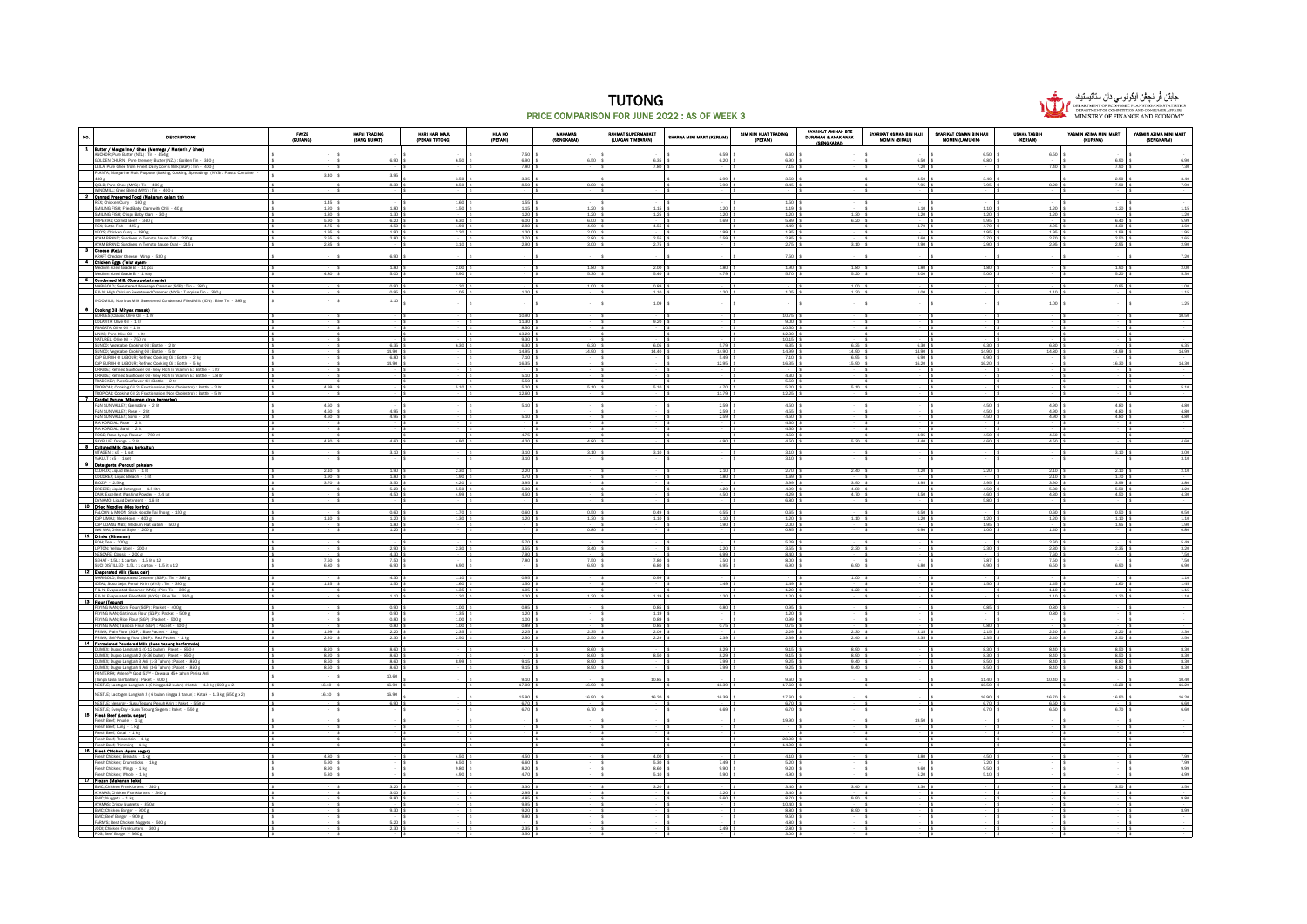



No. I and the contract of the person person in the contract of the contract of the contract of the contract of FAYZE (KUPANG) HAFSI TRADING (BANG NUKAT) HARI HARI MAJU (PEKAN TUTONG) HUA HO (PETANI) MAHAMAS (SENGKARAI) RAHMAT SUPERMARKET (LUAGAN TIMBARAN) SHARQA MINI MART (KERIAM) SIM KIM HUAT TRADING (PETANI) SYARIKAT AMINAH BTE DURAMAN & ANAK-ANAK (SENGKARAI) SYARIKAT OSMAN BIN HAJI MOMIN (BIRAU) SYARIKAT OSMAN BIN HAJI MOMIN (LAMUNIN) USAHA TASBIH (KERIAM) YASMIN AZIMA MINI MART (KUPANG) YASMIN AZIMA MINI MART (SENGKARAI) PDS; Chicken Burger - 360 g \$ - \$ - \$ - \$ - \$ - \$ - \$ - \$ 3.50 \$ - \$ - \$ - \$ - \$ - \$ - BMC; Corned Beef : Box - 310 g \$ - \$ 6.95 \$ - \$ 7.30 \$ - \$ - \$ - \$ 6.99 \$ - \$ 6.90 \$ - \$ - \$ - \$ - 18 Ginger (Halia) 19 Infant Diapers (Lampin bayi pakai buang) Ginger @ Hala - 1 kg \$ 2.30 \$ 1.80 \$ 2.20 \$ 1.75 \$ 1.80 \$ 2.50 \$ 2.29 \$ 1.60 \$ 2.40 \$ 2.20 \$ 2.90 \$ 2.50 \$ 2.20 DRYPERS; Wee Wee Dry Newborn : Up to 5 kg - NB 28 \$ - \$ 5.70 \$ - \$ 7.50 \$ - \$ 6.20 \$ - \$ 6.20 \$ - \$ - \$ 6.30 \$ - \$ - \$ 6.30 DRYPERS;Small:3-7.kg - S32 \$ - \$ - \$ - \$ - \$ - \$ - \$ - \$ 6.30 \$ - \$ - \$ - \$ 6.30 \$ - \$ - \$ 6.30 \$ - \$ 6.30 \$ -DRYPERS;Medium:6-11kg-M28 |\$ - |\$ 5.70 |\$ 12.99 |\$ - |\$ - |\$ - |\$ - |\$ - 13.00 |\$ - |\$ - 6.30 |\$ - |\$ DRYPERS; Large : 9 - 14 kg - L 44 \$ - \$ 10.90 \$ - \$ 10.90 \$ - \$ 10.90 \$ 11.59 \$ 11.50 \$ - \$ 11.00 \$ 11.20 \$ 10.95 \$ - \$ 12.50 DRYPERS; Extra Large : 12-17 kg - XL 36 \$ - \$ - \$ - \$ - \$ - \$ - \$ - \$ - \$ -11.50 \$ - \$ - \$ - 11.00 \$ - \$ - \$ -DRYPERS; Extra Large : 15 kg above - XXL 16 \$ - \$ 5.70 \$ - \$ - \$ - \$ - \$ - \$ 6.20 \$ - \$ - \$ - \$ 11.50 \$ - \$ 6.30 EQ DRY; Newborn : Up to 5 kg - NB 20/22 \$ - \$ - \$ - \$ 4.30 \$ - \$ 3.90 \$ - \$ 4.40 \$ - \$ 3.80 \$ 4.50 \$ 6.30 \$ - \$ - EQ DRY; Small : 3 - 7 kg - S 40 \$ - \$ - \$ 10.90 \$ 7.80 \$ - \$ 7.50 \$ 6.95 \$ 8.10 \$ - \$ - \$ - \$ 3.70 \$ - \$ 6.89 EQ DRY; Medium : 6-11kg - M 36 - 15 - 15 - 15 - 7.80 | \$ 7.80 \$ 7.49 \$ 8.10 \$ - \$ - \$ 7.50 \$ 7.50 \$ - \$ 6.89 EQ DRY; Large : 9 - 14 kg - L 48 \$ - \$ 12.50 \$ - \$ - \$ - \$ - \$ - \$ 11.15 \$ - \$ 10.80 \$ 12.50 \$ 10.80 \$ - \$ 12.30 EQ DRY; Extra Large : 12 - 17 kg - XL 42 \$ - \$ 12.50 \$ - \$ - \$ 12.80 \$ - \$ 12.95 \$ 12.20 \$ - \$ - \$ 12.50 \$ 10.80 \$ - \$ 12.30 EQ DRY; Extra Large : 15 kg above - XXL 24 \$ - \$ 5.80 \$ - \$ 5.80 \$ - \$ 9.00 \$ 9.80 \$ 9.80 \$ 8.80 \$ 4.30 \$ - \$ 8.80 \$ - \$ 8.80 MAMY POKO; Newborn : Up to 5 kg - NB 28+2 \$ - \$ - \$ - \$ - \$ - \$ - \$ - \$ 13.55 \$ - \$ - \$ - \$ - \$ - \$ - MAMY POKO; Small : 3 - 8 kg - S 44 \$ - \$ - \$ - \$ 10.70 \$ - \$ - \$ - \$ 14.50 \$ - \$ - \$ - \$ - \$ - \$ - MAMY POKO; Medium : 6 - 11 kg - M 38 \$ - \$ - \$ - \$ 10.70 \$ - \$ - \$ - \$ 13.55 \$ - \$ - \$ - \$ 11.90 \$ - \$ - MAMY POKO;Large:9-14kg -L32 |\$ -|\$ -|\$ -15 -15 -15 - 15 - 15 - |\$ - |\$ - |\$ - |\$ -MAMY POKO; Extra Large : 12 - 17 kg - XL 28 \$ - \$ - \$ - \$ 10.70 \$ 11.50 \$ - \$ - \$ 14.50 \$ - \$ - \$ - \$ - \$ - \$ - MAMY POKO; Extra-Extra Large : 15 kg above - XXL 22 \$ - \$ - \$ - \$ 10.70 \$ - \$ - \$ - \$ 14.50 \$ - \$ - \$ - \$ - \$ - \$ - MAMY POKO; Extra-Extra Large :<br>20 **Instant Noodles (Mee segera)**<br>20 **INDO FOOD**; Mee Goreng : 80 g;<br>INDO MIE; Mee Goreng : 01d Pack INDO FOOD; Mee Goreng - 80 g x 5 \$ 1.35 \$ 1.40 \$ 1.60 \$ 1.60 \$ 1.50 \$ 1.39 \$ 1.29 \$ 1.49 \$ 1.50 \$ 1.40 \$ 1.40 \$ 1.45 \$ 1.40 \$ 1.50 INDO MIE; Mee Goreng: OblPackaging - 80 gx 5 \$ 1.40 \$ 1.50 \$ 1.60 \$ 1.60 \$ 1.50 \$ 1.55 \$ 1.29 \$ 1.45 \$ - \$ 1.40 \$ 1.50 MAGGI; Asam - 80 g x 5 \$ 1.75 \$ 1.80 \$ 1.80 \$ 1.80 \$ 1.80 \$ 1.69 \$ 1.69 \$ 1.80 \$ 2.20 \$ 1.80 \$ 1.70 \$ 1.80 \$ 1.80 \$ 1.90 MAGGI;Ayam - 80 χx 5 1.50 \$ 1.50 \$ 1.50 \$ 1.50 \$ 1.45 \$ 1.50 \$ 1.45 \$ 1.45 \$ 1.50 \$ 1.50 \$ 1.50 \$ 1.50 \$ 1.50 MAGGI;Curry - 80 gx 5 |\$ 1.45|\$ 1.50|\$ 1.45|\$ 1.45|\$ 1.45|\$ 1.50|\$ 1.50|\$ 1.50|\$ 1.50|\$ 1.50|\$ 1.50|\$ 1.50|\$ 1.50|\$ 1.50|\$ 1.50|\$ 1.50|\$ 1.50|\$ 1.50|\$ 1. MAGGI: Curry - 20 g x 3 LADY'S CHOICE; Real Mayonnaise - 230 ml \$ - \$ 2.30 \$ - \$ 2.50 \$ - \$ - \$ - \$ 2.10 \$ - \$ - \$ - \$ - \$ 2.30 \$ 2.20 LADYS CHONCE; Real Mayonnaise - 470 ml \$ - \$ - \$ - \$ - \$ - \$ - \$ - \$ - \$ - 4.20 \$ - 4.20 \$ - 4.20 \$ - 4.20 \$ -BEST CHOICE; Real Mayonnaise - 887 ml \$ - \$ - \$ - \$ - \$ - \$ - \$ - \$ 4.50 \$ - \$ - \$ - \$ - \$ - \$ - BEST CHOICE; Real Mayonn<br>22 Milo (Produk Malaysia)<br>NESTLE: Milo Powder : Pack NESTLE;Milo Powder:Pack - 1 kg \$ 6.30 \$ 6.90 \$ 6.90 \$ 6.80 \$ 6.90 \$ 6.25 \$ 5.79 \$ 6.49 \$ 6.95 \$ 6.80 \$ 6.40 \$ 6.40 \$ NESTLE; Milo Powder : Tin - 1.5 kg \$ 10.90 \$ 10.50 \$ - \$ 10.90 \$ - \$ - \$ - \$ 12.29 \$ - \$ - \$ - \$ - \$ - \$ - 23 Mestle; Milo Powder : Tin - 1.5 kg<br>23 Monosodium Glutamate @ MSG AJI-NO-MOTO - 350 g \$ 2.40 g \$ 2.40 g \$ 2.30 \$ 2.30 \$ 2.30 \$ 2.30 \$ 2.30 \$ 2.30 \$ 2.35 \$ 2.20 KNORR; Pasti Sedap - 300 g = 2.30 g = 2.30 g = 2.30 s = 2.30 s = 2.30 s = 2.30 s = 2.30 s = 2.30 s = 2.30 s = 2.30 s MAGGI;Secukup Rasa - 300 g \$ 2.40 \$ 2.30 \$ 2.40 \$ 2.40 \$ - \$ 2.30 \$ - \$ 2.30 \$ 2.30 \$ 2.40 \$ - \$ 2.20  $\frac{\text{A1-NO-AGTO} \cdot 380 \text{ g}}{\text{NO-ORC, Factil Sective Rasa} \cdot 300 \text{ g}}$   $\frac{\text{24. Onbona (Bewang)}}{\text{Bornon Opton} \cdot 1 \text{ kg}}$   $\frac{\text{Brown in}}{\text{Bornon Opton} \cdot 1 \text{ kg}}$ Bombay - 1 kg \$ 2.50 \$ 1.80 \$ 2.50 \$ 1.65 \$ 2.20 \$ 2.00 \$ 1.99 \$ 1.60 \$ 1.80 \$ 2.30 \$ 2.00 \$ - \$ 2.30 \$ 2.20 Brown Onion - 1 kg \$ - \$ 1.40 \$ 1.90 \$ 1.70 \$ 1.50 \$ - \$ 1.79 \$ 1.40 \$ 2.20 \$ 1.60 \$ 1.60 \$ 2.50 \$ 1.80 \$ 1.80 Garlic - 1 kg \$ 2.80 \$ 2.80 \$ 2.60 \$ 2.30 \$ 3.00 \$ 2.80 \$ 2.99 \$ 2.20 \$ 2.60 \$ 2.40 \$ 2.00 \$ 1.90 \$ 3.50 \$ 2.50 Shallot - 1 kg \$ - \$ 4.90 \$ 1.80 \$ 1.50 \$ 3.00 \$ - \$ - \$ 1.50 \$ - \$ 2.00 \$ 2.00 \$ 3.50 \$ - \$ 2.50 25 Rice (Beras) Beras SIAM : 1 sack - 10 kg \$ 8.20 \$ 8.20 \$ - \$ 8.50 \$ 8.20 \$ 8.20 \$ 8.20 \$ 8.20 \$ 8.20 \$ - \$ 8.50 \$ 8.20 Beras PULUT:1.sack - 10 kg \$ 7.60 \$ 7.60 \$ - \$ 7.50 \$ - \$ 7.60 \$ 7.60 \$ 7.60 \$ 7.60 \$ 7.60 \$ 7.60 \$ 7.60 \$ 7.60 Beras WANGI:1sack 10.kg \$ 11.90 \$ 11.90 \$ 11.90 \$ 11.90 \$ 11.90 \$ 11.90 \$ 11.90 \$ 11.90 \$ 11.90 \$ 11.90 \$ 11.90 Beras PULUT: 1 sack - 10 kg<br>
Beras WANGI: 1 sack - 10 kg<br>
26 Santan<br>
KARA: Naharal Coconal Extract - 200<br>
CHAKOMH; Coconal Milk Gata - 400 m<br>
SABU KITCHEN; Coconat Milk Indo - 4 KARA; Natural Coconut Extract - 200 ml \$ - \$ 1.10 \$ 1.35 \$ 1.10 \$ 1.10 \$ - \$ 0.95 \$ 1.15 \$ - \$ - \$ 1.00 \$ - \$ - \$ - CHAKOAH; Coconut Milk Gata - 400 ml \$ - \$ 1.65 \$ - \$ 1.59 \$ - \$ 1.49 \$ - \$ 1.70 \$ - \$ 1.65 \$ - \$ - \$ 1.90 \$ -BABU KITCHEN; Coconut Milk Indo - 400 ml \$ - \$ 1.80 \$ - \$ 1.70 \$ - \$ - \$ 1.49 \$ 1.55 \$ - \$ - \$ 1.50 \$ 1.60 \$ 1.85 \$ 1.45 AYAM BRAND; Coconut Milk Blue : Pack - 200 ml \$ - \$ 1.20 \$ 1.20 \$ 1.15 \$ - \$ 1.10 \$ 0.99 \$ 1.20 \$ 1.30 \$ 1.20 \$ 1.10 \$ 1.10 \$ 1.20 \$ 1.00 AYAM BRAND; Coconut Milk Blue : Tin - 270 ml \$ - \$ 1.95 \$ 2.00 \$ 2.00 \$ 1.20 \$ 1.85 \$ 1.99 \$ 1.80 \$ - \$ 2.00 \$ 2.00 \$ 1.70 \$ 1.95 \$ 1.95 AYAM BRAND; Premium Coconut Cream 100% Natural (MYS): Green Tin - 400 ml \$ 2.50 \$ 2.80 \$ 2.50 \$ 2.50 \$ 2.50 \$ 2.50 \$ 2.50 \$ 2.50 \$ 2.50 \$ 2.50 \$ 2.50 \$ 2.50 \$ 2.50 \$ 2.50 \$ 2.50 \$ 2.50 \$ 2.50 \$ 2.50 \$ 2.50 \$ 2.50 \$ 2.50 \$ AYAM BRAND; Premium Coconut Milk 100% Natural (SGP) : Blue Tin - 400 g |\$ 2.75 \$ 2.40 \$ 2.30 \$ 2.30 \$ 2.30 \$ 2.30 \$ 2.40 \$ 2.30 \$ 2.30 \$ 2.30 \$ 2.30 \$ 2.35 \$ 2.40 \$ 2.35 \$ 2.40 \$ 2.35 \$ 2.40 \$ 2.35 \$ 2.40 \$ 2.35 \$ 2.40 \$ 2 \_NOVID CONSULTANT NOVID (NOVID CONTROLLER SUBSTRATED AND DESCRIPTION ON THE SUBSTRATED AND DESCRIPTION ON THE SUBSTRATED AND DESCRIPTION ON THE SUBSTRATED AND DESCRIPTION ON THE SUBSTRATED AND DESCRIPTION ON THE SUBSTRA HABHAL; CAP KIPAS UDANG; Salty Soy Sauce - 645 \$ - \$ 3.20 \$ - \$ 3.20 \$ - \$ 2.95 \$ 2.90 \$ 3.40 \$ 2.99 \$ 3.40 \$ HABHAL; CAP KIPAS UDANG; Sweet Soy Sauce - 645 ml \$ - \$ - \$ - \$ - \$ - \$ - \$ - \$ 3.10 \$ - \$ - \$ - \$ 3.10 \$ - \$ 3.70 MAGGI; Cali Sauce - 340 g \$ 1.30 g \$ 1.25 g \$ 1.25 g \$ 1.25 g \$ 1.25 g \$ 1.30 \$ 1.30 \$ 1.30 \$ 1.30 \$ 1.30 \$ 1.30 MAGGI; Oyster Sauce - 500 g \$ - \$ 2.50 \$ 2.60 \$ 2.45 \$ - \$ - \$ 2.39 \$ 2.39 \$ 1.70 \$ - \$ - \$ 2.20 \$ - \$ - MAGGi;Tomato Ketchup - 325 g \$ 1.10 \$ 1.25 \$ 1.25 \$ 1.25 \$ 1.25 \$ 1.20 \$ 1.20 \$ 1.20 \$ 1.20 \$ 1.20 \$ 1.10 \$ 1.1 NONA; Oyster Sauce - 510 g \$ - \$ 2.40 \$ 2.70 \$ 2.10 \$ - \$ - \$ 2.30 \$ 2.55 \$ - \$ 2.30 \$ 2.30 \$ - \$ - \$ - NONA; Oyster Sauce - 510 g<br> **28 Soft Drinks (Minuman ringan)**<br>
HEAVEN & EARTH; Green Tea : Bottle<br>
POKKA: Ice Lemon Tea :: Bottle - 1.5 HEAVEN & EARTH; Green Tea: Bottle - 1.5 lt 2.30 \$ 2.30 \$ 2.30 \$ 2.20 \$ 2.20 \$ 2.30 \$ 2.20 \$ 2.20 \$ 2.20 \$ 2.20 POKKA; Ice Lemon Tea ::Bottle - 1.5 lt \$ 2.70 \$ 2.80 \$ 2.80 \$ 2.80 \$ 2.60 \$ 2.50 \$ 2.50 \$ 2.50 \$ 2.50 \$ 2.80 \$ SEASON; Ice Lemon Tea : Bottle - 1.5 lit \$ - \$ 1.50 \$ - \$ 2.70 \$ - \$ - \$ - \$ - \$ - \$ - \$ - \$ - \$ - \$ 2.00 YEOS; Soya Bean :Pack - 1 ltr = ltr = ls - ls - ls - 1.10 |\$ 1.20 |\$ 1.20 |\$ 1.20 |\$ 1.20 |\$ 1.20 |\$ 1.20 |\$ 1.20 |\$ 1.20 |\$ 1.40 SEASON: ke Lemon Tea: Bottle - 1.5 lt<br> **29 Spread (Sepuan)**<br> **29 Spread (Sepuan)**<br> **29 Spread (Sepuan)**<br>  $\frac{1}{2}$ <br> **29 Spread (Sepuan)**<br>  $\frac{1}{2}$ <br> **29 MAB/ALS CAP KIPAS UDANG:** Sri Kaya - 240 g<br> **200 KONA:** Kaya dengan HABHAL'SCAP KIPASUDANG; Sri Kaya - 240 g - 1, S - 2.20 g - 2.20 g - 2.20 g - 2.20 g - 2.20 g - 2.20 s - 2.20 s NONA; Kaya dengan telur Omega - 180 g \$ - \$ - \$ - \$ - \$ 1.40 \$ - 1.40 \$ - 1.40 \$ - \$ 1.40 \$ - \$ 1.40 \$ - \$ 1.40 GLORY NYONYA; Kaya Coconut Jam - 250 g \$ - \$ - \$ - \$ 1.85 \$ - \$ - \$ - \$ - \$ - \$ - \$ - \$ - \$ - \$ - NUTELLA : Jar - 750 g \$ - \$ 8.90 \$ - \$ 9.30 \$ 9.90 \$ - \$ - \$ 8.49 \$ - \$ - \$ - \$ 8.20 \$ 8.99 \$ - NUTKAO : Jar - 750 g \$ - \$ 5.50 \$ - \$ 6.15 \$ - \$ - \$ 4.99 \$ 4.99 \$ - \$ - \$ - \$ - \$ - \$ - KAYA; Play Basketball Brand since 1965 (SGP) - 200 g \$ - \$ - \$ - \$ 0.95 \$ - \$ - \$ - \$ - \$ - \$ - \$ - \$ - \$ - \$ - 30 Toileteries - Antiseptic mouthwash (Barang mandian - penyegar mulut) COLGATE PLAX : Bottle - 250 ml \$ - \$ 3.70 \$ 3.90 \$ 3.60 \$ 3.90 \$ 3.60 \$ 3.60 \$ 3.99 \$ - \$ 3.50 \$ 3.60 \$ 3.20 \$ 3.50 \$ 3.80 LISTERINE : Bottle - 250 ml \$ - \$ 4.50 \$ 4.20 \$ 4.90 \$ 3.40 \$ 3.90 \$ 3.99 \$ 4.30 \$ 3.90 \$ 3.90 \$ 3.60 \$ 3.60 \$ 3.90 \$ 3.90 31 Toileteries - Bar Soap (Barang mandian - Sabun buku) -190703 - 1955, 1968, 1979, 1979, 1979, 1979, 1979, 1979, 1979, 1979, 1979, 1979, 1979, 1979, 1979, 1979, 1979, 1979, 1979, 1979, 1979, 1979, 1979, 1979, 1979, 1979, 1979, 1979, 1979, 1979, 1979, 1979, 1979, 1979, 1979, PROTEX - Antibacterial shower gel : Bottle Pump - 900 ml \$ 6.99 \$ 5.95 \$ 5.90 \$ 5.95 \$ 5.95 \$ 5.95 \$ 5.95 \$ 5.95 \$ 5.95 \$ 5.99 \$ 5.99 \$ 5.99 \$ 5.99 \$ 5.99 \$ 5.99 \$ 5.99 \$ 5.99 \$ 5.99 \$ 5.99 \$ 5.99 \$ 5.99 \$ 5.99 \$ 5.99 \$ 5. PALMOLIVE - Aroma Therapy:Bottle Pump - 750 ml \$ - \$ 6.50 \$ 6.70 \$ 7.10 \$ 7.50 \$ 6.80 \$ 6.90 \$ 6.95 \$ - \$ 6.95 PALMOLIVE - Aroma Therapy : Bottle Pump - 750 ml<br>33 Tolleteries - Shampoo (Barang mandian - Syampu)<br>CLEAR - 350 ml CLEAR - 350 ml \$ - \$ 4.80 \$ 6.90 \$ - \$ 5.90 \$ - \$ - \$ 6.20 \$ - \$ - \$ - \$ 5.80 \$ 4.80 \$ 5.90 PALMOLIVE - 350 ml \$ - \$ 4.45 \$ 4.90 \$ 5.15 \$ 4.90 \$ 4.40 \$ 4.79 \$ 4.99 \$ - \$ 4.60 \$ 4.90 \$ 4.50 \$ 4.70 \$ 4.80 HEAD & SHOULDERS (THA) - 330 ml \$ 5.80 \$ 4.29 \$ - \$ - \$ 3.95 \$ 4.20 \$ - \$ 4.70 \$ - \$ 4.50 \$ 4.20 \$ 4.20 \$ 4.20 34 Toileteries - Tooth paste (Barang mandian - Ubat gigi)<br>34 Toileteries - Tooth paste (Barang mandian - Ubat gigi)<br>2016<br>ATE: Toilet (Barang mandian - USB)<br>2016<br>2016<br>2016<br>2016<br>2016<br>2016 COLGATE: Blue Tube - 175 g \$ 3.20 \$ 3.40 \$ 3.40 \$ 3.40 \$ 3.40 \$ 3.40 \$ 4.25 \$ - \$ 3.30 \$ - \$ 2.90 \$ 3.20 \$ 3.10

COLGATE Kayu Sugi: Brown Tube - 175 g \$ 2.20 \$ 2.50 \$ 2.50 \$ 2.50 \$ 2.30 \$ 2.30 \$ 2.30 \$ 2.30 \$ 2.30 \$ 2.30 \$ 2.30 DARLIE: Tube - 120 g \$ - \$ 1.95 \$ - \$ - \$ - \$ - \$ - \$ - 2.85 \$ 1.90 \$ 1.90 \$ - \$ - \$ 1.99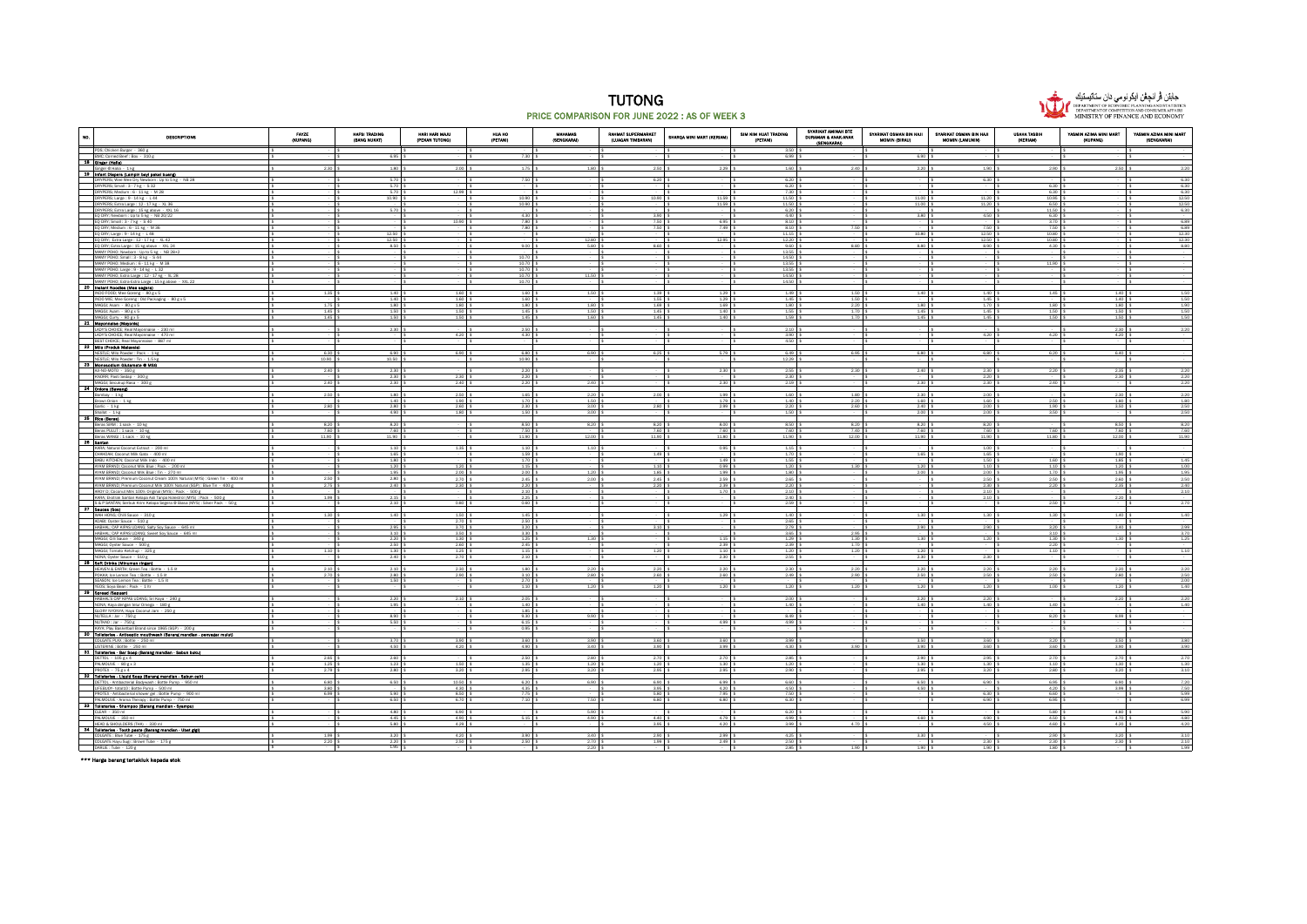



| DESCRIPTIONS<br>1 Butter / Marziarine / Ghee (Menteza / Marjerin / Ghee)                                                                                                                                                                                                                                                    | AISHA AFIKA<br>(LUMUT)       | AL MUHAMADIYAH<br>(SG. BAKONG)  | AL-SHAM'S<br>(SG TARING)                                                                          | AYESHA ENERGY<br>(SG. BAKONG) | <b>FAIROSDIN</b><br>(PANDAN)                                                                    | PANITA<br>(PANDAN)                          | HJ MOHAMAD BAKIR JAYA<br>(SERIA) | <b>ISMACO</b><br>(SG. BAKONG) | <b>JAYA CENTERPOINT</b><br>(KB SENTRAL)                                               | MAHMOON<br>(SG. TARING) | PERUSAHAAN NASA<br>(SQ. TALI)                                                                                 | PERUSAHAAN YAZID<br>BERSAUDARA<br>(JLH SETIA DIRAJA) | SUPA SAVE<br>(SERIA)                                                          | YA NUR TRADING<br>(PAMDAN)                                             | YA MUR TRADING<br>(SQ. TALI) |
|-----------------------------------------------------------------------------------------------------------------------------------------------------------------------------------------------------------------------------------------------------------------------------------------------------------------------------|------------------------------|---------------------------------|---------------------------------------------------------------------------------------------------|-------------------------------|-------------------------------------------------------------------------------------------------|---------------------------------------------|----------------------------------|-------------------------------|---------------------------------------------------------------------------------------|-------------------------|---------------------------------------------------------------------------------------------------------------|------------------------------------------------------|-------------------------------------------------------------------------------|------------------------------------------------------------------------|------------------------------|
| ANCHOR; Pure Butter (NZL) : Tin - 454 g                                                                                                                                                                                                                                                                                     |                              | 6.50                            | 6.60                                                                                              |                               | 6.60                                                                                            | 7.20                                        |                                  |                               | 6.60                                                                                  |                         | 7.90                                                                                                          | 6.60                                                 | $6.40$ \$                                                                     | $6.20$ \$                                                              | 6.39                         |
| $\overline{a}$<br>GOLDEN CHURN; Pure Cremery Butter (NZL) : Golden Tin - 340 g<br>LEILA: Pure Ghee from Finest Dairy Cow's Milk (SGP) : Tin - 400 g                                                                                                                                                                         |                              | 6.95<br>$\frac{7.40}{3.45}$     | 6.30                                                                                              |                               | 6.90 \$<br>$7.10$ \$<br>3.30 \$                                                                 | 7.50                                        | 6.40.5<br>6.95 \$                | 6.90                          | 6.50 \$<br>$7.30$ \$                                                                  | 6.80 \$<br>$7.30$ \$    | 6.90                                                                                                          | 6.75<br>7.50                                         | 6.90.5<br>7.70 \$                                                             | 6.50 \$<br>$7.30$ \$                                                   | 6.50<br>6.95                 |
| PLANTA; Margarine Multi Purpose (Baking, Cooking, Spreading) (MYS) : Plastic Container - 480 g<br>Q.B.B; Pure Ghee (MYS) : Tin - 400 g                                                                                                                                                                                      |                              | 7.90                            | 3.50<br>7.99                                                                                      |                               | 7.90                                                                                            | 3.60 \$<br>7.95                             | $3.40$ \$<br>7.60 \$             |                               | 3.30 \$<br>8.50 \$                                                                    | 3.50 \$<br>7.80         | 8.20                                                                                                          | 3.40                                                 | 3.50 <sub>5</sub><br>8.10                                                     | $7.90$ \$                                                              | 3.20<br>7.99                 |
| WINDMILL; Ghee Blend (MYS): Tin - 400 g<br>2 Canned Preserved Food (Makenan dalam tin)                                                                                                                                                                                                                                      |                              |                                 |                                                                                                   |                               |                                                                                                 | ा ऽ                                         |                                  | $\sqrt{2}$                    | 4.50 \$                                                                               |                         |                                                                                                               |                                                      | $5.35$ \$                                                                     |                                                                        | ∣s.                          |
|                                                                                                                                                                                                                                                                                                                             | 2.20 S                       | 2.30<br>$1.15$                  | 1.15                                                                                              |                               | 1.35  <br>1.20                                                                                  | 1.20                                        | $125$ \$                         | $\sqrt{2}$<br>1.20            | 1.50 \$<br>7.00                                                                       | 1.20                    |                                                                                                               |                                                      | $1.45$ \$<br>1.25                                                             | 1.20                                                                   | 1.20                         |
| REX; Unisitive: SMR, Fried Baby Clam Wells Committee SMR<br>SMILING FISH; Crispy Baby Clam - 30 g<br>MPERIAL; Corned Beef - 340 g<br>The Curtis Fish - 425 g<br>The Curtis Fish - 425 g                                                                                                                                     |                              | $1.90\,$                        | $\begin{array}{ c c c } \hline 1.30 & \text{\$} \\ \hline 5.95 & \text{\$} \\ \hline \end{array}$ |                               | $1.20$ \$                                                                                       | $\begin{array}{r} 1.30 \\ 6.30 \end{array}$ |                                  | 1.20<br>$\mathbf{S}$          | 1.30 <sub>5</sub>                                                                     |                         |                                                                                                               |                                                      | 1.20 <sub>5</sub>                                                             | $1.10$ \$                                                              | 1.20                         |
|                                                                                                                                                                                                                                                                                                                             | 4.50 \$                      | 5.99 \$<br>2.30                 | 4.60                                                                                              |                               | 4.99 \$                                                                                         | 4.80                                        | 4.80 \$                          | - 15<br>$6.20$ \$<br>4.80     | 6.50 \$<br>4.90 \$                                                                    | 6.80 \$<br>4.70 \$      | 6.20 <sub>5</sub><br>4.95                                                                                     | 6.30<br>4.70                                         | 6.00 \$<br>4.95                                                               | $4.59$ s                                                               | 4.39                         |
| YEO'S; Chicken Curry - 280 g<br>AYAM BRAND; Sardines In Tomato Sauce Tall - 230 g                                                                                                                                                                                                                                           |                              | 1.90<br>2.70                    | 1.95<br>2.70 <sub>5</sub>                                                                         |                               | 2.35<br>2.60 <sup>5</sup>                                                                       | 2.20<br>260 \$                              | - 15<br>$280$ \$                 | 2.75                          | 2.25<br>$2.80$ \$                                                                     | 2.75                    |                                                                                                               | 1.99<br>$2.80$ \$                                    | 1.85<br>2.75                                                                  | $1.99$ \$                                                              | 1.99<br>2.55                 |
| AYAM BRAND; Sardines In Tomato Sauce Oval - 215 g<br>3 Cheese (Kelu)                                                                                                                                                                                                                                                        | 2.89 \$                      | 2.90                            | 2.90                                                                                              |                               | 2.99 8                                                                                          | 2.80                                        | $2.60$ \$                        | 2.90                          | 2.99 \$                                                                               | 2.90                    |                                                                                                               | 2.60                                                 | 2.90                                                                          | $2.75$ \$                                                              | 2.65                         |
| <b>KRAFT Ch</b><br>edder Cheese: Wrap - 530 g<br>4 Chloken Eggs (Telur ayam)                                                                                                                                                                                                                                                |                              | 5.95                            | 6.80 \$                                                                                           |                               | 6.80 \$                                                                                         | 7.20                                        |                                  | $\sqrt{2}$                    |                                                                                       |                         |                                                                                                               |                                                      |                                                                               |                                                                        | 6.80<br>⊣ s                  |
| Medium sized Grade B - 10 pcs<br>Medium sized Grade B - 1 tray<br>-                                                                                                                                                                                                                                                         | $1.80$   3                   | 1.80                            | 1.80                                                                                              | 1.80                          | 1.80                                                                                            | 1.90                                        | $200$ \$                         | 1.80                          | 1.80 \$                                                                               | 1.80                    | 2.00                                                                                                          |                                                      |                                                                               | $1.80$ \$                                                              |                              |
| <b>B</b> Condensed Milk (Sueu pekat mania)                                                                                                                                                                                                                                                                                  | 4.70 \$                      | 4.75                            | 4.80 \$                                                                                           | $5.10$ \$                     | 5.30 \$                                                                                         | 5.70 \$                                     | $5.30$ \$                        | 4.90 \$                       | 5.70 \$                                                                               | $5.30-5$                | 4.90 \$                                                                                                       | 4.90 \$                                              |                                                                               | 5.60 \$                                                                |                              |
| MARIGOLD; Sweetened Beverage Creamer (SGP) : Tin - 380 g<br>F & N; High Calcium Sweetened Creamer (MYS) : Turqoise Tin - 390 g<br>MARIGOLD: Sweetened Beverage<br>F & N; High Calcium Sweetened C<br>INDOMILK; Nutrious Milk Sweeten<br>6 Cooking Oil (Miryak masak)                                                        |                              | 1.10<br>1.10                    | 1.10<br>1.10                                                                                      |                               |                                                                                                 | 1.10                                        | 0.995                            | 1.05                          |                                                                                       | 1.00                    |                                                                                                               |                                                      | 0.90<br>1.05                                                                  | $1.20$ \$<br>1.00                                                      |                              |
| INDOMILK; Nutrious Milk Sweetened Condensed Filed Milk (IDN) : Blue Tin - 385 g                                                                                                                                                                                                                                             |                              | $0.89$ \$                       | $0.95$ \$                                                                                         |                               |                                                                                                 |                                             |                                  | Ιs                            |                                                                                       |                         | $1.00$ \$                                                                                                     |                                                      | 1.05 \$                                                                       | . Is                                                                   |                              |
| BORGES; Classic Olive Oil - 1 ltr                                                                                                                                                                                                                                                                                           |                              |                                 | 11.20                                                                                             |                               |                                                                                                 |                                             |                                  |                               | 10.90 \$                                                                              |                         |                                                                                                               |                                                      | 11.05                                                                         | 11.80                                                                  |                              |
| COLAVITA; Olive Oil - 1 Itr<br>FRAGATA; Olive Oil - 1 ltr<br>LINKS; Pure Olive Oil - 1 ltr                                                                                                                                                                                                                                  |                              |                                 |                                                                                                   |                               | 11.95 \$                                                                                        |                                             |                                  | ١s<br>Ιs                      | 12.40 S                                                                               |                         |                                                                                                               |                                                      |                                                                               | $10.90$ \$<br>$\begin{array}{cc} 10.90 & \$ \\ 12.50 & \$ \end{array}$ |                              |
| NATUREL; Olive OI - 750 ml                                                                                                                                                                                                                                                                                                  |                              | 8.95                            | 12.90                                                                                             |                               | 9.29                                                                                            |                                             |                                  |                               |                                                                                       |                         |                                                                                                               |                                                      |                                                                               | 9.50 <sub>5</sub>                                                      |                              |
| SUNCO; Vegetable Cooking Oil : Bottle - 2 ltr<br>SUNCO; Vegetable Cooking Oil : Bottle - 5 ltr                                                                                                                                                                                                                              | 14.95 \$                     | 5.90<br>14.90                   | 6.30<br>14.80                                                                                     | 6.50<br>14.50                 |                                                                                                 |                                             | $5.90$ \$<br>14.90 \$            | 6.20<br>14.99                 | 6.35 \$<br>15.05 \$                                                                   | 6.30<br>14.70 \$        |                                                                                                               |                                                      | 8.20 \$<br>17.60 \$                                                           | $6.20$ \$<br>17.80 \$                                                  |                              |
| CAP BURUH @ LABOUR: Refined Cooking Oil : Bottle - 2 kg                                                                                                                                                                                                                                                                     | 6.95 \$                      | 6.90                            |                                                                                                   |                               | 5.80 \$                                                                                         |                                             |                                  | 6.80                          | 6.95 \$                                                                               | 6.80 \$                 | 6.90                                                                                                          |                                                      | 7.60 \$                                                                       | 6.80 \$                                                                |                              |
| CAP BURUH @ LABOUR; Refined Cooking Oil: Bottle - 5 kg<br>j<br>ORKIDE; Refined Surflower OII - Very Rich in Vitamin E : Bottle - 1 ltr<br>ORKIDE; Refined Surflower OII - Very Rich in Vitamin E : Bottle - 1.8 ltr                                                                                                         | 16.25 \$                     | 15.90                           | 14.90                                                                                             |                               | 12.99 \$<br>$\begin{array}{r}\n2.65 \quad \text{$\$}\\ 5.10 \quad \text{$\$}\n\end{array}$      |                                             |                                  | ١s                            | 15.29 \$                                                                              | 16.90 \$                |                                                                                                               |                                                      | 15.30 \$                                                                      |                                                                        |                              |
| TRADEKEY; Pure Sunflower Oil: Bottle - 2 ftr                                                                                                                                                                                                                                                                                |                              |                                 |                                                                                                   |                               |                                                                                                 |                                             |                                  | ∥ \$                          |                                                                                       |                         |                                                                                                               |                                                      |                                                                               | 4.30 \$                                                                |                              |
| $\overline{a}$<br>TROPICAL; Cooking Oil 2x Fractionation (Non Cholestrol) : Bottle - 2 ltr<br>TROPICAL; Cooking Oil 2x Fraction<br>tion (Non Cholestrol) : Bottle - 5 ltr                                                                                                                                                   |                              | 4.95                            | 5.20                                                                                              |                               | 3.95 \$                                                                                         |                                             |                                  | ١s                            | 5.20 S                                                                                | $5.20$ \$               | $5.10$ \$                                                                                                     |                                                      |                                                                               |                                                                        |                              |
| T Cordial Syrups (Minuman strap berperisa)                                                                                                                                                                                                                                                                                  |                              |                                 | 12.20                                                                                             |                               | 11.80 \$                                                                                        |                                             |                                  |                               | 12.60 \$                                                                              | 4.75                    |                                                                                                               |                                                      |                                                                               | 12.60                                                                  |                              |
| F&N SUN VALLEY; Grenadine - 2 lit<br>l<br>F&N SUN VALLEY; Rose - 2 lt                                                                                                                                                                                                                                                       |                              | 4.55<br>4.55                    | 4.55                                                                                              |                               | $4.90$ \$<br>$4.90$ \$                                                                          |                                             |                                  | 4.80<br>4.80<br>١s            | 4.99 \$<br>4.99 \$                                                                    | 4.75 \$                 | 4,80<br>$\begin{array}{ c c c } \hline 4.80 & \textbf{\$} \\ \hline 4.80 & \textbf{\$} \\ \hline \end{array}$ |                                                      | 4.80                                                                          | $4.80$ \$<br>4.80 \$                                                   | 4.60<br>4.60                 |
| F&N SUN VALLEY; Sarsi - 2 lt<br>RIA KORDIAL: Rose - 2 lit                                                                                                                                                                                                                                                                   |                              | 4.55                            | 4.55 \$                                                                                           |                               | 4.90 \$                                                                                         |                                             |                                  | 4.80<br>١s                    | 4.99 \$                                                                               | 4.75 \$                 |                                                                                                               |                                                      | 4.80 \$                                                                       | 4.80 \$                                                                | 4.60                         |
| RIA KORDIAL; Sarsi - 2 lit                                                                                                                                                                                                                                                                                                  |                              |                                 |                                                                                                   |                               |                                                                                                 |                                             |                                  |                               |                                                                                       |                         |                                                                                                               |                                                      |                                                                               |                                                                        |                              |
| ROSE; Rose Syrup Flavour - 750 ml<br>SKYBLUE: Orange - 2 lit                                                                                                                                                                                                                                                                |                              | 3.99<br>4.45                    | 4.30 <sub>5</sub><br>4.45                                                                         |                               | $3.40$ \$                                                                                       |                                             |                                  | 4.60                          | $4.50$ \$<br>4.80 \$                                                                  | 4.30                    | 4.60                                                                                                          |                                                      | 4.20                                                                          | $4.40$ \$                                                              | 4.19                         |
| 8 Cultured Milk (Susu berkultur)<br><b>MTAGEN : x5 - 1 set</b>                                                                                                                                                                                                                                                              |                              | 3.00                            | 3.10                                                                                              |                               |                                                                                                 |                                             |                                  | ١s<br>3.10                    | $3.10-5$                                                                              | $3.10$ \$               |                                                                                                               |                                                      | 3.10                                                                          | $3.10$ \$                                                              | 3.05                         |
| YAKULT:x5 - 1 set<br>9 Detergents (Penouol pakaian)                                                                                                                                                                                                                                                                         |                              | 3.00                            | 3.10                                                                                              |                               |                                                                                                 |                                             |                                  |                               | 3.10                                                                                  |                         |                                                                                                               |                                                      | 3.10                                                                          | 2.95                                                                   | 3.05                         |
| ÷<br>CLOROX; Liquid Bleach - 1 lit<br>COCOREX; Liquid Bleach - 1 lit                                                                                                                                                                                                                                                        |                              | 2.20                            | 2.10                                                                                              |                               | $2.10.$ \$                                                                                      | 2.30                                        |                                  | 2.80<br>1.80                  | $2.20$ \$                                                                             | $2.20$ $%$              |                                                                                                               | 1.80                                                 | 2.30                                                                          | $2.10$ \$                                                              | 1.99<br>1.99                 |
| BIOZIP - 2.5 kg                                                                                                                                                                                                                                                                                                             |                              | 3.80                            | $\frac{170}{3.50}$                                                                                |                               | $\begin{array}{ c c } \hline 1.90 & \text{$}5 \\ \hline 3.95 & \text{$}5 \\ \hline \end{array}$ | 3.90                                        |                                  |                               | $\frac{165}{390}$ \$                                                                  | 3.75                    | $3.80$ \$                                                                                                     |                                                      | $\begin{array}{r l}\n1.85 & \text{S} \\ \hline\n3.80 & \text{S}\n\end{array}$ | $\frac{160}{3.80}$ \$                                                  |                              |
| BREEZE; Liquid Detergent - 1.5 ltre<br>l<br>DAIA; Excellent Washing Powder - 2.4 kg                                                                                                                                                                                                                                         |                              | 5.20                            | 5.40<br>3.95                                                                                      |                               | $3.40.$ \$<br>4.50 \$                                                                           | 5.20<br>4.50 1                              |                                  |                               | 5.35<br>4.50 \$                                                                       | 4.20<br>$3.75$ \$       |                                                                                                               | 3.99                                                 | 5.25<br>4.50 \$                                                               | 5.50<br>$4.20$ \$                                                      |                              |
| DYNAMO; Liquid Detergent - 1.6 lit<br>10 Dried Noodles (Mee kering)                                                                                                                                                                                                                                                         |                              | 7.39                            | 5.95                                                                                              |                               | 6.20                                                                                            |                                             |                                  |                               |                                                                                       |                         |                                                                                                               |                                                      |                                                                               | $5.80$ \$                                                              |                              |
| FALCON & MOON Stick Noodle Tai Thong - 150 p<br>CAP LIMAL); Mee Hoon - 400 g                                                                                                                                                                                                                                                |                              | 0.60                            | $0.65$ \$                                                                                         |                               | 0.50 <sup>5</sup>                                                                               | $0.60$ !                                    |                                  |                               | 0.60 <sub>5</sub>                                                                     | $0.55 - 3$<br>$1.20$ 3  |                                                                                                               |                                                      | $0.55 - $$<br>$1.15$   \$                                                     | $0.60$ \$                                                              |                              |
| CAP UDANG MBS; Medium Flat Sabah - 500 g                                                                                                                                                                                                                                                                                    |                              | $\frac{1.20}{1.95}$             | $\frac{115}{195}$                                                                                 |                               | $\begin{array}{r} 1.30 \overline{\smash) 5} \\ 1.95 \overline{\smash) 5} \end{array}$           | $\frac{130}{195}$                           |                                  | $\frac{120}{180}$             | $\begin{array}{r}\n1.10 \quad 5 \\ 2.00 \quad 5\n\end{array}$<br>0.80 \$              | 190 \$                  | $\frac{1.10}{1.90}$ \$                                                                                        |                                                      |                                                                               | $\begin{array}{r} 1.15 \\ 1.65 \end{array}$ \$                         | $\frac{1.15}{1.85}$          |
| WAI WAI; Oriental Style - 200 g<br>11 Drinks (Minumen)                                                                                                                                                                                                                                                                      |                              |                                 | 0.80                                                                                              |                               | $0.95$ \$                                                                                       |                                             |                                  |                               |                                                                                       |                         |                                                                                                               |                                                      |                                                                               | $1.00$ \$                                                              |                              |
| BOH; Tea - 200 g<br>LIPTON; Yellow label - 200 g                                                                                                                                                                                                                                                                            | 2.50 <sub>5</sub>            | 2.45                            | 2.50 <sup>5</sup><br>2.50                                                                         |                               | $2.60-5$                                                                                        | 5.80<br>3.70                                |                                  |                               | $2.60$ \$<br>3.50 \$                                                                  |                         |                                                                                                               | 2.40<br>3.60                                         | 2.60<br>$2.45$ \$                                                             | $2.10$ \$                                                              |                              |
| NESCAFE; Classic - 200 g<br>$\overline{a}$<br>SEHAT - 1.5L: 1 carton - 1.5 lt x 12                                                                                                                                                                                                                                          |                              | 7.60<br>7.50                    | 7.50<br>7.90                                                                                      |                               | 6.95 <sup>5</sup><br>7.50 \$                                                                    | 7.90                                        |                                  | 7.90                          | 8.60<br>7.80 \$                                                                       | 7.95                    |                                                                                                               | 6.90<br>8.50                                         | 7.95<br>7.50 \$                                                               | $5.95$ \$<br>$7.50$ \$                                                 | 4.80<br>7.90                 |
| SUCI DISTILLED - 1.5L : 1 carton - 1.5 lit x 12                                                                                                                                                                                                                                                                             |                              | 6.80                            | 6.90                                                                                              |                               | 6.80 \$                                                                                         | 6.90                                        |                                  | 6.90                          | 6.90 \$                                                                               | 6.90 \$                 | 6.80                                                                                                          | 6.80                                                 | 6.80                                                                          | 6.50 \$                                                                | 7.90                         |
| 12 Evenorated Milk (Susu calr)<br>MARIGOLD; Evaporated Creamer (SGP) : Tin - 385 g                                                                                                                                                                                                                                          | 1.19 \$                      | 1.10                            | 1.20 \$                                                                                           |                               |                                                                                                 | 1.30 \$                                     |                                  |                               | 1.15 \$                                                                               |                         |                                                                                                               |                                                      |                                                                               | $1.50$ \$                                                              |                              |
| MARIGOLD; Evaporated Creamer (SGP) : Tin $-$ 38s g<br>IDEAL; Susu Sejat Peruh Krim (MYS) : Tin $-$ 38s g<br>F & N: Evaporated Creamer (MYS) : Pink Tin $-$ 390 g<br>F & N: Evaporated Cireamer (MYS) : Pink Tin $-$ 390 g<br><b>13   Ho</b>                                                                                 | $1.45$ 3<br>$1.05$ \$        | 1.65                            | 1.50<br>1.15                                                                                      |                               | 1.80 \$<br>1.40 \$                                                                              | $160$ !                                     |                                  | 1.55                          | 1.60.5<br>$1.20$ \$                                                                   | 1.49                    |                                                                                                               | 1.40                                                 | 1.55                                                                          | $1.55$ \$<br>$1.15$ \$                                                 | 1.39                         |
|                                                                                                                                                                                                                                                                                                                             |                              |                                 | 1.10                                                                                              |                               | 1.30                                                                                            | 1.20                                        |                                  | 1.20                          | $1.20$ \$                                                                             |                         |                                                                                                               |                                                      | 1.20                                                                          |                                                                        |                              |
|                                                                                                                                                                                                                                                                                                                             |                              | 0.80                            | $0.85$ \$                                                                                         |                               | 0.90.5                                                                                          | 0.80 \$                                     |                                  | 0.90                          | 1.00.5<br>$1.35 - 5$                                                                  | 0.85 <sub>5</sub>       |                                                                                                               | 0.80                                                 | 0.85 <sub>5</sub><br>1.25                                                     | 0.95 <sub>5</sub><br>1.25                                              | 0.79                         |
| FLYING MAN; Corn Flour (SGP) : Packet - 400 g<br>FLYING MAN; Guthnous Flour (SGP) : Packet - 500 g<br>FLYING MAN; Rise Flour (SGP) : Packet - 500 g<br>FLYING MAN; Tapicos Flour (SGP) : Racket - 500 g<br>FRIMA; Selin Flour (SGP) : Blue                                                                                  |                              | 1.25                            | $\frac{1.20}{0.90}$                                                                               |                               | $0.90$ \$                                                                                       |                                             |                                  |                               | $1.00$ \$                                                                             |                         |                                                                                                               |                                                      | 0.95 <sub>5</sub>                                                             | 0.90 <sub>5</sub>                                                      |                              |
|                                                                                                                                                                                                                                                                                                                             |                              |                                 | 0.80<br>2.10                                                                                      |                               | 0.85 \$<br>1.99 \$                                                                              | 2.20                                        |                                  | Ιs<br>2.30                    | 1.00 <sub>5</sub><br>$2.30$ \$                                                        | 2.30                    | 2.30                                                                                                          |                                                      | $0.80$ 3<br>2.05                                                              | $0.90$ \$<br>$2.35$ \$                                                 | 1.99                         |
| PRIMA; Self-Raising Flour (SGP) : Red Packet - 1 kg<br>PRIMA: Self-Raising Flour (SGP) : Red Packet - 1 kg<br>14 <b>Formulated Powdered Milk (Sunu teound berformula)</b>                                                                                                                                                   |                              |                                 | 2.30                                                                                              |                               | 2.19                                                                                            | 2.40                                        |                                  | 2.50                          | 2.50                                                                                  | 2.40                    | 2.40                                                                                                          | 2.30                                                 | 2.25                                                                          | 2.45                                                                   | 2.19                         |
| DUMEX; Dupro Langkah 1 (0-12 bulan<br>$-850 g$                                                                                                                                                                                                                                                                              | 8.49 \$<br>$8.49$ s          | 8.49<br>8.49                    |                                                                                                   |                               |                                                                                                 | 9.00<br>9.00                                | 8.90 \$                          | 8.50<br>8.70                  | $9.15$ \$<br>$9.15$ \$                                                                |                         |                                                                                                               |                                                      | 9.15<br>9.15                                                                  | 8.80 \$<br>8.80 \$                                                     |                              |
| DUMEX; Dupro Langkah 1 (0-12 bulan) : Paket - 850 g<br>DUMEX; Dupro Langkah 2 (6-36 bulan) : Paket - 850 g<br>DUMEX; Dugro Langkah 3 Asil (1-3 Tahun) : Paket - 850<br>DUMEX; Dugro Langkah 4 Asil (1-5 Tahun) : Paket - 850<br>CNMEX; Dug<br>DUMEX; Dugro Langkah 3 Asli (1-3 Tahun) : Paket - 850 g                       | $8.49-5$                     | 8.95                            | 8.65                                                                                              |                               |                                                                                                 | 9.40:                                       |                                  | 8.99                          | $9.55$ \$                                                                             | 8.70 \$                 | 8.80 \$                                                                                                       |                                                      | 9.55                                                                          | 8.99 \$                                                                |                              |
| DUMEX; Dugro Langkah 4 Asli (3-6 Tahun) : Paket - 850 g<br>FONTERRA; Anlene™ Gold 5X™ - Dewasa 45+ tahun Perisa Asli                                                                                                                                                                                                        | $8.49$ s                     | 8.95                            | 8.65                                                                                              |                               |                                                                                                 | 9.40                                        |                                  | 8.70                          | 9.55                                                                                  | 8.70                    |                                                                                                               |                                                      | 9.55                                                                          | 8.70                                                                   |                              |
| (Tanpa Gula Tambahan) : Paket - 600 g                                                                                                                                                                                                                                                                                       |                              | 10.50<br>16.50 \$<br>$\sqrt{2}$ | 11.50<br>16.90 \$                                                                                 |                               |                                                                                                 | 10.70                                       | 10.95                            | 11.50<br>$\sim$               | 10.75<br>17.30 \$                                                                     | 16.90 \$                |                                                                                                               |                                                      | 11.50<br>17.20 \$                                                             | 11.20<br>16.50 \$                                                      |                              |
| (Tanga Guia Tambahan): Paket - 600 g<br>MESTLE: Lactogen Langkah 1 (0 hingga 12 bulan): Kotak - 1.3 kg (650 g x 2)<br>MESTLE: Lactogen Langkah 2 (6 bulan hingga 3 tahun): Kotak - 1.3 kg (650 g x<br>MESTLE: Kespany-Susu Tepung Penuh<br>NESTLE; Lactogen Langkah 2 ( 6 bulan hingga 3 tahun) : Kotak - 13 kg (650 g x 2) |                              | 16.50<br>6.80                   | 16.90                                                                                             |                               |                                                                                                 | 6.70                                        | 16.90 \$                         | $\blacksquare$                | 6.99                                                                                  | 16.90                   |                                                                                                               |                                                      | 17.20 \$                                                                      | 13.90 \$<br>7.80 \$                                                    |                              |
| NESTLE; EveryDay - Susu Tepung Segera : Paket - 550 g<br>NESTLE: EveryDay - Susu Tepu                                                                                                                                                                                                                                       |                              | 6.70                            | 6.70 \$                                                                                           |                               |                                                                                                 | 6.70                                        | 6.50 \$                          | 6.70                          |                                                                                       |                         |                                                                                                               |                                                      | 6.70 \$                                                                       | 6.70 \$                                                                |                              |
| Fresh Beef; Knucle - 1 kg                                                                                                                                                                                                                                                                                                   | 19.90 \$                     |                                 |                                                                                                   |                               | 19.80                                                                                           |                                             |                                  |                               | 31.90 \$                                                                              |                         |                                                                                                               |                                                      | 29.50                                                                         | 16.50 \$                                                               |                              |
| Fresh Beef; Lung - 1 kg<br>l<br>Fresh Beef; Oxtail - 1 kg                                                                                                                                                                                                                                                                   |                              |                                 |                                                                                                   |                               |                                                                                                 |                                             |                                  | ١s                            | 12.99<br>18.90 \$                                                                     |                         |                                                                                                               |                                                      | 13.00<br>20.50 \$                                                             | 7.80  <br>16.90 \$                                                     |                              |
| Fresh Beef; Tenderloin - 1 kg<br>Fresh Beef; Trimming - 1 kg                                                                                                                                                                                                                                                                |                              |                                 |                                                                                                   |                               |                                                                                                 |                                             |                                  |                               | 43.90 \$                                                                              |                         |                                                                                                               |                                                      | 64.90<br>22.90                                                                | $10.90$ \$<br>19.90 \$                                                 |                              |
| Fresh Beet, Trimming - 1 kg<br>16 <b>Fresh Chloken (Avam sedar)</b><br>Fresh Chicken: Breasts - 1 kg<br>Careh Chicken: Dramatich                                                                                                                                                                                            |                              |                                 |                                                                                                   |                               |                                                                                                 |                                             |                                  |                               |                                                                                       |                         |                                                                                                               |                                                      |                                                                               |                                                                        |                              |
| Fresh Chicken; Breasts - 1 kg<br>Fresh Chicken; Drumsticks - 1 kg                                                                                                                                                                                                                                                           | 4.30 S                       |                                 | 4.80<br>7.70                                                                                      |                               | 3.99 \$<br>$6.20$ \$                                                                            |                                             |                                  |                               | 4.80 \$<br>7.20%                                                                      | 4.80 \$                 |                                                                                                               | 4.20<br>5.20                                         | $9.70$ \$<br>7.90 <sub>5</sub>                                                | 4.50 \$                                                                | 4.30<br>5.50                 |
| Fresh Chicken; Wings - 1 kg<br>Fresh Chicken; Whole - 1 kg                                                                                                                                                                                                                                                                  | 8.90 \$<br>4.70 <sub>5</sub> | $8.90$ \$                       | 10.50<br>5.50S                                                                                    |                               | $\begin{array}{ c c c } \hline 8.69 & \text{\$} \\ \hline 4.99 & \text{\$} \end{array}$         | 4.90                                        | $4.80$ \$                        |                               | 9.50<br>$5.10$ \$                                                                     | 9.40<br>4.99            |                                                                                                               | $\frac{8.20}{4.80}$                                  | 9.95<br>4.90 \$                                                               | 8.99 \$<br>4.89 \$                                                     | 8.99<br>4.90                 |
| 17 Frozan (Mekanan beku)<br>BMC; Chicken Frankfurters - 340 g                                                                                                                                                                                                                                                               |                              | 2.99                            | 3.40                                                                                              |                               |                                                                                                 | 3.20                                        |                                  |                               | $3.40$ \$                                                                             |                         | 2.99                                                                                                          |                                                      | 3.50                                                                          | $3.50$ \$                                                              |                              |
| I<br>AYAMAS; Chicken Frankfurters - 340 g                                                                                                                                                                                                                                                                                   |                              | 8.50                            | 9.50                                                                                              |                               |                                                                                                 |                                             |                                  |                               | 3.05.5                                                                                |                         |                                                                                                               |                                                      | 3.05                                                                          | 2.95                                                                   |                              |
| BMC; Nuggets - 1 kg<br><u>.</u><br>AYAMAS; Crispy Nuggets - 850 g                                                                                                                                                                                                                                                           |                              |                                 |                                                                                                   |                               |                                                                                                 |                                             |                                  |                               | 11.00 \$<br>10.40 \$                                                                  |                         |                                                                                                               | 8.95                                                 | 9.90<br>$10.40$ 3                                                             | $9.95$ \$<br>$9.50$ \$                                                 |                              |
| BMC; Chicken Burger - 900 g<br>BMC; Beef Burger - 900 g                                                                                                                                                                                                                                                                     |                              | 8.60                            | 9.30<br>10.20                                                                                     |                               |                                                                                                 |                                             |                                  |                               | 8.90 \$<br>9.90 <sub>5</sub>                                                          | 8.95 \$<br>9.95.1       |                                                                                                               | 8.90<br>9.50                                         | $9.70$ \$<br>10.60 \$                                                         | 9.50 <sub>5</sub>                                                      |                              |
| FARM'S; Best Chicken Nuggets - 500 g<br>JODI; Chicken Frankfurters - 300 g                                                                                                                                                                                                                                                  |                              |                                 |                                                                                                   |                               |                                                                                                 |                                             |                                  |                               | $\begin{array}{r}\n3.50 \overline{\smash)5} \\ 2.35 \overline{\smash)5}\n\end{array}$ | 4.20 <sub>5</sub>       |                                                                                                               |                                                      | $2.35$ \$                                                                     | $\frac{3.60}{2.30}$ \$                                                 |                              |
| PDS; Beef Burger - 360 g                                                                                                                                                                                                                                                                                                    |                              |                                 |                                                                                                   |                               |                                                                                                 |                                             |                                  |                               | 3.60 \$                                                                               |                         |                                                                                                               |                                                      | 3.70                                                                          | 3.30 \$                                                                |                              |

PDS; Chicken Burger - 360 g \$ - \$ - \$ - \$ - \$ - \$ - \$ - \$ - \$ - \$ - \$ - \$ - \$ 4.70 \$ - \$ - BMC; Corned Beef : Box - 310 g \$ - \$ - \$ 6.80 \$ - \$ - \$ - \$ - \$ - \$ 7.20 \$ - \$ - \$ 6.45 \$ 7.80 \$ 6.50 \$ -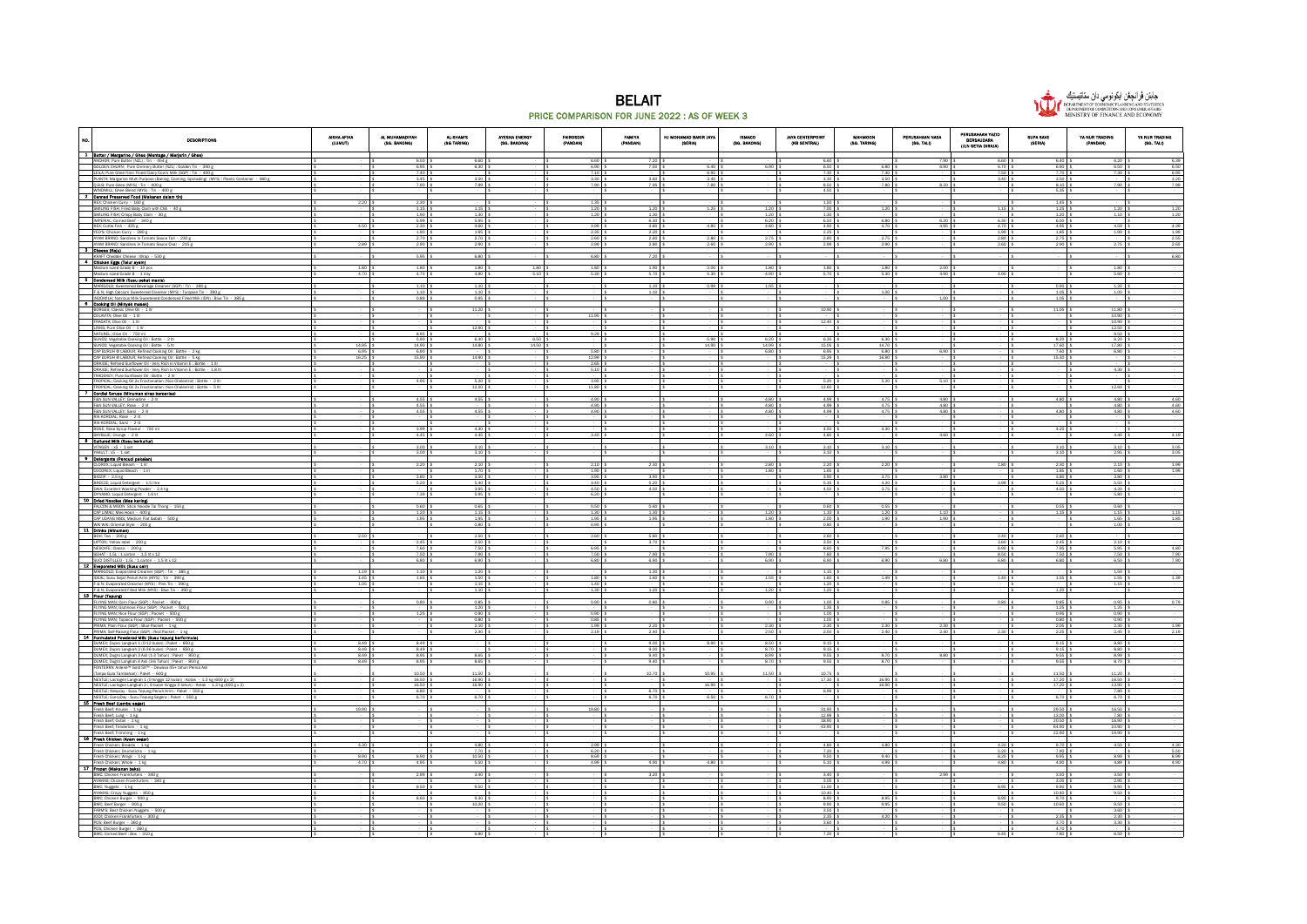



NO. DESCRIPTIONS AISHA AFIKA (LUMUT) AL MUHAMADIYAH (SG. BAKONG) AL-SHAM'S (SG TARING) AYESHA ENERGY (SG. BAKONG) FAIROSDIN (PANDAN) FAMIYA (PANDAN) HJ MOHAMAD BAKIR JAYA (SERIA) ISMACO (SG. BAKONG) JAYA CENTERPOINT (KB SENTRAL) MAHMOON (SG. TARING) PERUSAHAAN NASA (SG. TALI) PERUSAHAAN YAZID BERSAUDARA (JLN SETIA DIRAJA) SUPA SAVE (SERIA) YA NUR TRADING (PANDAN) YA NUR TRADING (SG. TALI) 18 Gilinger (Halia)<br>Ginger © Halia - 1 kg<br>19 **Infant Diapers (Lampin bayi pakai buang)** Ginger @ Halls 1.kg \$ 1.90 \$ 1.90 \$ 1.90 \$ 1.99 \$ 1.99 \$ 2.50 \$ 1.99 \$ 2.50 \$ 1.90 \$ 1.90 \$ 1.90 \$ 1.90 \$ 1.90 DRYPERS; Wee Wee Dry Newborn : Up to 5 kg - NB 28 \$ - \$ - \$ - \$ - \$ - \$ - \$ 6.20 \$ 5.95 \$ - \$ - \$ - \$ - \$ 11.35 \$ - \$ - DRYPERS; Small : 3 - 7 kg - S 32 \$ - \$ - \$ - \$ - \$ - \$ - \$ 6.20 \$ - \$ - \$ - \$ - \$ - \$ 11.35 \$ - \$ - DRYPERS; Medium : 6 - 11 kg - M 28 \$ - \$ - \$ - \$ - \$ - \$ - \$ 6.20 \$ - \$ - \$ - \$ - \$ 11.95 \$ 11.35 \$ - \$ - DRYPERS; Large : 9 - 14 kg - L 44 \$ - \$ - \$ 11.50 \$ - \$ - \$ 11.50 \$ - \$ 11.50 \$ - \$ - \$ - \$ 11.95 \$ 11.35 \$ - \$ - DRYPERS; Extra Large : 12 - 17 kg - XL 36 \$ - \$ - \$ 11.50 \$ - \$ - \$ 11.50 \$ 6.20 \$ - \$ - \$ 11.50 \$ - \$ 11.95 \$ 11.35 \$ - \$ - DRYPERS; Extra Large : 15 kg above - XXL 16 \$ - \$ - \$ 6.50 \$ - \$ - \$ - \$ 6.20 \$ - \$ - \$ - \$ - \$ 11.95 \$ 11.35 \$ - \$ - EQ DRY; Newborn : Up to 5 kg - NB 20/22 \$ - \$ 4.20 \$ 3.90 \$ - \$ - \$ 4.30 \$ - \$ - \$ - \$ - \$ - \$ - \$ - \$ 4.50 \$ - EQ DRY; Small : 3 - 7 kg - S 40 \$ - \$ - \$ 8.50 \$ - \$ - \$ - \$ 3.80 \$ - \$ 7.80 \$ - \$ - \$ 8.50 \$ 7.50 \$ 7.20 \$ - EQ DRY; Medium : 6-11 kg - M 36 - 11 kg - M 36 - 11 5 - 8.50 \$ - \$ - \$ 7.20 \$ 7.20 \$ - 7.20 \$ - 7.20 \$ - 7.20 EQ DRY; Large : 9 - 14 kg - L 48 \$ - \$ - \$ 12.70 \$ - \$ - \$ 12.85 \$ - \$ 10.90 \$ 11.70 \$ - \$ - \$ - \$ 7.50 \$ 9.40 \$ - EQ DRY; Extra Large : 12 - 17 kg - XL 42 \$ 12.90 \$ - \$ 12.70 \$ - \$ - \$ - \$ - \$ - \$ 11.70 \$ - \$ - \$ - \$ 7.50 \$ 12.50 \$ - EQ DRY; Extra Large: 15.kg above - XXL 24 \$ 5.80 \$ 6.30 \$ 6.30 \$ 6.70 \$ - \$ - \$ 6.90 \$ - \$ - \$ - \$ 8.80 \$ - \$ -MAMY POKO; Newborn : Up to 5 kg - NB 28+2 \$ - \$ - \$ - \$ - \$ - \$ - \$ - \$ - \$ - \$ - \$ - \$ - \$ 10.70 \$ - \$ - MAMY POKO; Small : 3 - 8 kg - S 44 \$ - \$ - \$ - \$ - \$ - \$ - \$ - \$ - \$ - \$ - \$ - \$ - \$ 10.70 \$ 12.50 \$ - MAMY POKO; Medium : 6-11 kg - M38 - 1.8 - 1.8 - 1.8 - 1.8 - 1.8 - 1.8 - 1.8 - 1.8 - 1.8 - 1.80 \$ - 1.80 \$ - 1.8 MAMY POKO; Large : 9 - 14 kg - L 32 \$ - \$ - \$ - \$ - \$ - \$ - \$ - \$ - \$ 12.50 \$ - \$ - \$ - \$ 10.70 \$ - \$ - MAMY POKO; Extra Large : 12 - 17 kg - XL 28 \$ - \$ - \$ - \$ - \$ - \$ - \$ - \$ - \$ 12.50 \$ - \$ - \$ - \$ 10.70 \$ - \$ - MAMY POKO; Extra-Extra Large : 15 kg above - XXL 22 \$ - \$ - \$ - \$ - \$ - \$ - \$ - \$ - \$ 12.50 \$ - \$ - \$ - \$ 10.70 \$ 12.50 \$ - MWMY POKO; Extra-Extra Large : 1<br>20 **Instant Noodles (Mee segera)**<br>20 **Instant Noodles (Mee Goreng : 80 g** x<br>INDO MIE; Mee Goreng : 01d Pack INDO FOOD; Mee Goreng - 80 gx 5 - \$ 1.45 \$ - \$ 1.50 \$ - 1.45 \$ 1.45 \$ 1.50 \$ 1.50 \$ - \$ 1.35 \$ 1.49 \$ - + + + + INDO MIE; Mee Goreng : Old Packaging - 80 g x 5 \$ - \$ 1.50 \$ 1.35 \$ - \$ - \$ 1.60 \$ - \$ - \$ 1.60 \$ - \$ - \$ - \$ - \$ 1.45 \$ - MAGGI; Asam - 80 g x 5 |S 1.70 |S 1.75 |S 1.85 |S 1.75 |S 1.75 |S 1.75 |S 1.75 |S 1.85 |S 1.75 |S 1.75 |S 1.75 |S 1.75 |S MAGGI; Ayam - 80 g x 5 \$ 1.45 \$ 1.45 \$ 1.55 \$ 1.50 \$ - \$ 1.60 \$ 1.50 \$ 1.60 \$ 1.60 \$ - \$ 1.50 \$ - \$ 1.45 \$ 1.45 \$ - MAGGI; Curry - 80 g x 5 \$ 1.45 \$ 1.45 \$ 1.55 \$ 1.50 \$ - \$ 1.60 \$ - \$ 1.60 \$ 1.60 \$ 1.50 \$ 1.50 \$ - \$ 1.45 \$ 1.59 \$ - MAGGI; Curry - 80 g x 5<br>21 Mayonnaise (Mayonia) LADYS CHONCE; Real Mayonnaise - 230 ml \$ - \$ 2.40 \$ - \$ - \$ - \$ - 2.40 \$ - \$ - \$ - \$ - \$ - \$ - \$ - \$ - \$ - 2.25 \$ LADYS CHO/CE; Real Mayonnaise - 470 ml \$ - \$ - \$ - \$ - \$ - \$ - \$ - 4.20 \$ - \$ - \$ - \$ - 4.30 \$ - 3.95 \$ - - 3. BEST CHOICE; Real Mayonnaise - 887 ml \$ - \$ - \$ - \$ - \$ - \$ - \$ - \$ - \$ - \$ - \$ - \$ - \$ - \$ - \$ - BEST CHOICE; Real Mayonnaise - 88 NESTLE; Milo Powder : Pack - 1 kg \$ - \$ 6.45 \$ 6.70 \$ - \$ - \$ 6.60 \$ 6.50 \$ 6.80 \$ 6.99 \$ 6.40 \$ - \$ - \$ 6.60 \$ 6.50 \$ - NESTLE; Milo Powder : Tin - 1.5 kg \$ - \$ 10.95 \$ - \$ - \$ - \$ - \$ 9.90 \$ - \$ 11.90 \$ - \$ - \$ - \$ 11.50 \$ 11.60 \$ - NESTLE: Milo Powder: Tin - 1.5 kg<br>23 Monosodium Glutamate @ MSG<br>23 Monosodium Glutamate @ MSG AJI-NO-MOTO - 350 g = 1,5 - 1,5 2.40 g = 2.40 g = 2.20 g = 2.20 g = 2.20 g = 1,5 2.05 g = 1,5 - \$ - 1,5 2.45 g = 2.30 g = -KNORR;PastiSedap - 300 g |\$ - |\$ - 2.30 \$ - 2.30 \$ - 2.30 \$ - 2.30 \$ - 2.25 \$ - 2.25 \$ - 1.99 \$ -MAGGI; Secukup Rasa - 300 g \$ - \$ 2.20 \$ 2.20 \$ - \$ - \$ 2.30 \$ 2.20 \$ - \$ 2.30 \$ - \$ - \$ - \$ 2.30 \$ 1.99 \$ - MAGGI; Secukup Ras Bombay - 1.kg \$ 1.80 \$ 1.80 \$ 2.30 \$ 2.30 \$ 2.40 \$ 1.99 \$ 1.90 \$ 1.90 \$ 1.50 \$ 1.90 \$ 1.50 \$ 1.90 \$ 1.90 \$ 1.90 Brown Onion - 1 kg \$ 1.80 \$ 1.80 \$ 1.80 \$ 1.99 \$ 2.40 \$ 1.99 \$ 1.90 \$ 1.50 \$ 1.60 \$ 1.80 \$ 1.90 \$ 1.50 \$ - 2.4 Garlic - 1 kg \$ - \$ 2.20 \$ 2.50 \$ 2.50 \$ 1.99 \$ 2.50 \$ - \$ 3.20 \$ 2.20 \$ 3.00 \$ 3.50 \$ 1.50 \$ 2.30 \$ 2.80 \$ 1.60 Shallot - 1 kg \$ - \$ - \$ 1.90 \$ - \$ 1.99 \$ 5.00 \$ - \$ - \$ 1.30 \$ - \$ 3.00 \$ 1.20 \$ 2.20 \$ 1.80 \$ 1.90 Garlic - 1 kg<br>
Shallot - 1 kg<br>
25 **Rice (Beras)** Beras SIAM : 1.5ack - 1.0 kg \$ 8.20 \$ 8.30 \$ 8.30 \$ 8.50 \$ 8.50 \$ 8.40 \$ 8.30 \$ 8.50 \$ 8.50 \$ 8.50 \$ 8.50 \$ 8. Beras PULUT:1 sack - 10 kg \$ 7.60 \$ 7.60 \$ 7.60 \$ 7.60 \$ 7.60 \$ 7.60 \$ 7.60 \$ 7.60 \$ 7.60 \$ 7.60 \$ 7.60 \$ 7.60 Beras WANGI:1.sack - 10 kg = 11.90 \$ 12.10 \$ 11.90 \$ - \$ 11.99 \$ 12.30 \$ 12.20 \$ 12.20 \$ 12.00 \$ 12.30 \$ 11.90 Bens POOT : Jank - JOY R<br>Bens WANGI : 1 sack - 10 kg<br>26 Santan<br>CANGAH: Cocond Extract - 200 mi<br>24 NGAH: Cocond Milk Gata - 400 mi<br>84 NGAH STANDE, Cocond Milk Bixe : Pack - 200 mi<br>84 NGAH BRAND, Cocond Milk Bixe : Pack - 20 KARA; Natural Coconut Extract - 200 ml \$ 0.99 \$ 1.10 \$ - \$\$ - \$ 1.00 \$ - \$ 1.00 \$ - \$ 1.05 \$ - 1.8 1.05 \$ - 1.0 CHAKOAH; Coconut Milk Gata - 400 ml \$ 1.65 \$ - \$\$ 1.95 \$ - \$ - \$ - \$ - \$ - \$\$ - \$ - \$ - \$ - 1.80 \$ - 1.95 \$ -BABU KITCHEN; Coconut Milk Indo - 400 ml \$ 1.55 \$ 1.56 \$ 1.56 \$ 1.55 \$ 1.55 \$ 1.55 \$ 1.55 \$ - \$ - \$ - \$ - \$ - \$ AYAM BRAND; Coconut Milk Blue: Pack - 200 ml \$ 1.10 \$ - 1.10 \$ - \$ - \$ - \$ - \$ - \$ - \$ - \$ - 1.15 \$ - 1.10 \$ -AYAM BRAND; Coconut Milk Blue:The - 270 ml \$ 1.70 \$ - \$ 2.00 \$ - \$ - \$ 1.90 \$ - \$ - \$ - \$ - \$ - 1.95 \$ - 1.95 \$ AYAM BRAND; Premium Coconut Cream 100% Natural (MYS): Green Tin - 400 ml \$ 2.20 \$ - \$ 2.90 \$ - \$ - \$ 2.70 \$ - \$ - \$ - \$ - \$ - \$ - 2.70 \$ - 2.70 \$ - 2.70 \$ - \$ - \$ - 2.70 \$ - 2.70 \$ - \$ - 2.70 \$ - \$ - 2.70 \$ - 2.70 \$ - 2.70 AYAM BRAND; Premium Coconut Milk 100% Natural (SGP): Blue Tin - 400 g \$ 2.10 | \$ 2.15 \$ 2.15 \$ 2.15 \$ 2.45 \$ 2.50 \$ - \$ - \$ - \$ - \$ - \$ - \$ - \$ 2.40 | \$ - 2.70 \$ -AROY D; Coconut Milk 100% Original (MYS): Pack - 500 g \$ - \$ - \$ - \$ - \$ - \$ - \$ - \$ - \$ - 1.89 \$ - 1.99 \$ - \$ KARA; Ekstrak Santan Kelapa Asli Tanpa Kolestrol (MYS) : Pack - 500 g \$ 2.10 \$ 1.99 \$ 2.20 \$ - \$ 1.90 \$ - \$ - \$ - \$ 2.20 \$ - \$ - \$ - \$ 2.20 \$ 2.40 \$ - S & P SANTAN; Serbuk Krim Kelapa Segera @ Biasa (MYS) : Silver Pack - 50 g \$ - \$ - \$ 2.70 \$ - \$ 2.90 \$ - \$ - \$ - \$ - \$ - \$ - \$ - \$ 2.35 \$ 2.29 \$ - 27 Sauces (Sos)<br>27 Sauces (Sos)<br>27 Sauces (Sos) WAH HONG; Chill Sauce - 31.0 g \$ - \$ 1.25 \$ 1.35 \$ - \$ - \$ - \$ - 1.40 \$ - 1.35 \$ - 1.35 \$ - 1.39 \$ - 1.39 \$ - ADABI; Oyster Sauce - 510 g \$ - \$ 2.40 \$ - \$ - \$ 2.80 \$ - \$ - \$ - \$ 2.59 \$ - \$ - \$ - \$ 2.95 \$ 2.70 \$ - HABHAL; CAP KIPAS UDANG; Salty Soy Sauce - 645 ml \$ - \$ 2.95 \$ 3.45 \$ - \$ 3.40 \$ - \$ 2.99 \$ - \$ 3.10 \$ - \$ - \$ - \$ 3.25 \$ 3.80 \$ - HABHAL; CAP KIPAS UDANG; Sweet Soy Sauce - 645 ml \$ - \$ 2.95 \$ - \$ - \$ 3.40 \$ - \$ 3.20 \$ - \$ 3.10 \$ - \$ - \$ - \$ - \$ 2.95 \$ - MAGGI;CMI Sauce - 340 g \$ 1.20 § 1.25 § 1.25 § 1.25 § 1.29 § - \$ - \$ 1.20 § - \$ - \$ - \$ - \$ 1.30 § - 1.20 § -MAGGI;Oyster Sauce - 500 g |\$ 2.45 \$ - \$ - \$ - \$ - \$ - \$ - \$ - \$ - 2.40 |\$ - 1.69 \$ - 1.69 MAGGI; Tomato Ketchup - 325 g \$ - \$ 1.15 \$ 1.10 \$ - \$ 1.20 \$ - \$ - \$ - \$ 1.10 \$ 1.15 \$ - \$ - \$ 1.20 \$ 1.10 \$ - NONA; Oyster Sauce - 510 g |\$ 2.35 |\$ 2.30 \$ - \$ - \$ - \$ - \$ - \$ - \$ - \$ 2.20 a - 2.25 |\$ -28 NAGGL; Tomato Ketchup - 325 g<br>
28 Dork, Drinks (Mileumen ringan)<br>
28 Dork, Drinks (Mileumen ringan)<br>
28 Dork Drinks (Mileumen ringa: Bottle - 1.5 line<br>
20KKA; Ke Lemon Tea : Bottle - 1.5 line<br>
35.650%; Ios Lemon Tea : B HEAVEN & EARTH; Green Tea :Bottle - 1.5 lt = 2.20 \$ 2.20 \$ - \$ - \$ - \$ - 2.20 \$ - \$ - \$ - \$ - 2.10 \$ - 2.30 \$ -POKKA;koe.kamon.Tea ::Bottle - 1.5 lt 2.50 \$ 2.50 \$ 2.80 \$ 2.50 \$ - \$ 2.60 \$ 2.70 \$ - \$ - \$ - 2.50 \$ - 2.70 \$ SEASON; Ice Lemon Tea : Bottle - 1.5 lit \$ 1.50 \$ - \$ - \$ - \$ 1.60 \$ - \$ - \$ - \$ - \$ - \$ - \$ - \$ 1.75 \$ - \$ - YEOS; Soya Bean : Pack - 1 ltr \$ 1.20 \$ 0.99 \$ 1.10 \$ 1.20 \$ -1.20 \$ -1.20 \$ -1.20 \$ - \$ - \$\$ -1.20 \$ - 1.20 \$ YEOS; Soya Bean : Pack - 1 ltr<br>
29 Spread (Sapuan)<br>
HABHAL'S CAP KIPAS UDANG; Sri Kaya - 2-<br>
NONA: Kaya Sengan telur Omega - 180 g<br>
GLORY NYONYA: Kaya Cocorut 1-m HABHAL'S CAP KIPAS UDANG; Sri Kaya - 240 g 2.20 \$ - \$ 2.20 \$ - \$ 2.20 \$ 2.20 \$ 2.20 \$ - \$ - \$ 2.20 \$ - 2.20 \$ -NONA; Kaya dengan telur Omega - 180 g \$ - \$ 1.45 \$ - \$ - \$ 1.40 \$ - \$ - \$ - \$ 1.50 \$ - \$ - \$ - \$ 1.40 \$ 1.25 \$ - GLORY NYONYA; Kaya Coconut Jam - 250 g \$ - \$ - \$ - \$ - \$ - \$ - \$ - \$ - \$ 2.40 \$ - \$ - \$ - \$ - \$ - \$ - NUTELLA : Jar - 750 g \$ - \$ 8.30 \$ 9.50 \$ - \$ - \$ - \$ - \$ - \$ - \$ 8.50 \$ - \$ - \$ - \$ - \$ - . <u>suppose program program to the suppose that the suppose that the suppose that the suppose that the suppose that the suppose that the suppose that the suppose that the suppose that the suppose that the suppose that the </u> COLGATE PLAX : Bottle - 250 ml \$ - \$ 3.70 \$ 3.40 \$ - \$ 3.70 \$ - \$ 3.60 \$ 3.90 \$ 3.75 \$ - \$ - \$ - \$ 3.50 \$ 3.90 \$ - LISTERINE : Bottle - 250 ml \$ - \$ 4.20 \$ 4.20 \$ - \$ 3.25 \$ - \$ 4.30 \$ 3.50 \$ 3.90 \$ - \$ - \$ - \$ 4.10 \$ 5.90 \$ - 31 Toileteries - Bar Soap (Barang mandian - Sabun buku) DETTOL - 105 g x 4 \$ - \$ 2.60 \$ 2.60 \$ - \$ 2.45 \$ - \$ - \$ - \$ 3.20 \$ - \$ - \$ - \$ 2.90 \$ 2.80 \$ - PALMOLIVE - 80 g x 3 \$ - \$ 1.30 \$ 1.30 \$ - \$ 1.20 \$ - \$ 1.30 \$ 1.30 \$ 1.40 \$ - \$ - \$ - \$ 1.40 \$ 1.40 \$ - PROTEX - 75 g x 4 \$ - \$ 2.90 \$ 3.20 \$ - \$ 2.90 \$ - \$ 2.95 \$ 3.20 \$ 3.20 \$ - \$ - \$ - \$ 3.00 \$ 2.80 \$ - 32 Toileteries - Liquid Soap (Barang mandian - Sabun cair) DETTOL-Antibacterial Bodywash : Bottle Pump - 950 ml \$ - \$ 6.60 \$ 6.95 \$ - \$ 6.95 \$ - \$ 6.95 \$ 6.95 \$ - \$ - \$ 6.70 \$ 6.20 \$ -LIFEBUOY- total10:Bottle Pump - 500 ml \$ - \$ - \$ 3.95 \$ 3.90 \$ - \$ 4.80 \$ - \$ - \$ - \$ 4.40 \$ - 4.50 \$ - \$ - \$ 4.40 \$ - 4.50 \$ -PROTEX - Antibacterial shower gel : Bottle Pump - 900 ml \$ - \$ 5.50 \$ 6.50 \$ 6.60 \$ - \$ - \$ - \$ 6.50 \$ - \$ - \$ 6.50 \$ - \$ 6.50 \$ - \$ PALMOLIVE - Aroma Therapy : 750 ml \$ - \$ 6.60 \$ 6.80 \$ - \$ 7.20 \$ 6.80 \$ - \$ 7.40 \$ - \$ - \$ - \$ 7.70 \$ 6.50 \$ -PROTEX - Antibacterial shower get: Bottle Pump - 900 m<br>PALMOLIVE - Aroma Therapy : Bottle Pump - 750 ml<br>**33 Tolleteries - Shampoo (Barang mandian - Syampu)** CLEAR - 350 ml \$ - \$ 4.50 \$ - \$ - \$ - \$ 4.95 \$ - \$ - \$ 6.95 \$ - \$ - \$ - \$ 7.40 \$ 7.65 \$ - PALMOLIVE - 350 ml \$ - \$ 3.70 \$ 4.70 \$ - \$ 4.75 \$ 4.95 \$ 4.30 \$ - \$ 4.90 \$ - \$ - \$ - \$ 4.90 \$ 4.50 \$ - HEAD & SHOULDERS (THA) - 330 ml \$ - \$ 4.20 \$ 4.20 \$ - \$ 3.60 \$ 4.60 \$ 4.20 \$ - \$ 4.99 \$ - \$ - \$ - \$ 6.90 \$ - \$ - 34 Toileteries - Tooth paste (Barang mandian - Ubat gigi) COLGATE : Blue Tube - 175 g \$ - \$ 3.90 \$ 3.20 \$ - \$ 1.95 \$ 3.20 \$ 3.20 \$ - \$ 2.40 \$ 3.80 \$ - \$ - \$ 3.95 \$ 3.70 \$ - COLGATE Kayu Sugi : Brown Tube - 175 g \$ - \$ 2.20 \$ 1.99 \$ - \$ 1.95 \$ 2.10 \$ 2.20 \$ 2.20 \$ 2.50 \$ - \$ - \$ - \$ 2.80 \$ 2.30 \$ - DARLIE : Tube - 120 g \$ - \$ - \$ 1.80 \$ - \$ - \$ - \$ - \$ - \$ 3.50 \$ - \$ - \$ - \$ - \$ 2.20 \$ -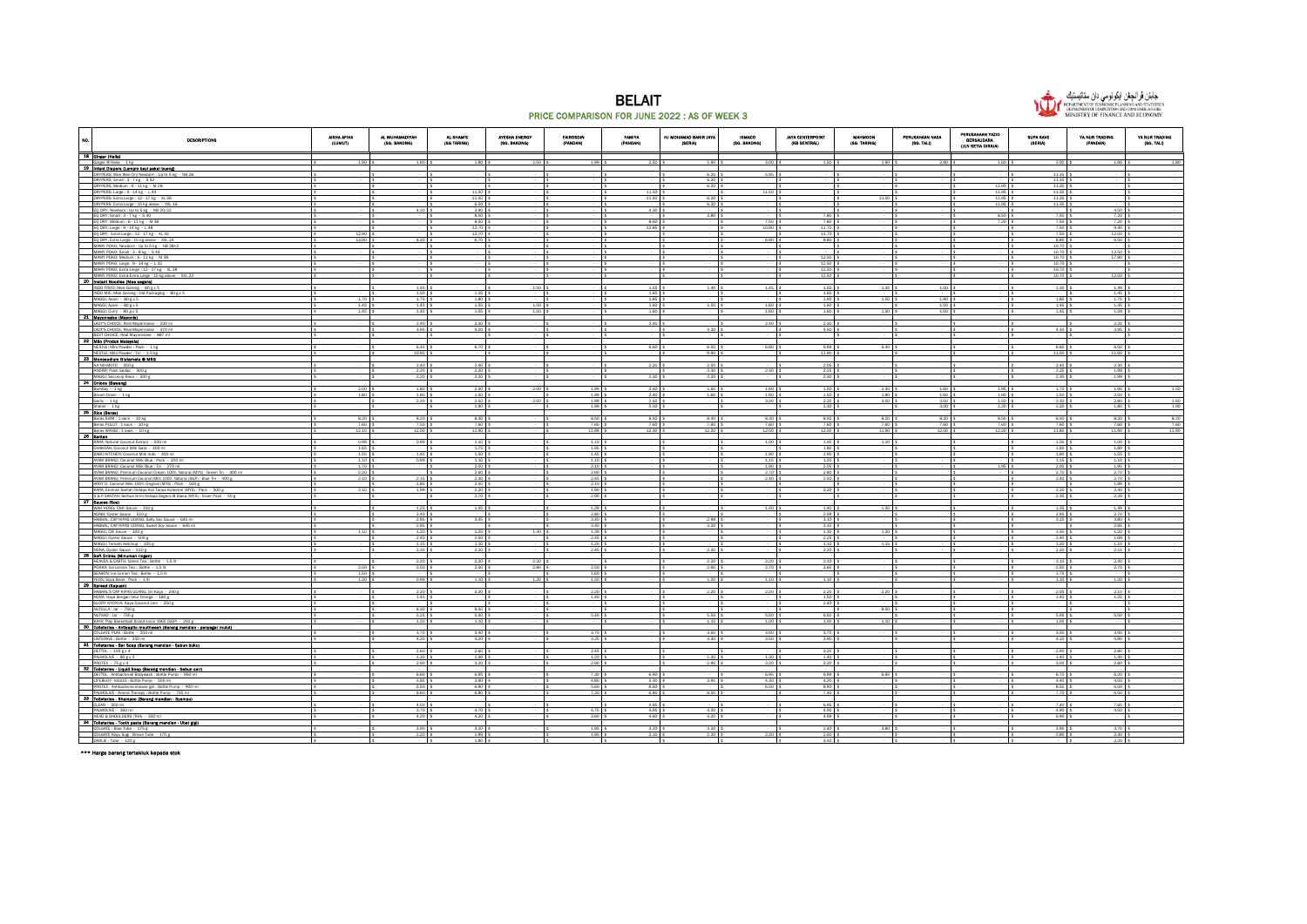

جابتن ڤرانچڤن ایکونومی دان ستاتیستیان<br>DEPARTMENT OF ECONOMIC PLANNING AND STATISTICS<br>DEPARTMENT OF COMPETITION AND CONSUMER AFFAIRS<br>MINISTRY OF FINANCE AND ECONOMY

| NO.                     | <b>DESCRIPTIONS</b>                                                                              |                    | <b>HASNORNAH</b><br>(RATAIE) |                    | KAINAT<br>(PEKAN BANGAR) |                    | <b>LAKUJAYA</b><br>(BATANG TUAU) | <b>LAKUJAYA</b><br>(PEKAN BANGAR) | SYARIKAT AMPUAN HJ<br>SALLEH BIN AMPUAN HJ<br>JUDAH & ANAK-ANAK (SG.<br><b>TANIT)</b> | SYARIKAT AMPUAN MOHD<br>YOSLAN BIN HJ AKOP<br>(PEKAN BANGAR) |
|-------------------------|--------------------------------------------------------------------------------------------------|--------------------|------------------------------|--------------------|--------------------------|--------------------|----------------------------------|-----------------------------------|---------------------------------------------------------------------------------------|--------------------------------------------------------------|
| $\mathbf{1}$            | Butter / Margarine / Ghee (Mentega / Marjerin / Ghee)                                            |                    |                              |                    |                          |                    |                                  |                                   |                                                                                       |                                                              |
|                         | ANCHOR; Pure Butter (NZL) : Tin - 454 g                                                          | \$                 | 6.60                         | l \$               | $\sim$                   | \$                 | $\sim$                           | \$<br>$\sim$                      | \$<br>$\sim$                                                                          | \$                                                           |
|                         | GOLDEN CHURN; Pure Cremery Butter (NZL) : Golden Tin - 340 g                                     | \$                 | $\epsilon$                   | \$                 | 6.90                     | -\$                | 6.90                             | 6.90<br>-\$                       | \$<br>$\sim$                                                                          | \$<br>$\sim$                                                 |
|                         | LEILA; Pure Ghee from Finest Dairy Cow's Milk (SGP) : Tin - 400 g                                | \$                 | $\overline{\phantom{a}}$     | $\mathbf{\hat{z}}$ | $\sim$                   | \$                 | $\sim$                           | \$<br>$\sim$                      | -\$<br>$\sim$                                                                         | \$<br>$\sim$                                                 |
|                         | PLANTA; Margarine Multi Purpose (Baking, Cooking, Spreading) (MYS): Plastic Container -<br>480 g | $\hat{\mathbf{r}}$ | 3.50                         |                    | 3.50                     | ا \$               | 3.50                             | 3.50<br>l \$                      | 3.50                                                                                  | -\$                                                          |
|                         | Q.B.B; Pure Ghee (MYS): Tin - 400 g                                                              | \$                 | $\epsilon$                   | \$                 | 8.50                     | - \$               | $\sim$                           | $\mathbf{\hat{z}}$<br>$\sim$      | \$<br>$\sim$                                                                          | \$<br>$\sim$                                                 |
|                         | WINDMILL; Ghee Blend (MYS) : Tin - 400 g                                                         | $\hat{\mathbf{x}}$ |                              | \$                 | $\sim$                   | \$                 | $\sim$                           | $\mathbf{\hat{z}}$<br>$\sim$      | \$<br>$\sim$                                                                          | \$                                                           |
| $\overline{\mathbf{2}}$ | Canned Preserved Food (Makanan dalam tin)                                                        |                    |                              |                    |                          |                    |                                  |                                   |                                                                                       |                                                              |
|                         | REX; Chicken Curry - 160 g                                                                       | \$                 |                              | \$                 | $\sim$                   | \$                 | $\sim$                           | -\$<br>$\sim$                     | \$<br>$\sim$                                                                          | \$<br>$\sim$                                                 |
|                         | SMILING FISH; Fried Baby Clam with Chili - 40 g                                                  | \$                 | 1.30                         | $\mathbf{\hat{f}}$ | 1.20                     | \$                 | 1.20                             | 1.20<br>\$                        | 1.20<br>\$                                                                            | .\$<br>$\sim$                                                |
|                         | SMILING FISH; Crispy Baby Clam - 30 g                                                            |                    | 1.30                         |                    | $\sim$                   | \$                 | $\sim$                           | \$<br>$\sim$                      | \$<br>$\sim$                                                                          | $\sim$                                                       |
|                         | IMPERIAL; Corned Beef - 340 g                                                                    |                    | $\epsilon$                   | \$                 | 6.50                     | $\mathbf{\hat{z}}$ | 6.50                             | 6.50<br>$\hat{\mathbf{r}}$        | 6.60<br>$\hat{\mathbf{r}}$                                                            | $\mathbf{\hat{f}}$<br>$\sim$                                 |
|                         | REX; Cuttle Fish - 425 g                                                                         |                    | ÷.                           | \$                 | 4.80                     | \$                 | 4.70                             | 4.70<br>- \$                      | - \$<br>$\sim$                                                                        | \$<br>$\sim$                                                 |
|                         | YEO'S; Chicken Curry - 280 g                                                                     |                    | ×                            | $\mathbf{\hat{S}}$ | $\sim$                   | $\mathbf{\hat{S}}$ | 2.20                             | 2.20<br>$\hat{\mathbf{r}}$        | \$<br>$\sim$                                                                          | \$<br>2.30                                                   |
|                         | AYAM BRAND; Sardines In Tomato Sauce Tall - 230 g                                                | \$                 | 2.60                         | -\$                | $\sim$                   | \$                 | 2.75                             | 2.75<br>l \$                      | - \$<br>$\sim$                                                                        | \$<br>$\sim$                                                 |
|                         | AYAM BRAND; Sardines In Tomato Sauce Oval - 215 g                                                | $\hat{\mathbf{x}}$ | 2.80                         |                    | 3.00                     | $\mathbf{\hat{z}}$ | 3.00                             | 3.00<br>\$                        | $\hat{\tau}$<br>$\sim$                                                                | $\hat{\mathbf{r}}$<br>$\sim$                                 |
| -3                      | Cheese (Keju)                                                                                    |                    |                              |                    |                          |                    |                                  |                                   |                                                                                       |                                                              |
|                         | KRAFT Chedder Cheese: Wrap - 530 g                                                               |                    | ÷.                           | \$                 | $\sim$                   | \$                 | $\sim$                           | \$<br>$\sim$                      | \$<br>$\sim$                                                                          | \$<br>$\sim$                                                 |
| 4                       | Chicken Eggs (Telur ayam)                                                                        |                    |                              |                    |                          |                    |                                  |                                   |                                                                                       |                                                              |
|                         | Medium sized Grade B - 10 pcs                                                                    |                    | 2.00                         |                    | 1.80                     |                    | 2.00                             | 2.00                              | 1.90                                                                                  | $\sim$                                                       |
|                         | Medium sized Grade B - 1 tray                                                                    | \$                 | 5.70                         | l \$               | 5.60                     | l \$               | 5.60                             | 5.60<br>l \$                      | 5.50<br>-\$                                                                           | 5.60<br>- \$                                                 |
| 5                       | Condensed Milk (Susu pekat manis)                                                                |                    |                              |                    |                          |                    |                                  |                                   |                                                                                       |                                                              |
|                         | MARIGOLD; Sweetened Beverage Creamer (SGP) : Tin - 380 g                                         | $\hat{\mathbf{r}}$ | 1.10                         | -\$                | $\sim$                   | \$                 | $\sim$                           | \$<br>$\sim$                      | \$<br>$\sim$                                                                          | \$<br>$\sim$                                                 |
|                         | F & N; High Calcium Sweetened Creamer (MYS) : Turqoise Tin - 390 g                               |                    | 1.05                         |                    | $\sim$                   | \$                 | $\sim$                           | \$<br>$\sim$                      | \$<br>$\sim$                                                                          | \$<br>$\sim$                                                 |
|                         | INDOMILK; Nutrious Milk Sweetened Condensed Filled Milk (IDN) : Blue Tin - 385 g                 | \$                 | ٠                            | $\mathbf{\hat{z}}$ | $\sim$                   | \$                 | $\sim$                           | \$<br>$\sim$                      | \$<br>$\sim$                                                                          | \$<br>$\sim$                                                 |
| 6                       | Cooking Oil (Minyak masak)                                                                       |                    |                              |                    |                          |                    |                                  |                                   |                                                                                       |                                                              |
|                         | BORGES; Classic Olive Oil - 1 ltr                                                                | $\mathbf{\hat{z}}$ |                              | \$                 | $\sim$                   | \$                 | $\sim$                           | \$<br>$\sim$                      | \$<br>$\sim$                                                                          | \$<br>$\sim$                                                 |
|                         | COLAVITA; Olive Oil - 1 ltr                                                                      |                    | $\overline{\phantom{a}}$     | \$                 | $\sim$                   | \$                 | $\sim$                           | \$<br>$\sim$                      | \$<br>$\sim$                                                                          | \$<br>$\sim$                                                 |
|                         | FRAGATA; Olive Oil - 1 ltr                                                                       | \$                 |                              | \$                 | $\sim$                   | \$                 | $\sim$                           | \$<br>$\sim$                      | \$<br>$\sim$                                                                          | \$<br>$\sim$                                                 |
|                         | LINKS; Pure Olive Oil - 1 ltr                                                                    |                    | $\epsilon$                   | \$                 | $\sim$                   | \$                 | $\sim$                           | \$<br>$\sim$                      | $\mathbf{\hat{z}}$<br>$\sim$                                                          | \$<br>$\sim$                                                 |
|                         | NATUREL; Olive Oil - 750 ml                                                                      |                    |                              | \$                 | $\sim$                   | \$                 |                                  | \$                                | \$<br>$\sim$                                                                          | \$<br>$\sim$                                                 |
|                         | SUNCO; Vegetable Cooking Oil: Bottle - 2 ltr                                                     |                    | 5.95                         | $\mathbf{\hat{z}}$ | $\sim$                   | $\mathbf{\hat{z}}$ | 6.35                             | 6.35<br>$\mathbf{\hat{z}}$        | $\mathfrak{p}$<br>$\sim$                                                              | \$<br>$\sim$                                                 |
|                         | SUNCO; Vegetable Cooking Oil: Bottle - 5 ltr                                                     |                    | 14.90                        | \$                 | $\sim$                   | \$                 | 15.05                            | 15.05<br>\$                       | -\$<br>$\sim$                                                                         | \$<br>$\sim$                                                 |
|                         | CAP BURUH @ LABOUR; Refined Cooking Oil: Bottle - 2 kg                                           |                    | 6.90                         | \$                 | $\sim$                   | $\mathbf{\hat{S}}$ | $\sim$                           | \$<br>$\sim$                      | \$<br>$\sim$                                                                          | \$<br>$\sim$                                                 |
|                         | CAP BURUH @ LABOUR; Refined Cooking Oil: Bottle - 5 kg                                           |                    | $\sim$                       | \$                 | 16.35                    | \$                 | $\sim$                           | \$<br>$\sim$                      | \$<br>$\sim$                                                                          | \$<br>$\sim$                                                 |
|                         | ORKIDE; Refined Sunflower Oil - Very Rich In Vitamin E : Bottle - 1 Itr                          |                    | ×                            | $\mathbf{\hat{z}}$ | $\sim$                   | $\mathbf{\hat{z}}$ | $\sim$                           | $\mathbf{\hat{z}}$<br>$\sim$      | $\hat{\mathbf{r}}$<br>$\sim$                                                          | $\hat{\mathbf{r}}$<br>$\sim$                                 |
|                         | ORKIDE; Refined Sunflower Oil - Very Rich In Vitamin E : Bottle - 1.8 Itr                        | $\hat{\mathbf{r}}$ | $\epsilon$                   | $\mathbf{\hat{z}}$ | $\sim$                   | $\mathbf{\hat{z}}$ | $\sim$                           | \$<br>$\sim$                      | \$<br>$\sim$                                                                          | \$<br>$\sim$                                                 |
|                         | TRADEKEY: Pure Sunflower Oil: Bottle - 2 ltr                                                     |                    | ÷.                           | $\hat{\mathbf{r}}$ | $\sim$                   | $\hat{\mathbf{r}}$ | $\sim$                           | \$<br>$\sim$                      | \$<br>$\epsilon$                                                                      | \$<br>$\sim$                                                 |
|                         | TROPICAL; Cooking Oil 2x Fractionation (Non Cholestrol) : Bottle - 2 ltr                         | $\hat{\mathbf{x}}$ | 5.10                         |                    | 5.20                     | \$                 | $\sim$                           | \$                                | \$                                                                                    | \$<br>$\sim$                                                 |
|                         | TROPICAL; Cooking Oil 2x Fractionation (Non Cholestrol) : Bottle - 5 ltr                         |                    | 12.25                        |                    |                          | \$                 |                                  | \$                                | \$                                                                                    | $\mathfrak{g}$<br>$\sim$                                     |
|                         | Cordial Syrups (Minuman sirap berperisa)                                                         |                    |                              |                    |                          |                    |                                  |                                   |                                                                                       |                                                              |
|                         | F&N SUN VALLEY; Grenadine - 2 lit                                                                |                    | 4.90                         |                    |                          | \$                 | 4.90                             | 4.90                              |                                                                                       | $\mathfrak{g}$<br>$\sim$                                     |
|                         | F&N SUN VALLEY; Rose - 2 lit                                                                     | $\hat{\mathbf{r}}$ |                              | $\mathbf{\hat{z}}$ |                          | $\hat{\mathbf{r}}$ | 4.90                             | 4.90                              |                                                                                       | \$                                                           |
|                         | F&N SUN VALLEY: Sarsi - 2 lit                                                                    |                    |                              | $\hat{\mathbf{r}}$ |                          | $\hat{\mathbf{r}}$ | 4.90                             | 4.90                              |                                                                                       | $\hat{\mathbf{r}}$<br>$\sim$                                 |
|                         | RIA KORDIAL; Rose - 2 lit                                                                        |                    |                              | $\hat{\mathbf{r}}$ |                          | $\hat{\mathbf{r}}$ |                                  | $\hat{\mathbf{r}}$                | \$                                                                                    | $\mathbf{\hat{s}}$                                           |
|                         |                                                                                                  |                    |                              |                    |                          |                    |                                  |                                   |                                                                                       |                                                              |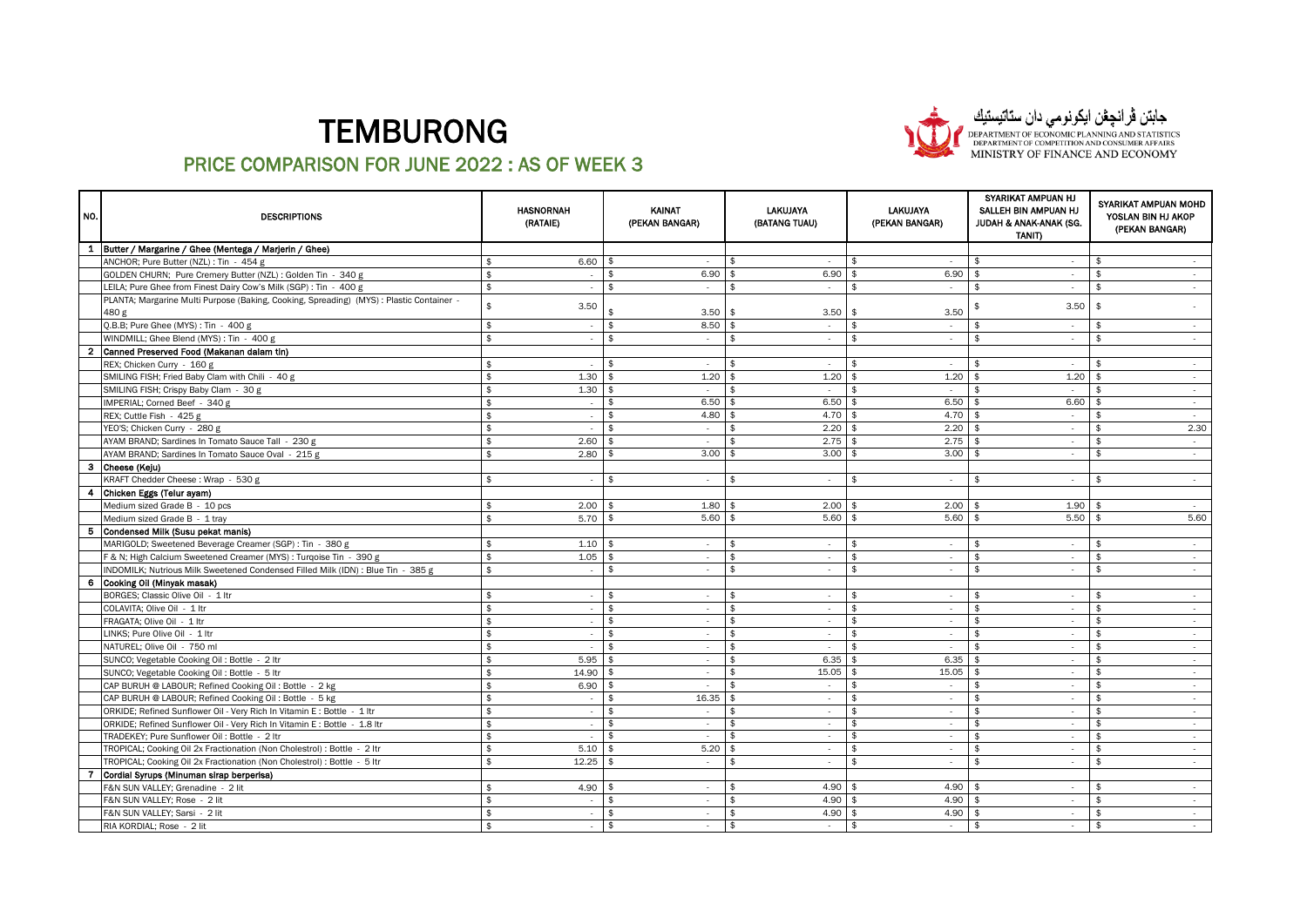

# جابتن ڤرانچڤن ایکونومی دان ستاتیستیان<br>DEPARTMENT OF ECONOMIC PLANNING AND STATISTICS<br>DEPARTMENT OF COMPETITION AND CONSUMER AFFAIRS<br>MINISTRY OF FINANCE AND ECONOMY

| NO. | <b>DESCRIPTIONS</b>                                                             |                    | HASNORNAH<br>(RATAIE)    |                    | KAINAT<br>(PEKAN BANGAR) |                    | <b>LAKUJAYA</b><br>(BATANG TUAU) | LAKUJAYA<br>(PEKAN BANGAR)   | SYARIKAT AMPUAN HJ<br>SALLEH BIN AMPUAN HJ<br>JUDAH & ANAK-ANAK (SG.<br>TANIT) | SYARIKAT AMPUAN MOHD<br>YOSLAN BIN HJ AKOP<br>(PEKAN BANGAR) |
|-----|---------------------------------------------------------------------------------|--------------------|--------------------------|--------------------|--------------------------|--------------------|----------------------------------|------------------------------|--------------------------------------------------------------------------------|--------------------------------------------------------------|
|     | RIA KORDIAL; Sarsi - 2 lit                                                      | \$                 | $\epsilon$               | $\frac{1}{2}$      | $\sim$                   | \$                 | $\sim$                           | \$<br>$\sim$                 | \$<br>$\sim$                                                                   | $\sqrt{2}$                                                   |
|     | ROSE; Rose Syrup Flavour - 750 ml                                               | $\hat{\mathbf{r}}$ |                          | $\mathbf{\hat{z}}$ | $\sim$                   | $\mathbf{\hat{z}}$ | $\sim$                           | \$<br>$\sim$                 | \$<br>$\sim$                                                                   | \$<br>$\sim$                                                 |
|     | SKYBLUE; Orange - 2 lit                                                         | $\hat{\tau}$       | 4.59                     | $\mathbf{\hat{z}}$ | 4.70                     | \$                 | 5.00                             | 5.00<br>\$                   | \$<br>$\sim$                                                                   | \$<br>$\sim$                                                 |
| 8   | Cultured Milk (Susu berkultur)                                                  |                    |                          |                    |                          |                    |                                  |                              |                                                                                |                                                              |
|     | VITAGEN : x5 - 1 set                                                            | $\mathbf{\hat{z}}$ | $\sim$                   | \$                 | $\sim$                   | \$                 | $\sim$                           | \$<br>$\sim$                 | $\frac{1}{2}$<br>$\sim$                                                        | $\frac{1}{2}$<br>$\sim$                                      |
|     | YAKULT: x5 - 1 set                                                              | $\hat{\mathbf{r}}$ | $\epsilon$               | $\mathbf{\hat{z}}$ | $\sim$                   | \$                 | $\sim$                           | \$<br>$\sim$                 | \$<br>$\sim$                                                                   | \$<br>$\sim$                                                 |
| 9   | Detergents (Pencuci pakaian)                                                    |                    |                          |                    |                          |                    |                                  |                              |                                                                                |                                                              |
|     | CLOROX; Liquid Bleach - 1 lit                                                   | $\hat{\mathbf{r}}$ | 2.30                     | -\$                | 2.00                     | -\$                | $\sim$                           | \$<br>$\sim$                 | \$<br>$\sim$                                                                   | \$<br>$\sim$                                                 |
|     | COCOREX; Liquid Bleach - 1 lit                                                  | $\hat{\mathbf{r}}$ | ×                        | $\mathbf{\hat{z}}$ | 3.90                     | - \$               | 1.90                             | 1.90<br>\$                   | \$<br>$\sim$                                                                   | \$<br>$\sim$                                                 |
|     | BIOZIP - 2.5 kg                                                                 | \$                 | 4.00                     | -\$                | $\sim$                   | \$                 | $\sim$                           | -\$<br>$\sim$                | -\$<br>$\sim$                                                                  | \$<br>$\sim$                                                 |
|     | BREEZE; Liquid Detergent - 1.5 litre                                            | \$                 | 4.50                     | l \$               | $\sim$                   | \$                 | $5.70$ \$                        | $5.70$ \$                    | $\sim$                                                                         | \$<br>$\sim$                                                 |
|     | DAIA; Excellent Washing Powder - 2.4 kg                                         | \$                 | $\sim$                   | -\$                | $\sim$                   | \$                 | 4.70                             | 4.70<br>l \$                 | 4.50<br>l \$                                                                   | \$<br>$\sim$                                                 |
|     | DYNAMO; Liquid Detergent - 1.6 lit                                              | $\hat{\mathbf{r}}$ | $\sim$                   | $\mathbf{\hat{z}}$ | $\sim$                   | $\mathbf{\hat{z}}$ | $\sim$                           | $\mathbf{\hat{z}}$<br>$\sim$ | \$<br>$\sim$                                                                   | \$<br>$\sim$                                                 |
|     | 10   Dried Noodles (Mee kering)                                                 |                    |                          |                    |                          |                    |                                  |                              |                                                                                |                                                              |
|     | FALCON & MOON Stick Noodle Tai Thong - 150 g                                    |                    | $\epsilon$               | \$                 | $\sim$                   | $\mathbf{\hat{z}}$ | $\sim$                           | \$<br>$\sim$                 | 0.55<br>\$                                                                     | \$<br>$\sim$                                                 |
|     | CAP LIMAU; Mee Hoon - 400 g                                                     | \$                 | 1.30                     | -\$                | 1.25                     | -\$                | 1.20                             | 1.20<br>-\$                  | 1.20<br>-\$                                                                    | 1.20<br>- \$                                                 |
|     | CAP UDANG MBS; Medium Flat Sabah - 500 g                                        |                    | $\overline{\phantom{a}}$ | \$                 | $\sim$                   | \$                 | $\sim$                           | \$<br>$\sim$                 | 2.00<br>\$                                                                     | - \$<br>$\sim$                                               |
|     | WAI WAI; Oriental Style - 200 g                                                 | \$                 | $\epsilon$               | \$                 | $\sim$                   | \$                 | $\sim$                           | \$<br>$\sim$                 | \$<br>$\sim$                                                                   | \$<br>$\sim$                                                 |
|     | 11 Drinks (Minuman)                                                             |                    |                          |                    |                          |                    |                                  |                              |                                                                                |                                                              |
|     | BOH; Tea - 200 g                                                                | $\mathbf{\hat{s}}$ | $\overline{\phantom{a}}$ | \$                 | $\sim$                   | \$                 | $\sim$                           | \$<br>$\sim$                 | \$<br>$\sim$                                                                   | \$<br>$\sim$                                                 |
|     | LIPTON; Yellow label - 200 g                                                    |                    | ÷.                       | \$                 | $\sim$                   | \$                 | $\sim$                           | \$<br>$\sim$                 | \$<br>$\sim$                                                                   | \$<br>$\sim$                                                 |
|     | NESCAFE; Classic - 200 g                                                        | \$                 |                          | \$                 | $\sim$                   | \$                 | 7.50                             | 7.50<br>l \$                 | \$<br>$\sim$                                                                   | \$<br>$\sim$                                                 |
|     | SEHAT - 1.5L: 1 carton - 1.5 lit x 12                                           |                    | 6.90                     | \$                 | $\sim$                   | \$                 | 8.50                             | 8.50<br>\$                   | \$<br>$\sim$                                                                   | \$<br>$\sim$                                                 |
|     | SUCI DISTILLED - 1.5L: 1 carton - 1.5 lit x 12                                  |                    | 1.10                     | -\$                | 7.40                     | $\mathbf{\hat{z}}$ | 7.00                             | 7.00<br>\$                   | - \$<br>$\sim$                                                                 | $\hat{\mathbf{r}}$<br>$\sim$                                 |
|     | 12 Evaporated Milk (Susu cair)                                                  |                    |                          |                    |                          |                    |                                  |                              |                                                                                |                                                              |
|     | MARIGOLD; Evaporated Creamer (SGP) : Tin - 385 g                                |                    |                          | \$                 | $\sim$                   | \$                 | $\sim$                           | \$<br>$\sim$                 | \$<br>$\sim$                                                                   | \$<br>$\sim$                                                 |
|     | IDEAL; Susu Sejat Penuh Krim (MYS) : Tin - 390 g                                | \$                 | 1.60                     | $\mathbf{\hat{z}}$ | $\sim$                   | $\mathsf{\$}$      | $\sim$                           | $\mathsf{\$}$<br>$\sim$      | $\frac{1}{2}$<br>1.60                                                          | $\hat{S}$<br>$\sim$                                          |
|     | F & N; Evaporated Creamer (MYS) : Pink Tin - 390 g                              | \$                 |                          | \$                 | $\sim$                   | \$                 | $\sim$                           | \$<br>$\sim$                 | \$<br>$\sim$                                                                   | \$<br>$\sim$                                                 |
|     | F & N; Evaporated Filled Milk (MYS) : Blue Tin - 390 g                          |                    | 1.35                     | $\mathbf{\hat{z}}$ | $\sim$                   | $\mathbf{\hat{z}}$ | $\sim$                           | $\hat{\mathbf{r}}$<br>$\sim$ | \$<br>$\sim$                                                                   | $\hat{\mathbf{r}}$<br>$\sim$                                 |
|     | 13 Flour (Tepung)                                                               |                    |                          |                    |                          |                    |                                  |                              |                                                                                |                                                              |
|     | FLYING MAN; Corn Flour (SGP) : Packet - 400 g                                   |                    | $\epsilon$               | $\mathbf{\hat{f}}$ | $\sim$                   | $\hat{\mathbf{r}}$ | $\sim$                           | \$<br>$\sim$                 | \$<br>$\sim$                                                                   | $\mathfrak{p}$<br>$\sim$                                     |
|     | FLYING MAN; Glutinous Flour (SGP) : Packet - 500 g                              |                    | 1.30                     | -\$                | 1.20                     | -\$                | $\sim$                           | \$<br>$\sim$                 | \$                                                                             | $\sim$                                                       |
|     | FLYING MAN; Rice Flour (SGP) : Packet - 500 g                                   |                    | $\sim$                   | \$                 | 1.00                     | $\mathbf{\hat{z}}$ | $\sim$                           | $\hat{\mathbf{r}}$<br>$\sim$ | 1.00<br>$\mathfrak{L}$                                                         | $\sim$                                                       |
|     | FLYING MAN; Tapioca Flour (SGP) : Packet - 500 g                                | $\hat{\mathbf{r}}$ |                          | \$                 | 1.00                     | \$                 |                                  |                              |                                                                                |                                                              |
|     | PRIMA; Plain Flour (SGP) : Blue Packet - 1 kg                                   | $\hat{\mathbf{r}}$ | $\epsilon$               | $\mathbf{\hat{S}}$ |                          | $\hat{\mathbf{r}}$ | 2.40                             | 2.40<br>$\hat{\mathbf{r}}$   | 2.40<br>$\mathbf{\hat{z}}$                                                     | $\mathbf{\hat{z}}$<br>$\sim$                                 |
|     | PRIMA; Self-Raising Flour (SGP) : Red Packet - 1 kg                             | $\hat{\mathbf{r}}$ |                          | $\mathbf{\hat{S}}$ | 2.50                     | \$                 | 2.50                             | 2.50<br>\$                   | 2.60<br>$\mathbf{f}$                                                           | $\sim$                                                       |
| 14  | Formulated Powdered Milk (Susu tepung berformula)                               |                    |                          |                    |                          |                    |                                  |                              |                                                                                |                                                              |
|     | DUMEX; Dupro Langkah 1 (0-12 bulan) : Paket - 850 g                             | $\hat{\mathbf{r}}$ | 8.50                     | -\$                | 9.15                     | l \$               |                                  | \$                           | 8.90<br>$\mathfrak{s}$                                                         | \$                                                           |
|     | DUMEX; Dupro Langkah 2 (6-36 bulan) : Paket - 850 g                             | $\hat{\tau}$       | 8.50                     | $\mathbf{\hat{z}}$ | 9.15                     | $\mathbf{\hat{z}}$ | $\sim$                           | \$<br>$\sim$                 | 8.90<br>\$                                                                     | $\sim$                                                       |
|     | DUMEX; Dugro Langkah 3 Asli (1-3 Tahun) : Paket - 850 g                         |                    |                          |                    | 9.55                     | -\$                |                                  | \$                           | 8.90<br>\$                                                                     |                                                              |
|     | DUMEX; Dugro Langkah 4 Asli (3-6 Tahun) : Paket - 850 g                         | $\hat{\mathbf{s}}$ |                          | $\mathbf{\hat{S}}$ | $\sim$                   | \$                 |                                  | $\mathbf{\hat{S}}$           | \$<br>8.90                                                                     | $\sim$                                                       |
|     | FONTERRA; Anlene™ Gold 5X™ - Dewasa 45+ tahun Perisa Asli                       |                    |                          |                    |                          |                    |                                  |                              |                                                                                |                                                              |
|     | (Tanpa Gula Tambahan) : Paket - 600 g                                           | \$                 |                          |                    |                          | \$                 |                                  | \$                           | \$                                                                             | \$                                                           |
|     | NESTLE; Lactogen Langkah 1 (0 hingga 12 bulan) : Kotak - 1.3 kg (650 g x 2)     | $\mathbf{\hat{z}}$ |                          | $\mathbf{\hat{z}}$ | 17.60                    | $\mathbf{\hat{z}}$ |                                  | $\mathbf{\hat{z}}$           | \$                                                                             | \$                                                           |
|     | NESTLE; Lactogen Langkah 2 (6 bulan hingga 3 tahun): Kotak - 1.3 kg (650 g x 2) | $\mathfrak{s}$     |                          | $\mathbf{\hat{z}}$ | 17.60                    |                    |                                  | $\mathbf{\hat{z}}$           | \$                                                                             | \$<br>$\sim$                                                 |
|     | NESTLE; Nespray - Susu Tepung Penuh Krim: Paket - 550 g                         | $\mathbb S$        |                          | $\mathbf{\hat{z}}$ | 8.00                     | -\$                |                                  | $\mathbf{\hat{z}}$           | 6.80<br>\$                                                                     | \$<br>$\sim$                                                 |
|     |                                                                                 |                    |                          |                    |                          |                    |                                  |                              |                                                                                |                                                              |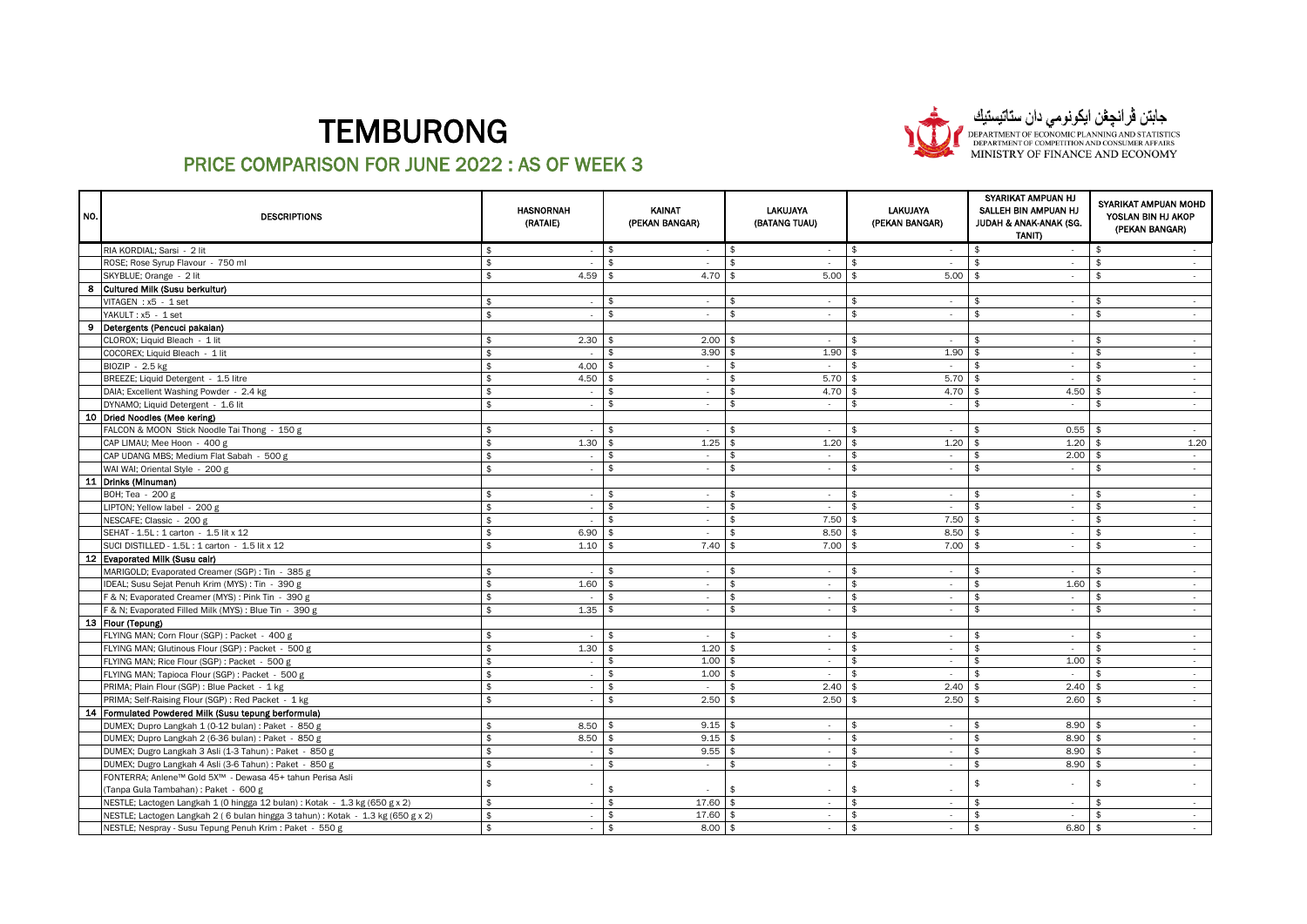

جابتن ڤرانچڤن ایکونومی دان ستاتیستیان<br>DEPARTMENT OF ECONOMIC PLANNING AND STATISTICS<br>DEPARTMENT OF COMPETITION AND CONSUMER AFFAIRS<br>MINISTRY OF FINANCE AND ECONOMY

| NO. | <b>DESCRIPTIONS</b>                                   |                    | <b>HASNORNAH</b><br>(RATAIE) |                    | KAINAT<br>(PEKAN BANGAR) |                    | <b>LAKUJAYA</b><br>(BATANG TUAU) | <b>LAKUJAYA</b><br>(PEKAN BANGAR) | SYARIKAT AMPUAN HJ<br>SALLEH BIN AMPUAN HJ<br>JUDAH & ANAK-ANAK (SG.<br>TANIT) | SYARIKAT AMPUAN MOHD<br>YOSLAN BIN HJ AKOP<br>(PEKAN BANGAR) |
|-----|-------------------------------------------------------|--------------------|------------------------------|--------------------|--------------------------|--------------------|----------------------------------|-----------------------------------|--------------------------------------------------------------------------------|--------------------------------------------------------------|
|     | NESTLE; EveryDay - Susu Tepung Segera : Paket - 550 g | \$                 | ٠                            | \$                 | $6.70$ \$                |                    | $\sim$                           | $\sqrt[6]{2}$<br>$\sim$           | \$<br>$\sim$                                                                   | \$                                                           |
|     | 15 Fresh Beef (Lembu segar)                           |                    |                              |                    |                          |                    |                                  |                                   |                                                                                |                                                              |
|     | Fresh Beef; Knucle - 1 kg                             |                    | $\sim$                       | $\mathbf{\hat{f}}$ | $\sim$                   | \$                 | $\sim$                           | $\mathbf{\hat{z}}$<br>$\sim$      | \$<br>$\sim$                                                                   | \$<br>$\sim$                                                 |
|     | Fresh Beef; Lung - 1 kg                               | $\hat{\mathbf{r}}$ | $\sim$                       | $\mathbb S$        | $\sim$                   | $\mathbf{\hat{s}}$ | $\sim$                           | $\mathbf{\hat{s}}$<br>$\sim$      | $$\mathbb{S}$$<br>$\sim$                                                       | $\mathbb{S}$<br>$\sim$                                       |
|     | Fresh Beef; Oxtail - 1 kg                             | \$                 | $\sim$                       | $\hat{\mathbf{r}}$ | $\sim$                   | $\mathbf{\hat{s}}$ | $\sim$                           | $\hat{\mathbf{r}}$<br>$\sim$      | $\hat{\mathbf{r}}$<br>$\sim$                                                   | $\hat{\mathbf{r}}$<br>$\sim$                                 |
|     | Fresh Beef; Tenderloin - 1 kg                         | \$                 | $\sim$                       | \$                 | $\sim$                   | \$                 | $\sim$                           | \$<br>$\sim$                      | \$<br>$\sim$                                                                   | \$<br>$\sim$                                                 |
|     | Fresh Beef; Trimming - 1 kg                           |                    | ×                            | $\hat{\mathbf{r}}$ | $\sim$                   | $\mathbf{\hat{z}}$ | $\sim$                           | $\mathbf{\hat{z}}$<br>$\sim$      | $\mathbf{\hat{z}}$<br>$\sim$                                                   | $\mathbf{\hat{z}}$<br>$\sim$                                 |
|     | 16 Fresh Chicken (Ayam segar)                         |                    |                              |                    |                          |                    |                                  |                                   |                                                                                |                                                              |
|     | Fresh Chicken; Breasts - 1 kg                         | ቁ                  | $\sim$                       | \$                 | $\sim$                   | $\mathbf{\hat{z}}$ | $\sim$                           | \$<br>$\sim$                      | $\mathbf{\hat{z}}$<br>$\sim$                                                   | $\mathbf{\hat{z}}$<br>$\sim$                                 |
|     | Fresh Chicken; Drumsticks - 1 kg                      | \$                 | $\sim$                       | $\hat{\mathbf{r}}$ | $\sim$                   | $\mathfrak{s}$     | $\sim$                           | $\mathbf{\hat{S}}$<br>$\sim$      | $\mathfrak{s}$<br>$\sim$                                                       | \$<br>$\sim$                                                 |
|     | Fresh Chicken; Wings - 1 kg                           | $\hat{\mathbf{x}}$ | ÷                            | $\mathbf{\hat{z}}$ | $\sim$                   | $\mathbf{\hat{z}}$ | $\sim$                           | $\mathbf{\hat{z}}$<br>$\sim$      | $\mathbf{\hat{z}}$<br>$\sim$                                                   | \$<br>$\sim$                                                 |
|     | Fresh Chicken; Whole - 1 kg                           | \$                 | $\sim$                       | $\mathbf{\hat{z}}$ | 4.80                     | -\$                | 5.00                             | 5.00<br>\$                        | \$<br>$\sim$                                                                   | \$<br>$\sim$                                                 |
|     | 17 Frozen (Makanan beku)                              |                    |                              |                    |                          |                    |                                  |                                   |                                                                                |                                                              |
|     | BMC; Chicken Frankfurters - 340 g                     | \$                 | $\sim$                       | $\mathbf{\hat{z}}$ | $\sim$                   | \$                 | $\sim$                           | \$<br>$\sim$                      | \$<br>$\sim$                                                                   | \$<br>$\sim$                                                 |
|     | AYAMAS; Chicken Frankfurters - 340 g                  | $\hat{\mathbf{r}}$ | ×                            | $\hat{\mathbf{r}}$ | $\sim$                   | $\mathfrak{s}$     | $\sim$                           | $\mathbf{\hat{S}}$<br>$\sim$      | $\mathfrak{s}$<br>$\sim$                                                       | $\mathfrak{s}$<br>$\sim$                                     |
|     | BMC; Nuggets - 1 kg                                   | $\hat{\mathbf{x}}$ | $\sim$                       | $\mathfrak{s}$     | $\sim$                   | \$                 | $\sim$                           | \$<br>$\sim$                      | \$<br>$\sim$                                                                   | \$<br>$\sim$                                                 |
|     | AYAMAS; Crispy Nuggets - 850 g                        | \$                 | $\sim$                       | $\hat{\mathbf{r}}$ | $\sim$                   | $\mathfrak{s}$     | $\sim$                           | $\mathbf{\hat{S}}$<br>$\sim$      | $\mathfrak{s}$<br>$\sim$                                                       | $\mathfrak{s}$<br>$\sim$                                     |
|     | BMC; Chicken Burger - 900 g                           | \$                 | ×                            | $\mathbf{\hat{5}}$ | $\sim$                   | \$                 | $\sim$                           | \$<br>$\sim$                      | \$<br>$\sim$                                                                   | \$<br>$\sim$                                                 |
|     | BMC; Beef Burger - 900 g                              | \$                 | ÷                            | $\mathbf{\hat{z}}$ | $\sim$                   | \$                 | $\sim$                           | \$<br>$\sim$                      | $\frac{2}{3}$<br>$\sim$                                                        | \$<br>$\sim$                                                 |
|     | FARM'S; Best Chicken Nuggets - 500 g                  | \$                 |                              | $\frac{2}{3}$      | $\sim$                   | \$                 | $\sim$                           | \$<br>$\sim$                      | $\frac{2}{3}$<br>$\sim$                                                        | \$<br>$\sim$                                                 |
|     | JODI; Chicken Frankfurters - 300 g                    | $\hat{\mathbf{x}}$ | 2.50                         | Ŝ                  | $\sim$                   | \$                 | $\sim$                           | \$<br>$\sim$                      | \$<br>$\sim$                                                                   | \$<br>$\sim$                                                 |
|     | PDS; Beef Burger - 360 g                              | \$                 | $\sim$                       | \$                 | $\sim$                   | \$                 | $\sim$                           | \$<br>$\sim$                      | \$<br>$\sim$                                                                   | \$<br>$\sim$                                                 |
|     | PDS; Chicken Burger - 360 g                           | $\hat{\mathbf{x}}$ | ×                            | \$                 | $\sim$                   | \$                 | $\sim$                           | $\mathbf{\hat{z}}$<br>$\sim$      | \$<br>$\sim$                                                                   | \$<br>$\sim$                                                 |
|     | BMC; Corned Beef: Box - 310 g                         | \$                 | $\overline{\phantom{a}}$     | \$                 | $\sim$                   | \$                 | $\sim$                           | $\mathbf{\hat{z}}$<br>$\sim$      | $\mathbf{\hat{z}}$<br>$\sim$                                                   | $\mathbf{\hat{z}}$<br>$\sim$                                 |
|     | 18 Ginger (Halia)                                     |                    |                              |                    |                          |                    |                                  |                                   |                                                                                |                                                              |
|     | Ginger @ Halia - 1 kg                                 | \$                 | 3.20                         | \$                 | 2.00                     | 5                  | 2.50                             | 2.50<br>-\$                       | 2.00<br>\$                                                                     | 2.50<br>\$                                                   |
|     | 19 Infant Diapers (Lampin bayi pakai buang)           |                    |                              |                    |                          |                    |                                  |                                   |                                                                                |                                                              |
|     | DRYPERS; Wee Wee Dry Newborn : Up to 5 kg - NB 28     | \$                 | $\sim$                       | \$                 | $\sim$                   | \$                 | 6.70                             | 6.70<br>l \$                      | -\$<br>$\sim$                                                                  | \$<br>$\sim$                                                 |
|     | DRYPERS; Small: 3 - 7 kg - S 32                       | $\hat{\mathbf{x}}$ | 7.00                         | \$                 | $\sim$                   | \$                 | $\sim$                           | \$<br>$\sim$                      | \$<br>$\sim$                                                                   | \$<br>$\sim$                                                 |
|     | DRYPERS; Medium: 6 - 11 kg - M 28                     | \$                 | 7.20                         | \$                 | $\sim$                   | -\$                | $\sim$                           | \$<br>$\sim$                      | \$<br>$\sim$                                                                   | \$<br>$\sim$                                                 |
|     | DRYPERS; Large: 9 - 14 kg - L 44                      | \$                 | 12.50                        | Ŝ                  | $\sim$                   | \$                 | $\sim$                           | \$<br>$\sim$                      | \$<br>$\sim$                                                                   | $\mathbf{\hat{z}}$<br>$\sim$                                 |
|     | DRYPERS; Extra Large: 12 - 17 kg - XL 36              | \$                 | 11.20                        | -\$                | $\sim$                   | \$                 | 11.60                            | 11.60<br>\$                       | \$<br>$\sim$                                                                   | \$<br>$\sim$                                                 |
|     | DRYPERS; Extra Large : 15 kg above - XXL 16           | \$                 | 7.60                         | \$                 | 13.00                    |                    | $\sim$                           | \$<br>$\sim$                      | \$<br>$\sim$                                                                   | $\hat{\mathbf{r}}$<br>$\sim$                                 |
|     | EQ DRY; Newborn : Up to 5 kg - NB 20/22               | \$                 | $\sim$                       | \$                 | 4.00                     | -\$                | $\sim$                           | \$<br>$\sim$                      | \$<br>$\sim$                                                                   | \$<br>$\sim$                                                 |
|     | EQ DRY; Small : 3 - 7 kg - S 40                       | \$                 | 8.20                         | -\$                | $\sim$                   | $\mathbf{\hat{z}}$ | $\sim$                           | $\mathsf{\$}$<br>$\sim$           | $\mathbf{\hat{S}}$<br>$\sim$                                                   | $\mathbf{\hat{S}}$<br>$\sim$                                 |
|     | EQ DRY; Medium: 6 - 11 kg - M 36                      | \$                 | 7.90                         | \$                 | $\sim$                   | -\$                | $\sim$                           | \$<br>$\sim$                      | \$<br>$\sim$                                                                   | \$<br>$\sim$                                                 |
|     | EQ DRY; Large: 9 - 14 kg - L 48                       | \$                 | 12.00                        | \$                 | 11.50                    |                    | $\sim$                           | \$<br>$\sim$                      | $\mathbf{\hat{5}}$<br>$\sim$                                                   | $\mathbf{\hat{z}}$<br>$\sim$                                 |
|     | EQ DRY; Extra Large : 12 - 17 kg - XL 42              | \$                 | 11.80                        | \$                 | 11.00                    | \$                 | $\sim$                           | $\frac{1}{2}$<br>$\sim$           | \$<br>$\sim$                                                                   | \$<br>$\sim$                                                 |
|     | EQ DRY; Extra Large: 15 kg above - XXL 24             | $\hat{\mathbf{r}}$ | 8.30                         | \$                 | $\sim$                   | \$                 | $\sim$                           | \$<br>$\sim$                      | $\mathbf{\hat{z}}$<br>$\sim$                                                   | $\hat{\mathbf{r}}$<br>$\sim$                                 |
|     | MAMY POKO; Newborn : Up to 5 kg - NB 28+2             | \$                 | $\overline{\phantom{a}}$     | Ŝ                  | $\sim$                   | \$                 | $\sim$                           | \$<br>$\sim$                      | \$<br>$\sim$                                                                   | $\mathbf{\hat{z}}$<br>$\sim$                                 |
|     | MAMY POKO; Small: 3 - 8 kg - S 44                     | \$                 | $\sim$                       | $\mathbf{\hat{z}}$ | $\sim$                   | $\mathbf{\hat{z}}$ | $\sim$                           | \$<br>$\sim$                      | $\hat{\mathbf{r}}$<br>$\sim$                                                   | $\hat{\mathbf{r}}$<br>$\sim$                                 |
|     | MAMY POKO; Medium: 6 - 11 kg - M 38                   | \$                 | $\epsilon$                   | \$                 | $\sim$                   | \$                 | $\sim$                           | \$<br>$\overline{\phantom{a}}$    | \$<br>$\overline{\phantom{a}}$                                                 | \$<br>$\sim$                                                 |
|     | MAMY POKO; Large: 9 - 14 kg - L 32                    | \$                 | ×                            | \$                 | $\sim$                   | \$                 | $\sim$                           | \$<br>$\sim$                      | \$<br>$\sim$                                                                   | $\mathbf{\hat{z}}$<br>$\sim$                                 |
|     | MAMY POKO; Extra Large: 12 - 17 kg - XL 28            | \$                 | 6.90                         | \$                 | $\sim$                   | \$                 | $\sim$                           | \$<br>$\sim$                      | \$<br>$\sim$                                                                   | \$<br>$\sim$                                                 |
|     | MAMY POKO; Extra-Extra Large: 15 kg above - XXL 22    | \$                 | 10.70                        |                    | $\sim$                   | $\mathbf{\hat{z}}$ | $\sim$                           | \$<br>$\sim$                      | $\mathbf{\hat{z}}$<br>$\sim$                                                   | $\mathbf{\hat{z}}$<br>$\sim$                                 |
|     | 20 Instant Noodles (Mee segera)                       |                    |                              |                    |                          |                    |                                  |                                   |                                                                                |                                                              |
|     |                                                       |                    |                              |                    |                          |                    |                                  |                                   |                                                                                |                                                              |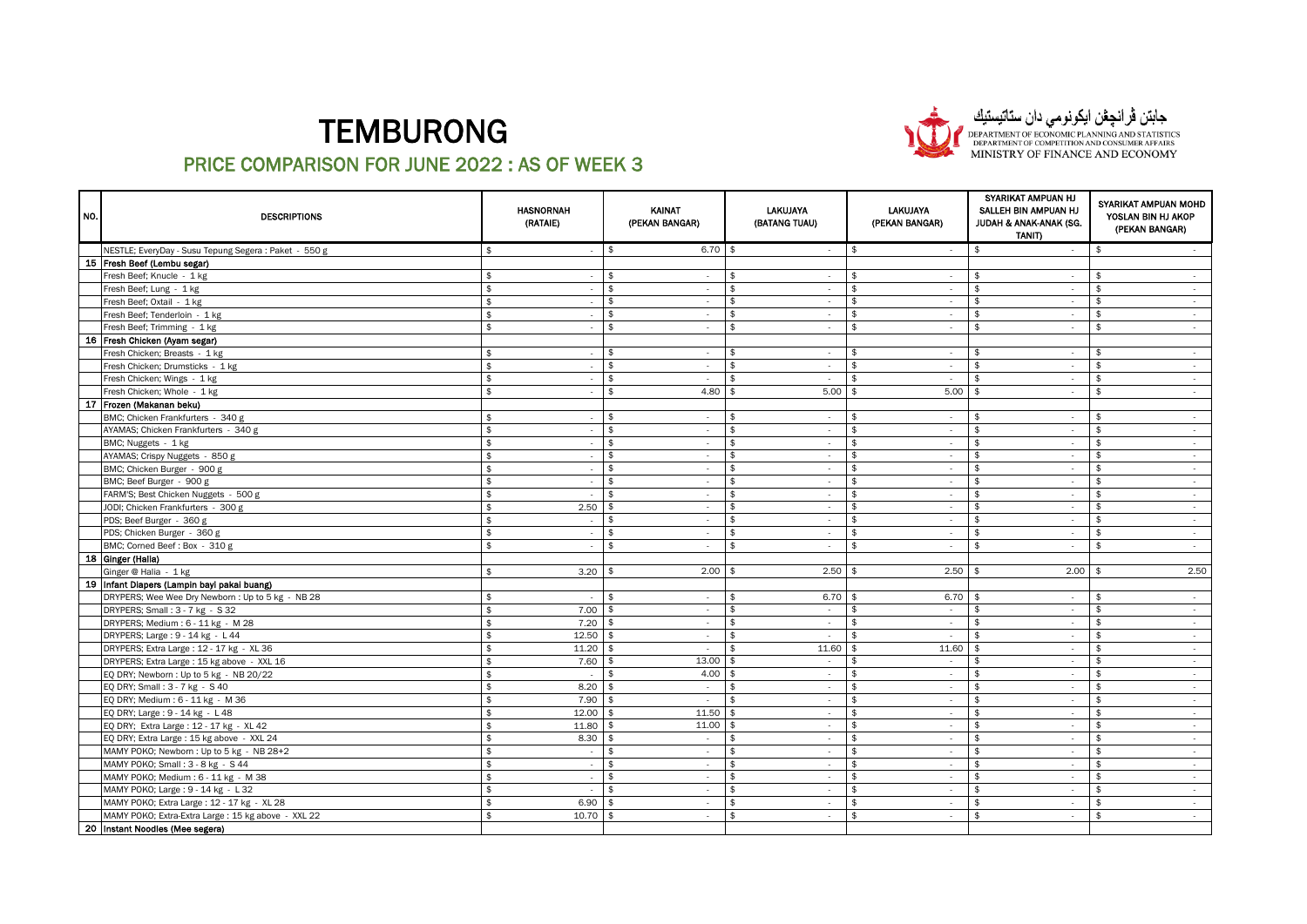

# جابتن ڤرانچڤن ایکونومی دان ستاتیستیان<br>DEPARTMENT OF ECONOMIC PLANNING AND STATISTICS<br>DEPARTMENT OF COMPETITION AND CONSUMER AFFAIRS<br>MINISTRY OF FINANCE AND ECONOMY

| NO. | <b>DESCRIPTIONS</b>                                                        |                     | <b>HASNORNAH</b><br>(RATAIE) |                    | KAINAT<br>(PEKAN BANGAR) |                    | <b>LAKUJAYA</b><br>(BATANG TUAU) | <b>LAKUJAYA</b><br>(PEKAN BANGAR) | SYARIKAT AMPUAN HJ<br>SALLEH BIN AMPUAN HJ<br>JUDAH & ANAK-ANAK (SG.<br><b>TANIT)</b> | SYARIKAT AMPUAN MOHD<br>YOSLAN BIN HJ AKOP<br>(PEKAN BANGAR) |
|-----|----------------------------------------------------------------------------|---------------------|------------------------------|--------------------|--------------------------|--------------------|----------------------------------|-----------------------------------|---------------------------------------------------------------------------------------|--------------------------------------------------------------|
|     | INDO FOOD; Mee Goreng - 80 g x 5                                           | $\mathbf{\hat{f}}$  | $\sim$                       | \$                 | $1.70$ \$                |                    | $1.50$ \$                        | $1.50$ \$                         | $1.50$ \$                                                                             | 1.50                                                         |
|     | INDO MIE; Mee Goreng: Old Packaging - 80 g x 5                             | $\hat{\mathcal{L}}$ | $\sim$                       | $\hat{\mathbf{r}}$ | 1.60                     |                    | 1.50                             | 1.50                              | 1.50<br>\$                                                                            | - \$<br>$\sim$                                               |
|     | MAGGI; Asam - 80 g x 5                                                     | $\hat{\mathbf{r}}$  | 1.85                         |                    | 1.90                     |                    | 2.00                             | 2.00                              | 1.80                                                                                  | 2.00                                                         |
|     | MAGGI; Ayam - 80 g x 5                                                     | \$                  | 1.50                         | $\mathbf{\hat{z}}$ | 1.50                     | $\mathbf{\hat{A}}$ | 1.45                             | 1.45<br>- \$                      | 1.50<br>\$                                                                            | \$<br>1.50                                                   |
|     | MAGGI; Curry - 80 g x 5                                                    | $\hat{\mathbf{r}}$  | 1.60                         | $\mathbf{\hat{f}}$ | 1.50                     |                    | 1.45                             | 1.45                              | 1.50<br>$\mathbf{A}$                                                                  | 1.50                                                         |
|     | 21 Mayonnaise (Mayonis)                                                    |                     |                              |                    |                          |                    |                                  |                                   |                                                                                       |                                                              |
|     | LADY'S CHOICE; Real Mayonnaise - 230 ml                                    | ቁ                   | $\sim$                       | \$                 | 2.40                     |                    | $\sim$                           | $\hat{\mathbf{r}}$<br>$\sim$      | 2.30<br>$\hat{\mathbf{r}}$                                                            | $\sim$                                                       |
|     | LADY'S CHOICE: Real Mavonnaise - 470 ml                                    | \$                  | ×                            | $\mathbf{\hat{z}}$ | 4.20                     | - \$               | 4.30                             | 4.30<br>$\mathbf{\hat{z}}$        | 4.00<br>$\mathfrak{L}$                                                                | - 1<br>$\sim$                                                |
|     | BEST CHOICE; Real Mayonnaise - 887 ml                                      | $\hat{\mathbf{r}}$  | ÷.                           | $\mathbf{\hat{z}}$ | $\sim$                   | \$                 | $\sim$                           | \$<br>$\sim$                      | \$<br>$\sim$                                                                          | \$<br>$\sim$                                                 |
|     | 22 Milo (Produk Malaysia)                                                  |                     |                              |                    |                          |                    |                                  |                                   |                                                                                       |                                                              |
|     | NESTLE; Milo Powder: Pack - 1 kg                                           | $\hat{\mathbf{r}}$  | $\sim$                       | \$                 | 6.90                     | - \$               | 6.90                             | 6.90<br>- \$                      | 6.70<br>$\mathbf{f}$                                                                  | - \$<br>$\sim$                                               |
|     | NESTLE; Milo Powder: Tin - 1.5 kg                                          | $\hat{\mathbf{r}}$  |                              | \$                 | $\sim$                   | \$                 | $\sim$                           | \$<br>$\sim$                      | $\mathbf{\hat{f}}$<br>$\sim$                                                          | $\mathbf{\hat{f}}$<br>$\sim$                                 |
|     | 23 Monosodium Glutamate @ MSG                                              |                     |                              |                    |                          |                    |                                  |                                   |                                                                                       |                                                              |
|     | AJI-NO-MOTO - 350 g                                                        | \$                  | $\epsilon$                   | \$                 | $\sim$                   | \$                 | $\sim$                           | -\$<br>$\sim$                     | \$<br>$\sim$                                                                          | 2.50<br>\$                                                   |
|     | KNORR; Pasti Sedap - 300 g                                                 | \$                  | $\sim$                       | \$                 | $\sim$                   | \$                 | 2.50                             | 2.50<br>-\$                       | 2.30<br>\$                                                                            | \$<br>$\sim$                                                 |
|     | MAGGI; Secukup Rasa - 300 g                                                | \$                  | $\sim$                       | \$                 | $\sim$                   | \$                 | 3.50                             | 3.50<br>$\mathbf{\hat{A}}$        | $\hat{\mathbf{r}}$<br>$\sim$                                                          | 2.50<br>$\mathbf{\hat{f}}$                                   |
|     | 24 Onions (Bawang)                                                         |                     |                              |                    |                          |                    |                                  |                                   |                                                                                       |                                                              |
|     | Bombay - 1 kg                                                              | \$                  | 2.30                         | \$                 | 2.40                     | 5                  | 2.50                             | 2.50<br>l \$                      | - \$<br>$\sim$                                                                        | 2.50<br>\$                                                   |
|     | Brown Onion - 1 kg                                                         | \$                  | 2.00                         | -\$                | 1.80                     | $\mathbf{\hat{A}}$ | 1.50                             | 1.50<br>$\mathbf{\hat{A}}$        | 1.80<br>$\mathbf{\hat{z}}$                                                            | 2.50<br>\$                                                   |
|     | Garlic - 1 kg                                                              | \$                  | 2.90                         | -\$                | 2.50                     | - \$               | 2.50                             | 2.50<br>- \$                      | 2.50<br>\$                                                                            | 3.00<br>-\$                                                  |
|     | Shallot - 1 kg                                                             | $\hat{\mathbf{r}}$  | $\mathbf{r}$                 | $\mathbf{\hat{z}}$ | 2.20                     |                    | 3.00                             | 3.00                              | . \$<br>$\sim$                                                                        | $\mathbf{\hat{f}}$<br>$\sim$                                 |
|     | 25 Rice (Beras)                                                            |                     |                              |                    |                          |                    |                                  |                                   |                                                                                       |                                                              |
|     | Beras SIAM : 1 sack - 10 kg                                                | \$                  | 8.50                         |                    | 8.50                     |                    | 8.50                             | 8.50                              | 8.50<br>$\mathbf{\hat{z}}$                                                            | 8.50<br>$\mathbf{\hat{z}}$                                   |
|     | Beras PULUT: 1 sack - 10 kg                                                | \$                  | 7.60                         |                    | 7.60                     |                    | 7.60                             | 7.60                              | 7.60<br>- 3                                                                           | 7.60<br>- 3                                                  |
|     | Beras WANGI: 1 sack - 10 kg                                                | \$                  | 12.40                        |                    | 12.20                    |                    | 12.50                            | 12.50                             | 12.50<br>$\mathbf{\hat{f}}$                                                           | 12.50<br>$\mathbf{\hat{z}}$                                  |
|     | 26 Santan                                                                  |                     |                              |                    |                          |                    |                                  |                                   |                                                                                       |                                                              |
|     | KARA; Natural Coconut Extract - 200 ml                                     | \$                  | ×                            | $\mathbf{\hat{z}}$ | $\sim$                   | $\mathbf{\hat{z}}$ | 1.20                             | 1.20<br>l \$                      | 1.10<br>\$                                                                            | - \$<br>$\sim$                                               |
|     | CHAKOAH; Coconut Milk Gata - 400 ml                                        | \$                  |                              | -\$                | $\sim$                   | \$                 | 1.80                             | 1.80                              | -\$<br>$\sim$                                                                         | 1.90<br>\$                                                   |
|     | BABU KITCHEN; Coconut Milk Indo - 400 ml                                   |                     | 1.60                         |                    | $\sim$                   | $\mathbf{\hat{z}}$ | 1.90                             | 1.90                              | $\sim$                                                                                | \$<br>$\sim$                                                 |
|     | AYAM BRAND; Coconut Milk Blue : Pack - 200 ml                              | \$                  | $\sim$                       | -\$                | 1.20                     | -\$                | 1.20                             | 1.20<br>-\$                       | - \$<br>$\sim$                                                                        | \$<br>$\sim$                                                 |
|     | AYAM BRAND; Coconut Milk Blue : Tin - 270 ml                               |                     | $\sim$                       | $\mathbf{\hat{z}}$ | 2.00                     |                    | 1.20                             | 1.20                              | $\sim$                                                                                | $\mathbf{\hat{S}}$<br>$\sim$                                 |
|     | AYAM BRAND; Premium Coconut Cream 100% Natural (MYS) : Green Tin - 400 ml  | \$                  | $\sim$                       | \$                 | 2.70                     |                    | 2.20                             | 2.20                              | $\sim$                                                                                | \$<br>$\sim$                                                 |
|     | AYAM BRAND; Premium Coconut Milk 100% Natural (SGP) : Blue Tin - 400 g     |                     | ×.                           | \$                 | 2.70                     |                    | 2.00                             | 2.00                              | $\sim$                                                                                | $\mathfrak{g}$<br>$\sim$                                     |
|     | AROY D; Coconut Milk 100% Original (MYS) : Pack - 500 g                    | \$                  | $\sim$                       | \$                 | $\overline{\phantom{a}}$ | $\mathbf{\hat{f}}$ | $\overline{\phantom{a}}$         | \$<br>$\overline{\phantom{a}}$    | \$                                                                                    | \$<br>$\sim$                                                 |
|     | KARA; Ekstrak Santan Kelapa Asli Tanpa Kolestrol (MYS) : Pack - 500 g      | \$                  | ×                            | $\mathbf{\hat{z}}$ | $\sim$                   | $\mathbf{\hat{z}}$ | $\sim$                           | $\hat{\mathbf{r}}$<br>$\sim$      | 2.30<br>$\mathbf{\hat{z}}$                                                            | $\mathfrak{g}$<br>$\sim$                                     |
|     | S & P SANTAN; Serbuk Krim Kelapa Segera @ Biasa (MYS) : Silver Pack - 50 g | \$                  | ×.                           | $\hat{\mathbf{r}}$ |                          | $\hat{\mathbf{r}}$ | $\sim$                           | $\hat{\mathbf{r}}$<br>$\sim$      | $\hat{\mathbf{r}}$                                                                    | $\mathfrak{g}$<br>$\sim$                                     |
|     | 27 Sauces (Sos)                                                            |                     |                              |                    |                          |                    |                                  |                                   |                                                                                       |                                                              |
|     | WAH HONG; Chilli Sauce - 310 g                                             | $\hat{\mathbf{r}}$  | 1.40                         | -\$                | 1.45                     | -\$                | $\sim$                           | $\mathbf{\hat{z}}$<br>$\sim$      | \$<br>1.40                                                                            | 1.30<br>$\mathbf{f}$                                         |
|     | ADABI; Oyster Sauce - 510 g                                                |                     | $\sim$                       | \$                 |                          | $\hat{\mathbf{r}}$ | $\sim$                           | $\hat{\mathbf{r}}$<br>$\sim$      | \$<br>$\sim$                                                                          | $\hat{\mathbf{r}}$<br>$\sim$                                 |
|     | HABHAL; CAP KIPAS UDANG; Salty Soy Sauce - 645 ml                          |                     | 3.20                         |                    | 3.00                     |                    | 2.99                             | 2.99                              | 3.20                                                                                  | $\sim$                                                       |
|     | HABHAL; CAP KIPAS UDANG; Sweet Soy Sauce - 645 ml                          | ¢                   | $\sim$                       | $\hat{\tau}$       | 3.10                     |                    | 2.99                             | 2.99                              | 3.20                                                                                  | $\sim$                                                       |
|     | MAGGI; Cilli Sauce - 340 g                                                 | \$                  | 1.30                         | $\mathbf{\hat{f}}$ | 1.30                     | -\$                | 1.60                             | 1.60                              | 1.30<br>$\mathfrak{L}$                                                                | - 1                                                          |
|     | MAGGI; Oyster Sauce - 500 g                                                | $\hat{\mathbf{r}}$  | 2.40                         |                    |                          | $\mathbf{\hat{z}}$ |                                  | $\hat{\tau}$                      | 2.60<br>$\mathbf{\hat{z}}$                                                            | $\hat{\mathbf{r}}$<br>$\sim$                                 |
|     | MAGGI; Tomato Ketchup - 325 g                                              | \$                  | 1.25                         | \$                 | 1.20                     | -\$                | 1.50                             | 1.50<br>-\$                       | 1.20<br>$\mathbf{f}$                                                                  | -\$<br>$\sim$                                                |
|     | NONA; Oyster Sauce - 510 g                                                 | ¢                   | ٠                            | $\hat{\mathbf{r}}$ |                          | $\hat{\mathbf{r}}$ |                                  | $\hat{\mathbf{r}}$                | \$                                                                                    | \$<br>$\sim$                                                 |
|     | 28 Soft Drinks (Minuman ringan)                                            |                     |                              |                    |                          |                    |                                  |                                   |                                                                                       |                                                              |